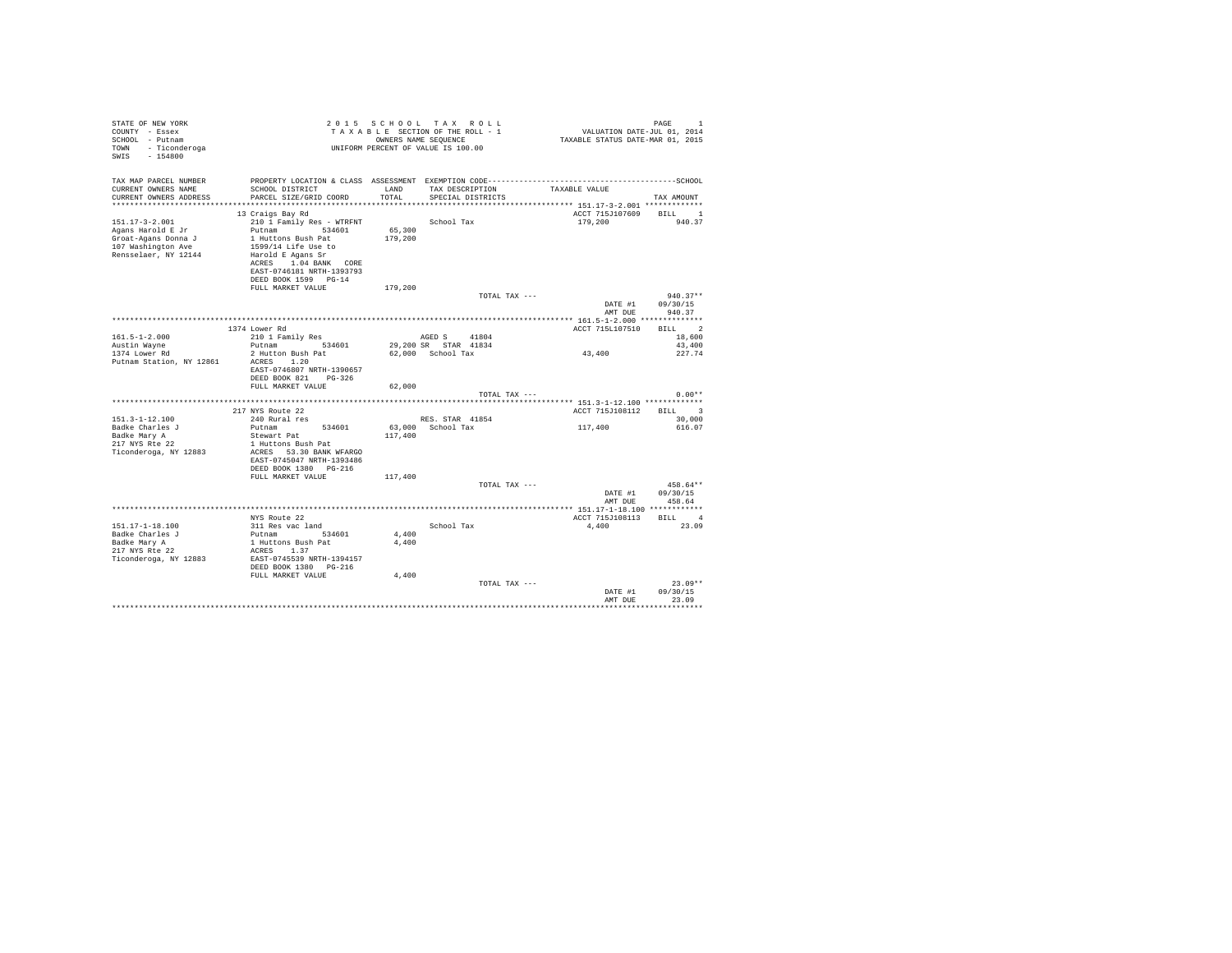|                                                      |                                                                                       | TOTAL TAX ---                                                                                                                          | 153.55**<br>09/30/15<br>DATE #1<br>AMT DUR<br>153.55                                  |
|------------------------------------------------------|---------------------------------------------------------------------------------------|----------------------------------------------------------------------------------------------------------------------------------------|---------------------------------------------------------------------------------------|
| Ticonderoga, NY 12883                                | ACRES 2.40<br>EAST-0745782 NRTH-1395118<br>DEED BOOK 971 PG-115<br>FULL MARKET VALUE  | 93,100                                                                                                                                 |                                                                                       |
| Blanchard James G Jr<br>276 NYS Rte 22               | Putnam 534601<br>1 Huttons Bush Pat                                                   | 30.400 School Tax<br>93,100                                                                                                            | 93,100<br>488.55                                                                      |
| $151.17 - 1 - 1.000$                                 | 276 NYS Route 22<br>210 1 Family Res                                                  | SR STAR 41834                                                                                                                          | BILL 8<br>ACCT 715J108008<br>65,300                                                   |
|                                                      |                                                                                       | TOTAL TAX ---                                                                                                                          | $0.00**$<br>********* 151.17-1-1.000 *************                                    |
| 208 Nys Rte 22<br>Putnam Station, NY 12861           | ACRES 0.60<br>EAST-0745835 NRTH-1393377<br>DEED BOOK 1014 PG-118<br>FULL MARKET VALUE | 45,800                                                                                                                                 |                                                                                       |
| Bennett Sheila<br>Bennett Myron                      | Putnam 534601<br>1 Huttons Bush Pat                                                   | 21,500 SR STAR 41834<br>45,800 School Tax                                                                                              | 22,900<br>22,900<br>120.17                                                            |
| $151.17 - 1 - 9.000$                                 | 208 NYS Route 22<br>210 1 Family Res                                                  | AGED ALL 41800                                                                                                                         | BILL 7<br>ACCT 715J107401<br>22,900                                                   |
|                                                      |                                                                                       |                                                                                                                                        | 238.04<br>AMT DUE                                                                     |
|                                                      |                                                                                       | TOTAL TAX ---                                                                                                                          | 09/30/15<br>DATE #1                                                                   |
| 68 Nys Rte 22<br>PO Box 517<br>Ticonderoga, NY 12883 | EAST-0745181 NRTH-1390069<br>DEED BOOK 963 PG-257<br>FULL MARKET VALUE                | 109,200                                                                                                                                | $238.04**$                                                                            |
| Barber Melodie                                       | 2 Huttons Bush Patent<br>ACRES 3.00                                                   | 109,200                                                                                                                                |                                                                                       |
| $161.5 - 1 - 1.200$<br>Barber Martin F               | 210 1 Family Res<br>Putnam 534601                                                     | SR STAR 41834<br>31,000 School Tax                                                                                                     | 65,300<br>109,200<br>573.04                                                           |
|                                                      | 68 NYS Route 22                                                                       |                                                                                                                                        | ACCT 715.7191011<br>RTLL 6                                                            |
|                                                      |                                                                                       |                                                                                                                                        | DATE #1 09/30/15<br>244.01<br>AMT DUE                                                 |
|                                                      | FULL MARKET VALUE                                                                     | 76,500<br>TOTAL TAX ---                                                                                                                | $244.01**$                                                                            |
| Ticonderoga, NY 12883                                | ACRES 1.02 BANK1STARSG<br>EAST-0745565 NRTH-1393756<br>DEED BOOK 1643 PG-159          |                                                                                                                                        |                                                                                       |
| Badke Jesse J<br>219 NYS Rt 22                       | Putnam 534601<br>1 Huttons Bush Pat                                                   | 29,000 School Tax<br>76,500                                                                                                            | 76,500<br>401.44                                                                      |
| $151.17 - 1 - 17.003$                                | 219 NYS Route 22<br>210 1 Family Res                                                  | RES. STAR 41854                                                                                                                        | ACCT 715J108109<br>BILL 5<br>30,000                                                   |
| CURRENT OWNERS ADDRESS                               | PARCEL SIZE/GRID COORD                                                                | TOTAL.<br>SPECIAL DISTRICTS                                                                                                            | TAX AMOUNT                                                                            |
| TAX MAP PARCEL NUMBER<br>CURRENT OWNERS NAME         | SCHOOL DISTRICT                                                                       | PROPERTY LOCATION & CLASS ASSESSMENT EXEMPTION CODE-----------------------------------SCHOOL<br>TAX DESCRIPTION TAXABLE VALUE<br>T.AND |                                                                                       |
| TOWN - Ticonderoga<br>SWIS - 154800                  |                                                                                       | UNIFORM PERCENT OF VALUE IS 100.00                                                                                                     |                                                                                       |
| COUNTY - Essex                                       |                                                                                       |                                                                                                                                        |                                                                                       |
| STATE OF NEW YORK<br>SCHOOL - Putnam                 |                                                                                       | 2015 SCHOOL TAX ROLL<br>TAXABLE SECTION OF THE ROLL - 1<br>OWNERS NAME SEQUENCE                                                        | PAGE<br>$\mathfrak{D}$<br>4<br>710. VALUATION DATE-JUL<br>71. TAXABLE STATUS DATE-MAR |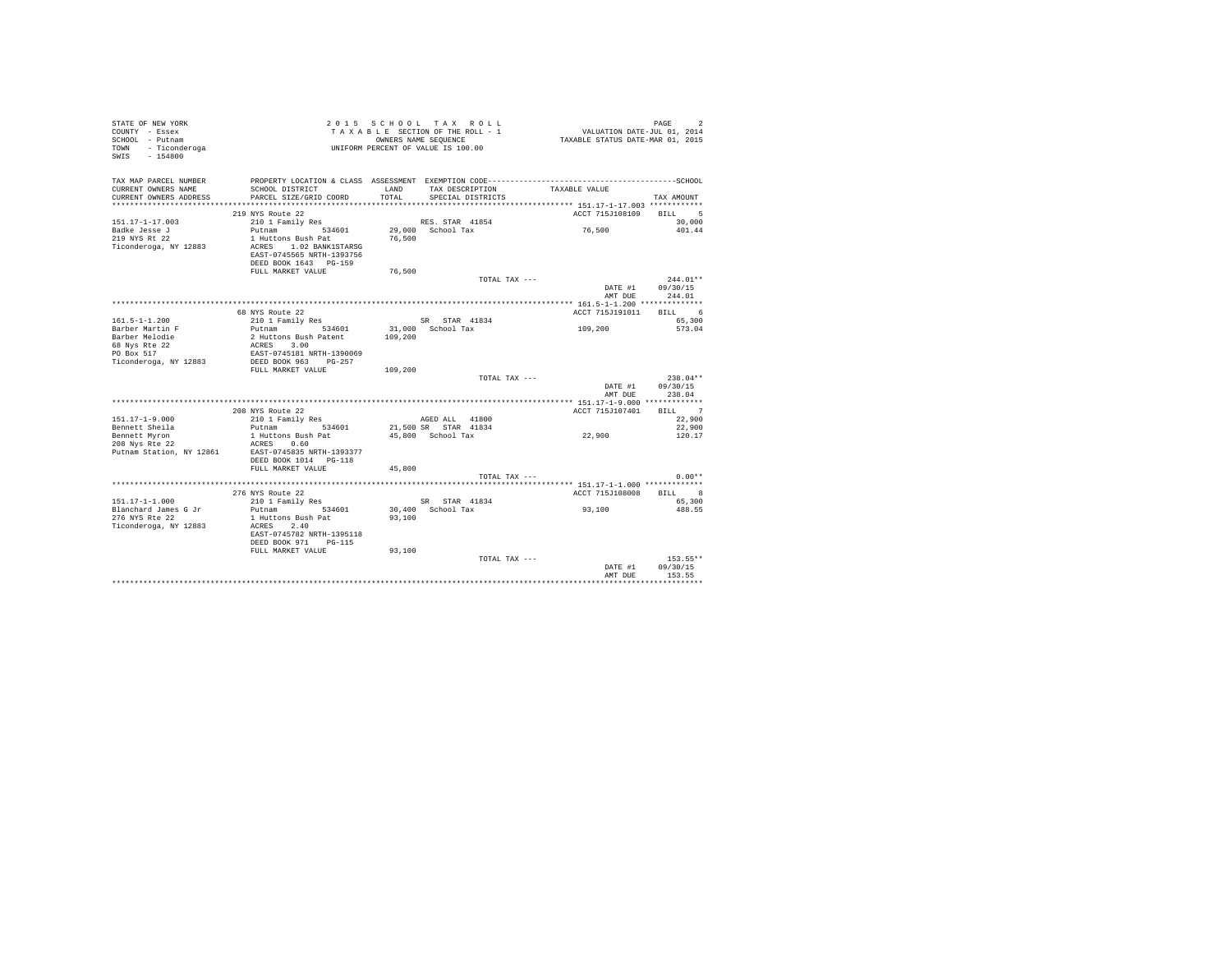| STATE OF NEW YORK<br>COUNTY - Essex<br>SCHOOL - Putnam<br>TOWN - Ticonderoga<br>SWIS - 154800 |                                                                                                                 |         | 2015 SCHOOL TAX ROLL<br>2015 SCHOOL TAX ROLL<br>TAXABLE SECTION OF THE ROLL - 1<br>OWNERS NAME SEQUENCE<br>UNIFORM PERCENT OF VALUE IS 100.00 | PAGE 9<br>101, VALUATION DATE-JUL 01, 2014<br>2015 TAXABLE STATUS DATE-MAR | PAGE<br>-3       |  |
|-----------------------------------------------------------------------------------------------|-----------------------------------------------------------------------------------------------------------------|---------|-----------------------------------------------------------------------------------------------------------------------------------------------|----------------------------------------------------------------------------|------------------|--|
| TAX MAP PARCEL NUMBER<br>CURRENT OWNERS NAME                                                  | PROPERTY LOCATION & CLASS ASSESSMENT EXEMPTION CODE-----------------------------------SCHOOL<br>SCHOOL DISTRICT | LAND    | TAX DESCRIPTION                                                                                                                               | TAXABLE VALUE                                                              |                  |  |
| CURRENT OWNERS ADDRESS                                                                        | PARCEL SIZE/GRID COORD                                                                                          | TOTAL   | SPECIAL DISTRICTS                                                                                                                             |                                                                            | TAX AMOUNT       |  |
|                                                                                               |                                                                                                                 |         |                                                                                                                                               |                                                                            |                  |  |
| $160.2 - 2 - 7.000$                                                                           | NYS Route 22<br>322 Rural vac>10                                                                                |         | School Tax                                                                                                                                    | ACCT 715J114502 BILL 9<br>43.100 226.17                                    |                  |  |
| Blood Belva                                                                                   | Putnam 534601                                                                                                   | 43,100  |                                                                                                                                               |                                                                            |                  |  |
| 15 NYS Rt 22                                                                                  | 2 & 4 Huttons Bush Pat                                                                                          | 43,100  |                                                                                                                                               |                                                                            |                  |  |
| Putnam Station, NY 12861                                                                      | ACRES 32.70                                                                                                     |         |                                                                                                                                               |                                                                            |                  |  |
|                                                                                               | EAST-0743584 NRTH-1388783                                                                                       |         |                                                                                                                                               |                                                                            |                  |  |
|                                                                                               | FULL MARKET VALUE                                                                                               | 43,100  | TOTAL TAX ---                                                                                                                                 |                                                                            | $226.17**$       |  |
|                                                                                               |                                                                                                                 |         |                                                                                                                                               | DATE #1                                                                    | 09/30/15         |  |
|                                                                                               |                                                                                                                 |         |                                                                                                                                               | AMT DUR                                                                    | 226.17           |  |
|                                                                                               |                                                                                                                 |         |                                                                                                                                               |                                                                            |                  |  |
|                                                                                               | 15 NYS Route 22                                                                                                 |         |                                                                                                                                               | ACCT 715J108014 BILL 10                                                    |                  |  |
| $160.2 - 2 - 5.000$<br>Blood William                                                          | 210 1 Family Res<br>Putnam 534601                                                                               |         | AGED ALL 41800<br>30,100 SR STAR 41834                                                                                                        |                                                                            | 52,750<br>52.750 |  |
| c/o Belva Blood                                                                               | 6 Huttons Bush Pat                                                                                              |         | 105,500 School Tax                                                                                                                            | 52,750                                                                     | 276.81           |  |
| 15 NYS Rte 22                                                                                 | 1207/13 Life Use To                                                                                             |         |                                                                                                                                               |                                                                            |                  |  |
| Putnam Station, NY 12861                                                                      | Belva Blood                                                                                                     |         |                                                                                                                                               |                                                                            |                  |  |
|                                                                                               | ACRES 2.10                                                                                                      |         |                                                                                                                                               |                                                                            |                  |  |
|                                                                                               | EAST-0744537 NRTH-1388778<br>DEED BOOK 1207 PG-13                                                               |         |                                                                                                                                               |                                                                            |                  |  |
|                                                                                               | FULL MARKET VALUE                                                                                               | 105,500 |                                                                                                                                               |                                                                            |                  |  |
|                                                                                               |                                                                                                                 |         | TOTAL TAX ---                                                                                                                                 |                                                                            | $0.00**$         |  |
|                                                                                               |                                                                                                                 |         |                                                                                                                                               |                                                                            |                  |  |
| $151.17 - 2 - 2.000$                                                                          | 48 Wilson Bay Rd                                                                                                |         |                                                                                                                                               | ACCT 715J113711 BILL 11                                                    |                  |  |
| Brooking Marie                                                                                | 260 Seasonal res - WTRFNT<br>Putnam 534601                                                                      | 36,600  | School Tax                                                                                                                                    | 55,400                                                                     | 290.72           |  |
| Michalak Joseph E                                                                             | 1 Huttons Bush Pat                                                                                              | 55,400  |                                                                                                                                               |                                                                            |                  |  |
| c/o Mary Michalak                                                                             | ACRES 0.30                                                                                                      |         |                                                                                                                                               |                                                                            |                  |  |
| PO Box 94                                                                                     | EAST-0746269 NRTH-1395003                                                                                       |         |                                                                                                                                               |                                                                            |                  |  |
| Lake Luzerne, NY 12846                                                                        | DEED BOOK 1680 PG-69<br>FULL MARKET VALUE                                                                       | 55,400  |                                                                                                                                               |                                                                            |                  |  |
|                                                                                               |                                                                                                                 |         | TOTAL TAX ---                                                                                                                                 |                                                                            | $290.72**$       |  |
|                                                                                               |                                                                                                                 |         |                                                                                                                                               |                                                                            | DATE #1 09/30/15 |  |
|                                                                                               |                                                                                                                 |         |                                                                                                                                               | AMT DUE                                                                    | 290.72           |  |
|                                                                                               |                                                                                                                 |         |                                                                                                                                               |                                                                            |                  |  |
| $161.1 - 1 - 1.110$                                                                           | 135 NYS Route 22<br>240 Rural res                                                                               |         | RES. STAR 41854                                                                                                                               | ACCT 715J108710 BILL 12                                                    | 30,000           |  |
| Charleton Ruth C                                                                              | Putnam 534601                                                                                                   |         | 67,500 School Tax                                                                                                                             | 143,500                                                                    | 753.03           |  |
| 135 NYS Route 22                                                                              | 1 Huttons Bush Pat                                                                                              | 143,500 |                                                                                                                                               |                                                                            |                  |  |
| Putnam, NY 12861                                                                              | 1607/300-Life Use to Fran                                                                                       |         |                                                                                                                                               |                                                                            |                  |  |
|                                                                                               | Carolyn K Charlton                                                                                              |         |                                                                                                                                               |                                                                            |                  |  |
|                                                                                               | ACRES 60.26<br>EAST-0745343 NRTH-1391559                                                                        |         |                                                                                                                                               |                                                                            |                  |  |
|                                                                                               | DEED BOOK 1607 PG-300                                                                                           |         |                                                                                                                                               |                                                                            |                  |  |
|                                                                                               | FULL MARKET VALUE                                                                                               | 143,500 |                                                                                                                                               |                                                                            |                  |  |
|                                                                                               |                                                                                                                 |         | TOTAL TAX ---                                                                                                                                 |                                                                            | 595.60**         |  |
|                                                                                               |                                                                                                                 |         |                                                                                                                                               | DATE #1                                                                    | 09/30/15         |  |
|                                                                                               |                                                                                                                 |         |                                                                                                                                               | AMT DUE                                                                    | 595.60           |  |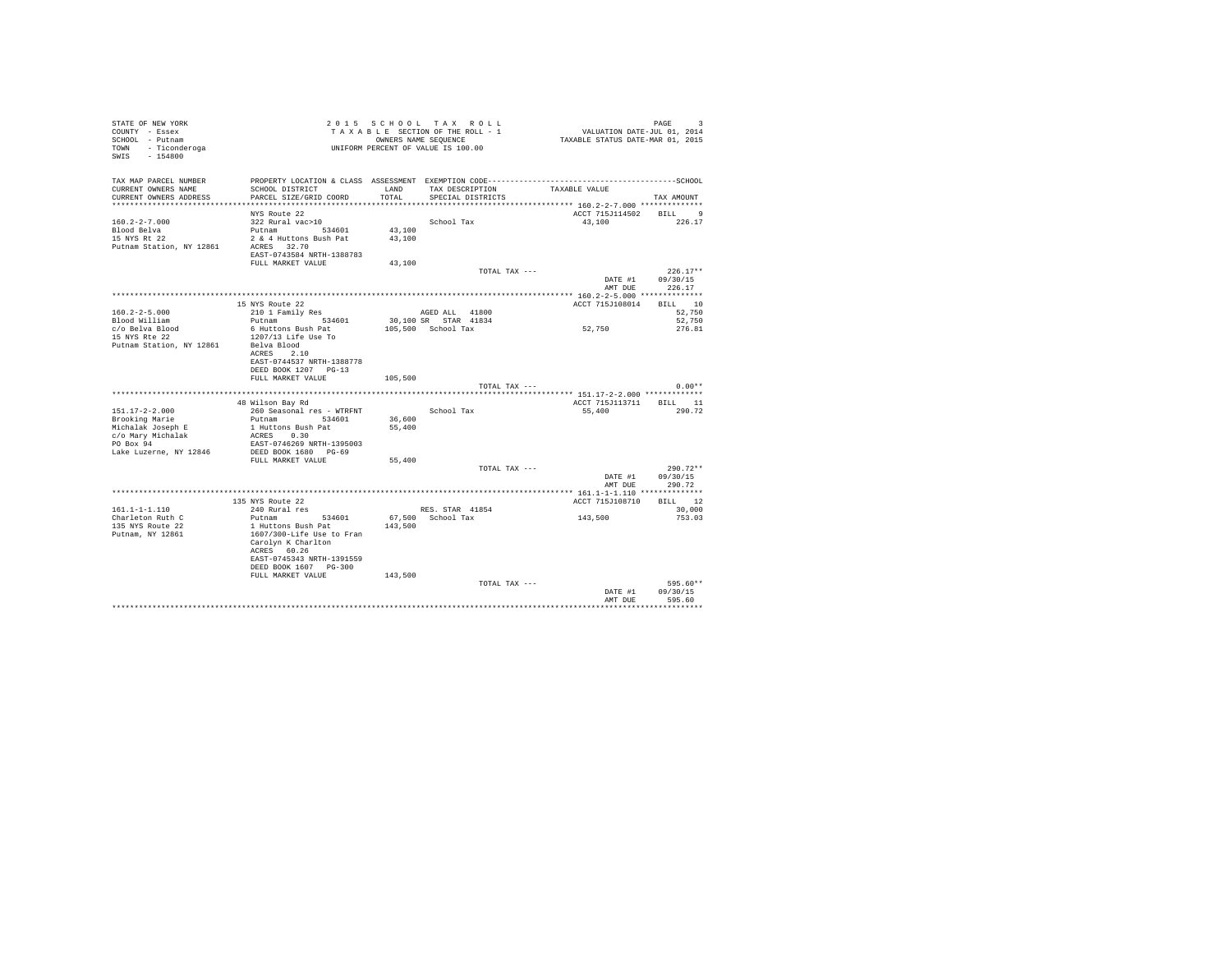| TAX DESCRIPTION<br>CURRENT OWNERS NAME<br>SCHOOL DISTRICT<br>LAND<br>TAXABLE VALUE<br>PARCEL SIZE/GRID COORD<br>TOTAL<br>SPECIAL DISTRICTS<br>******************* 161.5-1-4.200 **************<br>1310 Lower Rd<br>ACCT 715J187014 BILL 13<br>119.64<br>$161.5 - 1 - 4.200$<br>314 Rural vac<10<br>School Tax<br>22.800<br>Putnam 534601<br>Curcio Frank P<br>22,800<br>3 Huttons Bush Patent 22,800<br>1186 Lower Rd<br>ACRES 1.30<br>EAST-0747264 NRTH-1389171<br>DEED BOOK 1787 PG-318<br>22,800<br>FULL MARKET VALUE<br>$119.64**$<br>TOTAL TAX ---<br>DATE #1<br>09/30/15<br>119.64<br>AMT DUE<br>57 NYS Route 22<br>ACCT 715J108706<br>$160.2 - 2 - 3.000$<br>116 Other stock<br>SR STAR 41834<br>65,300<br>Putnam 534601 98,700 School Tax<br>147,700<br>Curtis Josephine A<br>775.07<br>2 Huttons Bush Pat Turner 147,700<br>57 NYS Route 22<br>Putnam Station, NY 12861<br>ACRES 157.10<br>EAST-0743322 NRTH-1391750<br>DEED BOOK 1792 PG-323<br>147,700<br>FULL MARKET VALUE<br>$440.07**$<br>TOTAL TAX ---<br>DATE #1<br>09/30/15<br>440.07<br>AMT DUE<br>ACCT 715J108705<br>NYS Route 22<br>323 Vacant rural<br>School Tax<br>3,600<br>Putnam 534601<br>3,600<br>Curtis Josephine A<br>57 NYS Route 22<br>2 Huttons Bush Pat<br>3,600<br>Putnam Station, NY 12861<br>ACRES 9.20<br>EAST-0743935 NRTH-1389221<br>DEED BOOK 1792 PG-323<br>3,600<br>FULL MARKET VALUE<br>TOTAL TAX ---<br>DATE #1<br>09/30/15<br>18.89<br>AMT DUE<br>NYS Route 22<br>ACCT 715J178704 BILL 16<br>$160.2 - 2 - 8.000$<br>323 Vacant rural<br>School Tax<br>46,000<br>Putnam 534601<br>46,000<br>46,000<br>Turner Patent<br>ACRES 99.20<br>EAST-0742255 NRTH-1389401<br>DEED BOOK 1792 PG-323 | STATE OF NEW YORK<br>COUNTY - Essex<br>SCHOOL - Putnam<br>- Ticonderoga<br>TOWN<br>SWIS - 154800 |                   |        | 2015 SCHOOL TAX ROLL<br>TAXABLE SECTION OF THE ROLL - 1<br>OWNERS NAME SEOUENCE<br>UNIFORM PERCENT OF VALUE IS 100.00 | FAGE<br>VALUATION DATE-JUL 01, 2014<br>TAXABLE STATUS DATE-MAR 01, 2015 | PAGE<br>$\overline{4}$ |
|--------------------------------------------------------------------------------------------------------------------------------------------------------------------------------------------------------------------------------------------------------------------------------------------------------------------------------------------------------------------------------------------------------------------------------------------------------------------------------------------------------------------------------------------------------------------------------------------------------------------------------------------------------------------------------------------------------------------------------------------------------------------------------------------------------------------------------------------------------------------------------------------------------------------------------------------------------------------------------------------------------------------------------------------------------------------------------------------------------------------------------------------------------------------------------------------------------------------------------------------------------------------------------------------------------------------------------------------------------------------------------------------------------------------------------------------------------------------------------------------------------------------------------------------------------------------------------------------------------------------------------------------------------------------------------------|--------------------------------------------------------------------------------------------------|-------------------|--------|-----------------------------------------------------------------------------------------------------------------------|-------------------------------------------------------------------------|------------------------|
|                                                                                                                                                                                                                                                                                                                                                                                                                                                                                                                                                                                                                                                                                                                                                                                                                                                                                                                                                                                                                                                                                                                                                                                                                                                                                                                                                                                                                                                                                                                                                                                                                                                                                      | TAX MAP PARCEL NUMBER                                                                            |                   |        |                                                                                                                       |                                                                         |                        |
|                                                                                                                                                                                                                                                                                                                                                                                                                                                                                                                                                                                                                                                                                                                                                                                                                                                                                                                                                                                                                                                                                                                                                                                                                                                                                                                                                                                                                                                                                                                                                                                                                                                                                      | CURRENT OWNERS ADDRESS                                                                           |                   |        |                                                                                                                       |                                                                         | TAX AMOUNT             |
|                                                                                                                                                                                                                                                                                                                                                                                                                                                                                                                                                                                                                                                                                                                                                                                                                                                                                                                                                                                                                                                                                                                                                                                                                                                                                                                                                                                                                                                                                                                                                                                                                                                                                      |                                                                                                  |                   |        |                                                                                                                       |                                                                         |                        |
|                                                                                                                                                                                                                                                                                                                                                                                                                                                                                                                                                                                                                                                                                                                                                                                                                                                                                                                                                                                                                                                                                                                                                                                                                                                                                                                                                                                                                                                                                                                                                                                                                                                                                      |                                                                                                  |                   |        |                                                                                                                       |                                                                         |                        |
|                                                                                                                                                                                                                                                                                                                                                                                                                                                                                                                                                                                                                                                                                                                                                                                                                                                                                                                                                                                                                                                                                                                                                                                                                                                                                                                                                                                                                                                                                                                                                                                                                                                                                      |                                                                                                  |                   |        |                                                                                                                       |                                                                         |                        |
|                                                                                                                                                                                                                                                                                                                                                                                                                                                                                                                                                                                                                                                                                                                                                                                                                                                                                                                                                                                                                                                                                                                                                                                                                                                                                                                                                                                                                                                                                                                                                                                                                                                                                      |                                                                                                  |                   |        |                                                                                                                       |                                                                         |                        |
|                                                                                                                                                                                                                                                                                                                                                                                                                                                                                                                                                                                                                                                                                                                                                                                                                                                                                                                                                                                                                                                                                                                                                                                                                                                                                                                                                                                                                                                                                                                                                                                                                                                                                      | Putnam Station, NY 12861                                                                         |                   |        |                                                                                                                       |                                                                         |                        |
|                                                                                                                                                                                                                                                                                                                                                                                                                                                                                                                                                                                                                                                                                                                                                                                                                                                                                                                                                                                                                                                                                                                                                                                                                                                                                                                                                                                                                                                                                                                                                                                                                                                                                      |                                                                                                  |                   |        |                                                                                                                       |                                                                         |                        |
|                                                                                                                                                                                                                                                                                                                                                                                                                                                                                                                                                                                                                                                                                                                                                                                                                                                                                                                                                                                                                                                                                                                                                                                                                                                                                                                                                                                                                                                                                                                                                                                                                                                                                      |                                                                                                  |                   |        |                                                                                                                       |                                                                         |                        |
|                                                                                                                                                                                                                                                                                                                                                                                                                                                                                                                                                                                                                                                                                                                                                                                                                                                                                                                                                                                                                                                                                                                                                                                                                                                                                                                                                                                                                                                                                                                                                                                                                                                                                      |                                                                                                  |                   |        |                                                                                                                       |                                                                         |                        |
|                                                                                                                                                                                                                                                                                                                                                                                                                                                                                                                                                                                                                                                                                                                                                                                                                                                                                                                                                                                                                                                                                                                                                                                                                                                                                                                                                                                                                                                                                                                                                                                                                                                                                      |                                                                                                  |                   |        |                                                                                                                       |                                                                         |                        |
|                                                                                                                                                                                                                                                                                                                                                                                                                                                                                                                                                                                                                                                                                                                                                                                                                                                                                                                                                                                                                                                                                                                                                                                                                                                                                                                                                                                                                                                                                                                                                                                                                                                                                      |                                                                                                  |                   |        |                                                                                                                       |                                                                         |                        |
|                                                                                                                                                                                                                                                                                                                                                                                                                                                                                                                                                                                                                                                                                                                                                                                                                                                                                                                                                                                                                                                                                                                                                                                                                                                                                                                                                                                                                                                                                                                                                                                                                                                                                      |                                                                                                  |                   |        |                                                                                                                       |                                                                         |                        |
|                                                                                                                                                                                                                                                                                                                                                                                                                                                                                                                                                                                                                                                                                                                                                                                                                                                                                                                                                                                                                                                                                                                                                                                                                                                                                                                                                                                                                                                                                                                                                                                                                                                                                      |                                                                                                  |                   |        |                                                                                                                       |                                                                         | BILL 14                |
|                                                                                                                                                                                                                                                                                                                                                                                                                                                                                                                                                                                                                                                                                                                                                                                                                                                                                                                                                                                                                                                                                                                                                                                                                                                                                                                                                                                                                                                                                                                                                                                                                                                                                      |                                                                                                  |                   |        |                                                                                                                       |                                                                         |                        |
|                                                                                                                                                                                                                                                                                                                                                                                                                                                                                                                                                                                                                                                                                                                                                                                                                                                                                                                                                                                                                                                                                                                                                                                                                                                                                                                                                                                                                                                                                                                                                                                                                                                                                      |                                                                                                  |                   |        |                                                                                                                       |                                                                         |                        |
|                                                                                                                                                                                                                                                                                                                                                                                                                                                                                                                                                                                                                                                                                                                                                                                                                                                                                                                                                                                                                                                                                                                                                                                                                                                                                                                                                                                                                                                                                                                                                                                                                                                                                      |                                                                                                  |                   |        |                                                                                                                       |                                                                         |                        |
|                                                                                                                                                                                                                                                                                                                                                                                                                                                                                                                                                                                                                                                                                                                                                                                                                                                                                                                                                                                                                                                                                                                                                                                                                                                                                                                                                                                                                                                                                                                                                                                                                                                                                      |                                                                                                  |                   |        |                                                                                                                       |                                                                         |                        |
|                                                                                                                                                                                                                                                                                                                                                                                                                                                                                                                                                                                                                                                                                                                                                                                                                                                                                                                                                                                                                                                                                                                                                                                                                                                                                                                                                                                                                                                                                                                                                                                                                                                                                      |                                                                                                  |                   |        |                                                                                                                       |                                                                         |                        |
|                                                                                                                                                                                                                                                                                                                                                                                                                                                                                                                                                                                                                                                                                                                                                                                                                                                                                                                                                                                                                                                                                                                                                                                                                                                                                                                                                                                                                                                                                                                                                                                                                                                                                      |                                                                                                  |                   |        |                                                                                                                       |                                                                         |                        |
|                                                                                                                                                                                                                                                                                                                                                                                                                                                                                                                                                                                                                                                                                                                                                                                                                                                                                                                                                                                                                                                                                                                                                                                                                                                                                                                                                                                                                                                                                                                                                                                                                                                                                      |                                                                                                  |                   |        |                                                                                                                       |                                                                         |                        |
|                                                                                                                                                                                                                                                                                                                                                                                                                                                                                                                                                                                                                                                                                                                                                                                                                                                                                                                                                                                                                                                                                                                                                                                                                                                                                                                                                                                                                                                                                                                                                                                                                                                                                      |                                                                                                  |                   |        |                                                                                                                       |                                                                         |                        |
|                                                                                                                                                                                                                                                                                                                                                                                                                                                                                                                                                                                                                                                                                                                                                                                                                                                                                                                                                                                                                                                                                                                                                                                                                                                                                                                                                                                                                                                                                                                                                                                                                                                                                      |                                                                                                  |                   |        |                                                                                                                       |                                                                         |                        |
|                                                                                                                                                                                                                                                                                                                                                                                                                                                                                                                                                                                                                                                                                                                                                                                                                                                                                                                                                                                                                                                                                                                                                                                                                                                                                                                                                                                                                                                                                                                                                                                                                                                                                      |                                                                                                  |                   |        |                                                                                                                       |                                                                         | BILL 15                |
|                                                                                                                                                                                                                                                                                                                                                                                                                                                                                                                                                                                                                                                                                                                                                                                                                                                                                                                                                                                                                                                                                                                                                                                                                                                                                                                                                                                                                                                                                                                                                                                                                                                                                      | $160.2 - 2 - 6.000$                                                                              |                   |        |                                                                                                                       |                                                                         | 18.89                  |
|                                                                                                                                                                                                                                                                                                                                                                                                                                                                                                                                                                                                                                                                                                                                                                                                                                                                                                                                                                                                                                                                                                                                                                                                                                                                                                                                                                                                                                                                                                                                                                                                                                                                                      |                                                                                                  |                   |        |                                                                                                                       |                                                                         |                        |
|                                                                                                                                                                                                                                                                                                                                                                                                                                                                                                                                                                                                                                                                                                                                                                                                                                                                                                                                                                                                                                                                                                                                                                                                                                                                                                                                                                                                                                                                                                                                                                                                                                                                                      |                                                                                                  |                   |        |                                                                                                                       |                                                                         |                        |
|                                                                                                                                                                                                                                                                                                                                                                                                                                                                                                                                                                                                                                                                                                                                                                                                                                                                                                                                                                                                                                                                                                                                                                                                                                                                                                                                                                                                                                                                                                                                                                                                                                                                                      |                                                                                                  |                   |        |                                                                                                                       |                                                                         |                        |
|                                                                                                                                                                                                                                                                                                                                                                                                                                                                                                                                                                                                                                                                                                                                                                                                                                                                                                                                                                                                                                                                                                                                                                                                                                                                                                                                                                                                                                                                                                                                                                                                                                                                                      |                                                                                                  |                   |        |                                                                                                                       |                                                                         |                        |
|                                                                                                                                                                                                                                                                                                                                                                                                                                                                                                                                                                                                                                                                                                                                                                                                                                                                                                                                                                                                                                                                                                                                                                                                                                                                                                                                                                                                                                                                                                                                                                                                                                                                                      |                                                                                                  |                   |        |                                                                                                                       |                                                                         |                        |
|                                                                                                                                                                                                                                                                                                                                                                                                                                                                                                                                                                                                                                                                                                                                                                                                                                                                                                                                                                                                                                                                                                                                                                                                                                                                                                                                                                                                                                                                                                                                                                                                                                                                                      |                                                                                                  |                   |        |                                                                                                                       |                                                                         | $18.89**$              |
|                                                                                                                                                                                                                                                                                                                                                                                                                                                                                                                                                                                                                                                                                                                                                                                                                                                                                                                                                                                                                                                                                                                                                                                                                                                                                                                                                                                                                                                                                                                                                                                                                                                                                      |                                                                                                  |                   |        |                                                                                                                       |                                                                         |                        |
|                                                                                                                                                                                                                                                                                                                                                                                                                                                                                                                                                                                                                                                                                                                                                                                                                                                                                                                                                                                                                                                                                                                                                                                                                                                                                                                                                                                                                                                                                                                                                                                                                                                                                      |                                                                                                  |                   |        |                                                                                                                       |                                                                         |                        |
|                                                                                                                                                                                                                                                                                                                                                                                                                                                                                                                                                                                                                                                                                                                                                                                                                                                                                                                                                                                                                                                                                                                                                                                                                                                                                                                                                                                                                                                                                                                                                                                                                                                                                      |                                                                                                  |                   |        |                                                                                                                       |                                                                         |                        |
|                                                                                                                                                                                                                                                                                                                                                                                                                                                                                                                                                                                                                                                                                                                                                                                                                                                                                                                                                                                                                                                                                                                                                                                                                                                                                                                                                                                                                                                                                                                                                                                                                                                                                      |                                                                                                  |                   |        |                                                                                                                       |                                                                         | 241.39                 |
|                                                                                                                                                                                                                                                                                                                                                                                                                                                                                                                                                                                                                                                                                                                                                                                                                                                                                                                                                                                                                                                                                                                                                                                                                                                                                                                                                                                                                                                                                                                                                                                                                                                                                      | Curtis Josephine A                                                                               |                   |        |                                                                                                                       |                                                                         |                        |
|                                                                                                                                                                                                                                                                                                                                                                                                                                                                                                                                                                                                                                                                                                                                                                                                                                                                                                                                                                                                                                                                                                                                                                                                                                                                                                                                                                                                                                                                                                                                                                                                                                                                                      | 57 NYS Route 22                                                                                  |                   |        |                                                                                                                       |                                                                         |                        |
|                                                                                                                                                                                                                                                                                                                                                                                                                                                                                                                                                                                                                                                                                                                                                                                                                                                                                                                                                                                                                                                                                                                                                                                                                                                                                                                                                                                                                                                                                                                                                                                                                                                                                      | Putnam Station, NY 12861                                                                         |                   |        |                                                                                                                       |                                                                         |                        |
|                                                                                                                                                                                                                                                                                                                                                                                                                                                                                                                                                                                                                                                                                                                                                                                                                                                                                                                                                                                                                                                                                                                                                                                                                                                                                                                                                                                                                                                                                                                                                                                                                                                                                      |                                                                                                  |                   |        |                                                                                                                       |                                                                         |                        |
|                                                                                                                                                                                                                                                                                                                                                                                                                                                                                                                                                                                                                                                                                                                                                                                                                                                                                                                                                                                                                                                                                                                                                                                                                                                                                                                                                                                                                                                                                                                                                                                                                                                                                      |                                                                                                  |                   |        |                                                                                                                       |                                                                         |                        |
| TOTAL TAX ---                                                                                                                                                                                                                                                                                                                                                                                                                                                                                                                                                                                                                                                                                                                                                                                                                                                                                                                                                                                                                                                                                                                                                                                                                                                                                                                                                                                                                                                                                                                                                                                                                                                                        |                                                                                                  | FULL MARKET VALUE | 46,000 |                                                                                                                       |                                                                         | $241.39**$             |
| 09/30/15<br>DATE #1                                                                                                                                                                                                                                                                                                                                                                                                                                                                                                                                                                                                                                                                                                                                                                                                                                                                                                                                                                                                                                                                                                                                                                                                                                                                                                                                                                                                                                                                                                                                                                                                                                                                  |                                                                                                  |                   |        |                                                                                                                       |                                                                         |                        |
| 241.39<br>AMT DUE                                                                                                                                                                                                                                                                                                                                                                                                                                                                                                                                                                                                                                                                                                                                                                                                                                                                                                                                                                                                                                                                                                                                                                                                                                                                                                                                                                                                                                                                                                                                                                                                                                                                    |                                                                                                  |                   |        |                                                                                                                       |                                                                         |                        |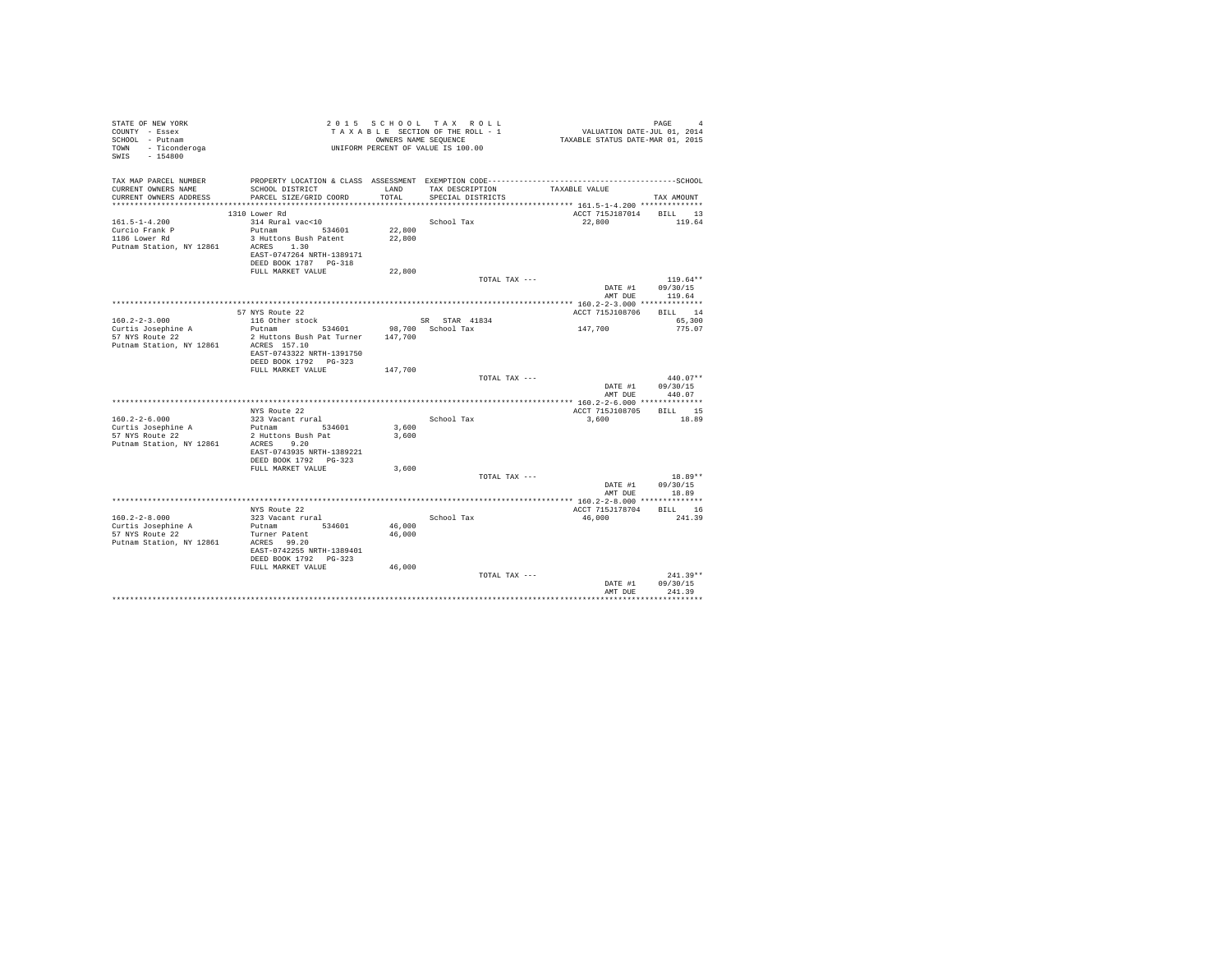| STATE OF NEW YORK<br>COUNTY - Essex   |                                             |         | 2015 SCHOOL TAX ROLL<br>TAXABLE SECTION OF THE ROLL - 1    | VALUATION DATE-JUL 01, 2014                            | PAGE<br>Б    |
|---------------------------------------|---------------------------------------------|---------|------------------------------------------------------------|--------------------------------------------------------|--------------|
| SCHOOL - Putnam<br>TOWN - Ticonderoga |                                             |         | OWNERS NAME SEQUENCE<br>UNIFORM PERCENT OF VALUE IS 100.00 | TAXABLE STATUS DATE-MAR 01, 2015                       |              |
| SWIS<br>$-154800$                     |                                             |         |                                                            |                                                        |              |
| TAX MAP PARCEL NUMBER                 |                                             |         |                                                            |                                                        |              |
| CURRENT OWNERS NAME                   | SCHOOL DISTRICT                             | LAND    | TAX DESCRIPTION                                            | TAXABLE VALUE                                          |              |
| CURRENT OWNERS ADDRESS                | PARCEL SIZE/GRID COORD                      | TOTAL   | SPECIAL DISTRICTS                                          | ************************** 140.1-1-7.000/9 *********** | TAX AMOUNT   |
|                                       | Shore Airport Rd                            |         |                                                            | ACCT 715J195011                                        | BILL 17      |
| $140.1 - 1 - 7.000/9$                 | 260 Seasonal res                            |         | School Tax                                                 | 22,600                                                 | 118.60       |
| D&H Railway Corp                      | Putnam<br>534601                            | 600     |                                                            |                                                        |              |
| 7th Floor Tax Dept<br>120 S 6th St    | Huttons Bush Pat<br>Tm #104.1-1-7 Camp Only | 22,600  |                                                            |                                                        |              |
| Minneapolis, MN 55402-1803            | EAST-0746587 NRTH-1420618                   |         |                                                            |                                                        |              |
|                                       | FULL MARKET VALUE                           | 22,600  |                                                            |                                                        | $118.60**$   |
|                                       |                                             |         | TOTAL TAX ---                                              | DATE #1                                                | 09/30/15     |
|                                       |                                             |         |                                                            | AMT DUE                                                | 118.60       |
|                                       |                                             |         |                                                            |                                                        |              |
|                                       | 32 NYS Route 22                             |         |                                                            | ACCT 715J178020                                        | BILL 18      |
| $161.5 - 1 - 7.100$                   | 240 Rural res                               |         | School Tax                                                 | 193,300                                                | 1,014.36     |
| Dayton Colleen G                      | Putnam<br>534601                            | 36,600  |                                                            |                                                        |              |
| 24 Fisher Ln                          | Lot 2 Huttons Bush Pat                      | 193,300 |                                                            |                                                        |              |
| Panton, VT 05491                      | ACRES 12.75                                 |         |                                                            |                                                        |              |
|                                       | EAST-0745570 NRTH-1389494                   |         |                                                            |                                                        |              |
|                                       | DEED BOOK 1786 PG-214<br>FULL MARKET VALUE  | 193,300 |                                                            |                                                        |              |
|                                       |                                             |         | TOTAL TAX ---                                              |                                                        | $1.014.36**$ |
|                                       |                                             |         |                                                            | DATE #1                                                | 09/30/15     |
|                                       |                                             |         |                                                            | AMT DUE                                                | 1,014.36     |
|                                       |                                             |         |                                                            |                                                        |              |
|                                       | NYS Route 22                                |         |                                                            | ACCT 715J110003                                        | BILL 19      |
| $161.5 - 1 - 1.100$                   | 322 Rural vac>10                            |         | School Tax                                                 | 8,600                                                  | 45.13        |
| Dayton James J Trust                  | Putnam<br>534601                            | 8,600   |                                                            |                                                        |              |
| Dayton Lovena L                       | 2 Huttons Bush Pat                          | 8,600   |                                                            |                                                        |              |
| 24 Fisher Ln                          | ACRES 13.30                                 |         |                                                            |                                                        |              |
| Vergennes, VT 05491                   | EAST-0745480 NRTH-1390366                   |         |                                                            |                                                        |              |
|                                       | DEED BOOK 1709 PG-6<br>FULL MARKET VALUE    | 8,600   |                                                            |                                                        |              |
|                                       |                                             |         | TOTAL TAX ---                                              |                                                        | $45.13**$    |
|                                       |                                             |         |                                                            | DATE #1                                                | 09/30/15     |
|                                       |                                             |         |                                                            | AMT DUE                                                | 45.13        |
|                                       |                                             |         |                                                            |                                                        |              |
|                                       | 44 Wilson Bay Rd                            |         |                                                            | ACCT 715J115704                                        | BILL 20      |
| $151.17 - 2 - 3.100$                  | 210 1 Family Res - WTRFNT                   |         | RES. STAR 41854                                            |                                                        | 30,000       |
| Dolbeck Keith A                       | Putnam<br>534601                            |         | 63.300 School Tax                                          | 189,000                                                | 991.79       |
| Dolbeck Mary A                        | 1 Huttons Bush Pat                          | 189,000 |                                                            |                                                        |              |
| 44 Wilson Bay Rd                      | Bldgs 1&2                                   |         |                                                            |                                                        |              |
| Ticonderoga, NY 12883                 | 2.31<br>ACRES                               |         |                                                            |                                                        |              |
|                                       | EAST-0746284 NRTH-1394766                   |         |                                                            |                                                        |              |
|                                       | DEED BOOK 564<br>$PG-058$                   |         |                                                            |                                                        |              |
|                                       | FULL MARKET VALUE                           | 189,000 | TOTAL TAX ---                                              |                                                        | 834.36**     |
|                                       |                                             |         |                                                            | DATE #1                                                | 09/30/15     |
|                                       |                                             |         |                                                            | AMT DUE                                                | 834.36       |
|                                       |                                             |         |                                                            |                                                        |              |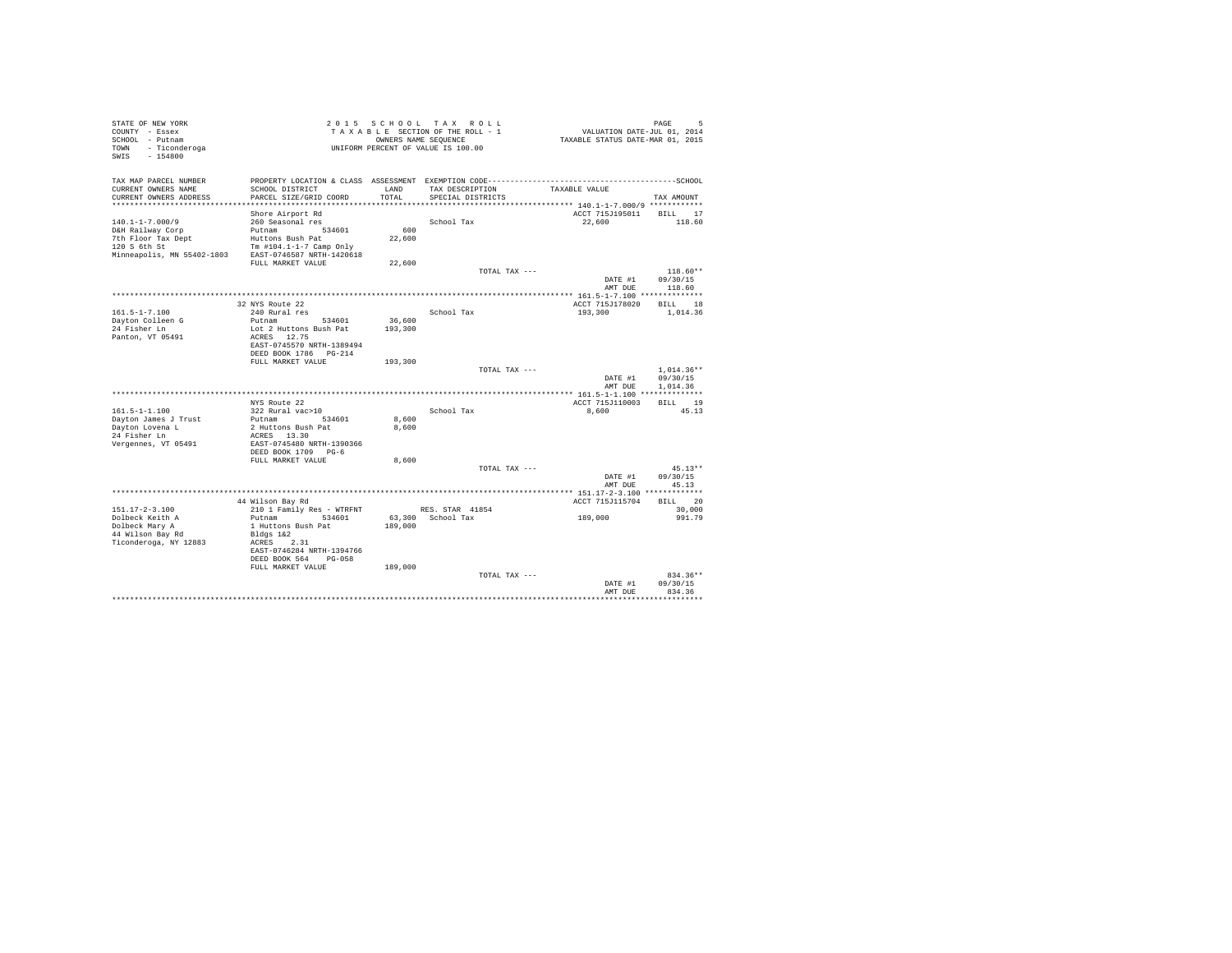| STATE OF NEW YORK<br>COUNTY - Essex<br>SCHOOL - Putnam<br>TOWN - Ticonderoga<br>$-154800$<br>SWIS |                                                   |        | 2015 SCHOOL TAX ROLL<br>TAXABLE SECTION OF THE ROLL - 1<br>OWNERS NAME SEQUENCE<br>UNIFORM PERCENT OF VALUE IS 100.00 | VALUATION DATE-JUL 01, 2014<br>TAXABLE STATUS DATE-MAR 01, 2015 | PAGE<br>6             |
|---------------------------------------------------------------------------------------------------|---------------------------------------------------|--------|-----------------------------------------------------------------------------------------------------------------------|-----------------------------------------------------------------|-----------------------|
| TAX MAP PARCEL NUMBER                                                                             |                                                   |        |                                                                                                                       |                                                                 |                       |
| CURRENT OWNERS NAME                                                                               | SCHOOL DISTRICT                                   | LAND   | TAX DESCRIPTION                                                                                                       | TAXABLE VALUE                                                   |                       |
| CURRENT OWNERS ADDRESS                                                                            | PARCEL SIZE/GRID COORD                            | TOTAL  | SPECIAL DISTRICTS                                                                                                     |                                                                 | TAX AMOUNT            |
|                                                                                                   | NYS Route 22                                      |        |                                                                                                                       | ACCT 715J115709                                                 | BILL 21               |
| 151.17-2-4.100                                                                                    | 311 Res vac land - WTRFNT                         |        | School Tax                                                                                                            | 9,600                                                           | 50.38                 |
| Dolbeck Keith A                                                                                   | Putnam 534601                                     | 9,600  |                                                                                                                       |                                                                 |                       |
| Dolbeck Mary A                                                                                    | 1 Huttons Bush Pat                                | 9,600  |                                                                                                                       |                                                                 |                       |
| 44 Wilson Bay Rd                                                                                  | ACRES 1.00                                        |        |                                                                                                                       |                                                                 |                       |
| Ticonderoga, NY 12883                                                                             | EAST-0746472 NRTH-1394619                         |        |                                                                                                                       |                                                                 |                       |
|                                                                                                   | DEED BOOK 1315 PG-7                               |        |                                                                                                                       |                                                                 |                       |
|                                                                                                   | FULL MARKET VALUE                                 | 9,600  |                                                                                                                       |                                                                 |                       |
|                                                                                                   |                                                   |        | TOTAL TAX ---                                                                                                         | DATE #1                                                         | $50.38**$<br>09/30/15 |
|                                                                                                   |                                                   |        |                                                                                                                       | AMT DUE                                                         | 50.38                 |
|                                                                                                   |                                                   |        |                                                                                                                       |                                                                 |                       |
|                                                                                                   | 270 NYS Route 22                                  |        |                                                                                                                       | ACCT 715J107707                                                 | BILL 22               |
| $151.17 - 1 - 4.000$                                                                              | 210 1 Family Res                                  |        | School Tax                                                                                                            | 80,500                                                          | 422.43                |
| Douglass Chester                                                                                  | Putnam<br>534601                                  | 24,500 |                                                                                                                       |                                                                 |                       |
| 270 NYS Rte 22                                                                                    | 1 Huttons Bush Pat                                | 80,500 |                                                                                                                       |                                                                 |                       |
| Ticonderoga, NY 12883                                                                             | ACRES 0.20 BANK CORE<br>EAST-0745919 NRTH-1394885 |        |                                                                                                                       |                                                                 |                       |
|                                                                                                   | DEED BOOK 1529 PG-267                             |        |                                                                                                                       |                                                                 |                       |
|                                                                                                   | FULL MARKET VALUE                                 | 80,500 |                                                                                                                       |                                                                 |                       |
|                                                                                                   |                                                   |        | TOTAL TAX ---                                                                                                         |                                                                 | $422.43**$            |
|                                                                                                   |                                                   |        |                                                                                                                       | DATE #1                                                         | 09/30/15              |
|                                                                                                   |                                                   |        |                                                                                                                       | AMT DUR                                                         | 422.43                |
|                                                                                                   |                                                   |        |                                                                                                                       |                                                                 |                       |
| $151.17 - 1 - 2.000$                                                                              | NYS Route 22<br>314 Rural vac<10                  |        |                                                                                                                       | ACCT 715J178690<br>300                                          | BILL 23<br>1.57       |
| Essex County                                                                                      | Putnam<br>534601                                  | 300    | School Tax                                                                                                            |                                                                 |                       |
| Varmette Property                                                                                 | 1 Huttons Bush Patent                             | 300    |                                                                                                                       |                                                                 |                       |
| 100 Court St                                                                                      | ACRES 0.30                                        |        |                                                                                                                       |                                                                 |                       |
| PO Box 217                                                                                        | EAST-0745888 NRTH-1395211                         |        |                                                                                                                       |                                                                 |                       |
| Elizabethtown, NY 12932                                                                           | DEED BOOK 1128 PG-189                             |        |                                                                                                                       |                                                                 |                       |
|                                                                                                   | FULL MARKET VALUE                                 | 300    |                                                                                                                       |                                                                 | $1.57**$              |
|                                                                                                   |                                                   |        | TOTAL TAX ---                                                                                                         | DATE #1                                                         | 09/30/15              |
|                                                                                                   |                                                   |        |                                                                                                                       | AMT DUE                                                         | 1.57                  |
|                                                                                                   |                                                   |        |                                                                                                                       |                                                                 |                       |
|                                                                                                   | 52 Wilson Bay Rd                                  |        |                                                                                                                       | ACCT 715J108409                                                 | BILL 24               |
| 151.17-2-1.000                                                                                    | 260 Seasonal res - WTRFNT                         |        | School Tax                                                                                                            | 54,700                                                          | 287.04                |
| Fortino James S                                                                                   | Putnam 534601                                     | 30,000 |                                                                                                                       |                                                                 |                       |
| 21410 NE 23rd Ave<br>Miami, FL 33180                                                              | 1 Huttons Bush Pat<br>ACRES 0.20                  | 54,700 |                                                                                                                       |                                                                 |                       |
|                                                                                                   | EAST-0746247 NRTH-1395085                         |        |                                                                                                                       |                                                                 |                       |
|                                                                                                   | DEED BOOK 1724 PG-18                              |        |                                                                                                                       |                                                                 |                       |
|                                                                                                   | FULL MARKET VALUE                                 | 54,700 |                                                                                                                       |                                                                 |                       |
|                                                                                                   |                                                   |        | TOTAL TAX ---                                                                                                         |                                                                 | $287.04**$            |
|                                                                                                   |                                                   |        |                                                                                                                       | DATE #1                                                         | 09/30/15              |
|                                                                                                   |                                                   |        |                                                                                                                       | AMT DUE                                                         | 287.04                |
|                                                                                                   |                                                   |        |                                                                                                                       |                                                                 |                       |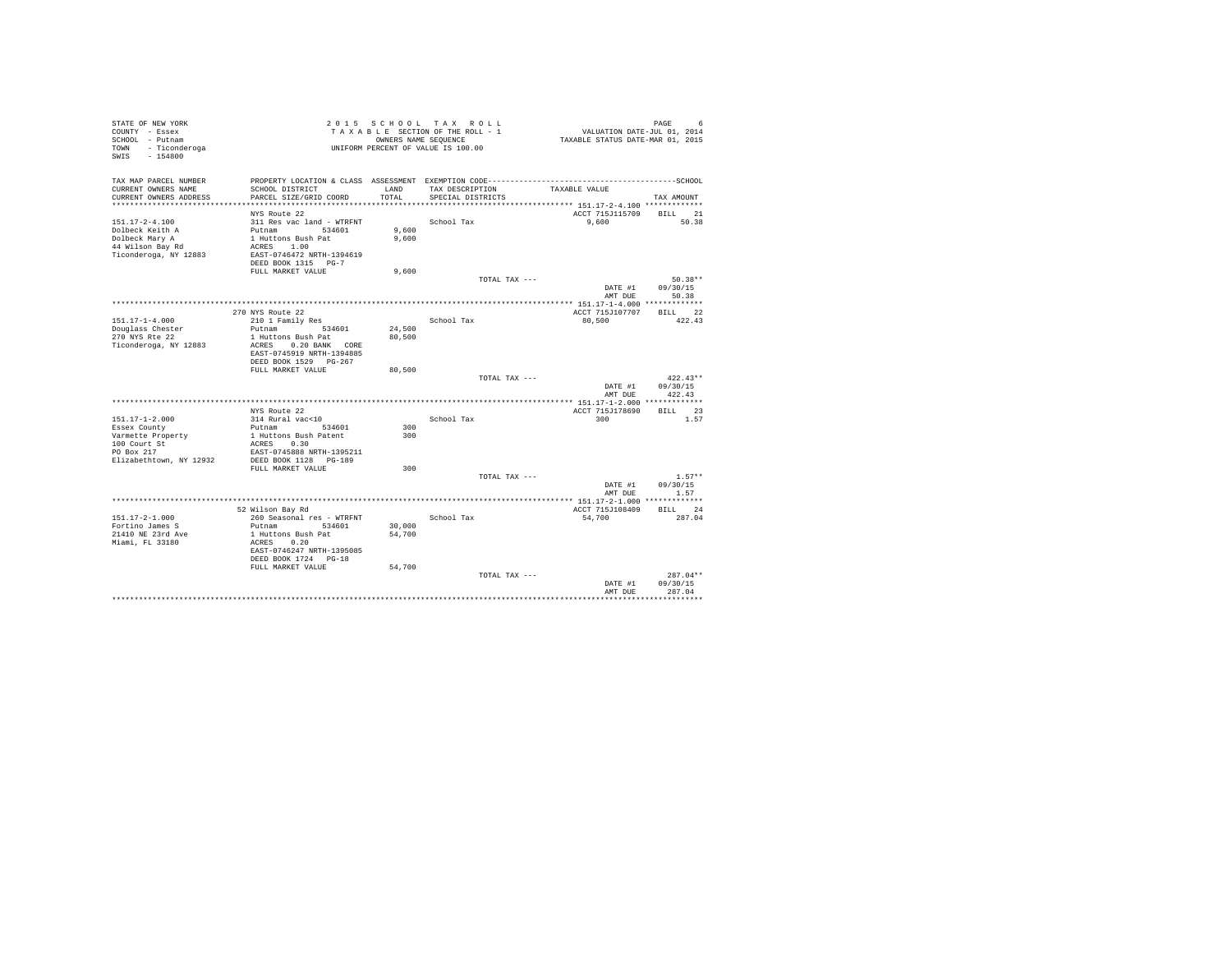| $\begin{tabular}{ccc} $\cdots$ & $\cdots$ & $\cdots$ & $\cdots$ & $\cdots$ \\ $\cdots$ & $\cdots$ & $\cdots$ & $\cdots$ \\ $TONN$ & $-$ & $Ticonderoga$ & $\cdots$ & $\cdots$ & $\cdots$ \\ $SWIS$ & $-$ & $154800$ & $\cdots$ & $\cdots$ \\ \end{tabular}$ |                                           |         | 2015 SCHOOL TAX ROLL<br>UNIFORM PERCENT OF VALUE IS 100.00 |                                    | PAGE<br>7    |
|-------------------------------------------------------------------------------------------------------------------------------------------------------------------------------------------------------------------------------------------------------------|-------------------------------------------|---------|------------------------------------------------------------|------------------------------------|--------------|
| TAX MAP PARCEL NUMBER<br>CURRENT OWNERS NAME                                                                                                                                                                                                                | SCHOOL DISTRICT                           |         |                                                            | LAND TAX DESCRIPTION TAXABLE VALUE |              |
| CURRENT OWNERS ADDRESS                                                                                                                                                                                                                                      | PARCEL SIZE/GRID COORD                    | TOTAL   | SPECIAL DISTRICTS                                          |                                    | TAX AMOUNT   |
|                                                                                                                                                                                                                                                             |                                           |         |                                                            |                                    |              |
|                                                                                                                                                                                                                                                             | 186 NYS Route 22                          |         |                                                            | ACCT 715J116303 BILL 25            |              |
| 151.17-1-11.000                                                                                                                                                                                                                                             | 210 1 Family Res<br>Putnam 534601         |         | SR STAR 41834<br>25,800 School Tax                         |                                    | 65,300       |
| Hadden Elizabeth A                                                                                                                                                                                                                                          |                                           |         |                                                            | 89,100                             | 467.56       |
| Gilbo Owen D<br>186 NYS Rte 22                                                                                                                                                                                                                              | 1 Huttons Bush Pat<br>ACRES 0.40          | 89,100  |                                                            |                                    |              |
| Putnam Station, NY 12861                                                                                                                                                                                                                                    | EAST-0745837 NRTH-1392823                 |         |                                                            |                                    |              |
|                                                                                                                                                                                                                                                             | DEED BOOK 1406 PG-77                      |         |                                                            |                                    |              |
|                                                                                                                                                                                                                                                             | FULL MARKET VALUE                         | 89,100  |                                                            |                                    |              |
|                                                                                                                                                                                                                                                             |                                           |         | TOTAL TAX ---                                              |                                    | $132.56**$   |
|                                                                                                                                                                                                                                                             |                                           |         |                                                            | DATE #1                            | 09/30/15     |
|                                                                                                                                                                                                                                                             |                                           |         |                                                            | AMT DUE                            | 132.56       |
|                                                                                                                                                                                                                                                             | 1404 Lower Rd                             |         |                                                            | ACCT 715Z005005 BILL 26            |              |
| $161.1 - 1 - 1.120$                                                                                                                                                                                                                                         | 250 Estate                                |         | RES. STAR 41854                                            |                                    | 30,000       |
| Hearburg Scott                                                                                                                                                                                                                                              | Putnam 534601                             |         | 52,200 School Tax                                          | 853,300                            | 4,477.76     |
| rang Robin<br>PO Box 270<br>Ticonder                                                                                                                                                                                                                        | 1 Hutton Bush Pat                         | 853,300 |                                                            |                                    |              |
|                                                                                                                                                                                                                                                             | ACRES 31.33                               |         |                                                            |                                    |              |
| Ticonderoga, NY 12883                                                                                                                                                                                                                                       | EAST-0746089 NRTH-1391617                 |         |                                                            |                                    |              |
|                                                                                                                                                                                                                                                             | DEED BOOK 1648 PG-170                     |         |                                                            |                                    |              |
|                                                                                                                                                                                                                                                             | FULL MARKET VALUE                         | 853,300 | TOTAL TAX ---                                              |                                    | $4.320.33**$ |
|                                                                                                                                                                                                                                                             |                                           |         |                                                            | DATE #1                            | 09/30/15     |
|                                                                                                                                                                                                                                                             |                                           |         |                                                            | AMT DUE                            | 4.320.33     |
|                                                                                                                                                                                                                                                             |                                           |         |                                                            |                                    |              |
|                                                                                                                                                                                                                                                             | NYS Route 22                              |         |                                                            | ACCT 715J108711 BILL 27            |              |
| $161.1 - 2 - 1.000$                                                                                                                                                                                                                                         | 311 Res vac land                          |         | School Tax                                                 | 12,200                             | 64.02        |
| Hearburg Scott                                                                                                                                                                                                                                              | Putnam 534601                             | 12,200  |                                                            |                                    |              |
| Hearburg Robin                                                                                                                                                                                                                                              | 1 Huttons Bush Pat<br>ACRES 2.40          | 12,200  |                                                            |                                    |              |
| PO Box 270<br>Ticonderoga, NY 12883                                                                                                                                                                                                                         | EAST-0746650 NRTH-1391709                 |         |                                                            |                                    |              |
|                                                                                                                                                                                                                                                             | DEED BOOK 1418    PG-191                  |         |                                                            |                                    |              |
|                                                                                                                                                                                                                                                             | FULL MARKET VALUE                         | 12,200  |                                                            |                                    |              |
|                                                                                                                                                                                                                                                             |                                           |         | TOTAL TAX ---                                              |                                    | $64.02**$    |
|                                                                                                                                                                                                                                                             |                                           |         |                                                            | DATE #1                            | 09/30/15     |
|                                                                                                                                                                                                                                                             |                                           |         |                                                            | AMT DUE                            | 64.02        |
|                                                                                                                                                                                                                                                             | 165 NYS Route 22                          |         |                                                            | ACCT 715J115707 BILL 28            |              |
| 151.17-1-15.000                                                                                                                                                                                                                                             | 210 1 Family Res                          |         | School Tax                                                 | 150,000                            | 787.14       |
| Hodges Jacques C                                                                                                                                                                                                                                            | Putnam 534601                             | 32,500  |                                                            |                                    |              |
| Hodges Nancy B                                                                                                                                                                                                                                              | 1 Huttons Bush Pat                        | 150,000 |                                                            |                                    |              |
| 64 Gable Ct                                                                                                                                                                                                                                                 | 1420/232 Life Use To                      |         |                                                            |                                    |              |
| Matawan, NJ 07747                                                                                                                                                                                                                                           | Robert & Marjorie Musser                  |         |                                                            |                                    |              |
|                                                                                                                                                                                                                                                             | ACRES 4.45 BANK1STARSG                    |         |                                                            |                                    |              |
|                                                                                                                                                                                                                                                             | EAST-0745541 NRTH-1392580                 |         |                                                            |                                    |              |
|                                                                                                                                                                                                                                                             | DEED BOOK 1712 PG-77<br>FULL MARKET VALUE | 150,000 |                                                            |                                    |              |
|                                                                                                                                                                                                                                                             |                                           |         | TOTAL TAX ---                                              |                                    | $787.14**$   |
|                                                                                                                                                                                                                                                             |                                           |         |                                                            | DATE #1                            | 09/30/15     |
|                                                                                                                                                                                                                                                             |                                           |         |                                                            | AMT DUE                            | 787.14       |
|                                                                                                                                                                                                                                                             |                                           |         |                                                            |                                    |              |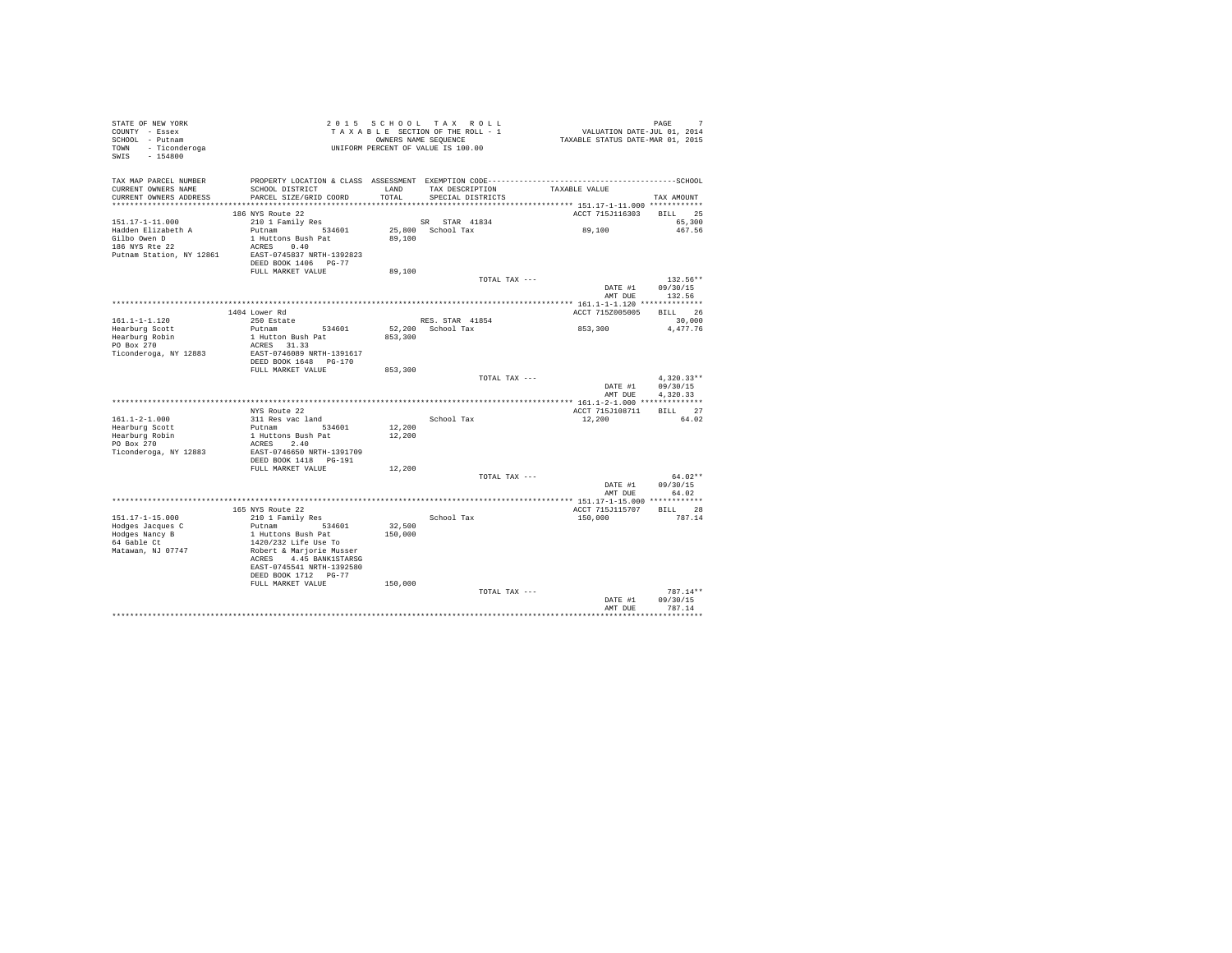| STATE OF NEW YORK<br>COUNTY - Essex<br>SCHOOL - Putnam<br>TOWN - Ticonderoga<br>SWIS - 154800            |                                                                                                                                                         |                   | 2015 SCHOOL TAX ROLL<br>TAXABLE SECTION OF THE ROLL - 1<br>OWNERS NAME SEQUENCE<br>UNIFORM PERCENT OF VALUE IS 100.00 | VALUATION DATE-JUL 01, 2014<br>TAXABLE STATUS DATE-MAR 01, 2015 | PAGE<br>8                      |
|----------------------------------------------------------------------------------------------------------|---------------------------------------------------------------------------------------------------------------------------------------------------------|-------------------|-----------------------------------------------------------------------------------------------------------------------|-----------------------------------------------------------------|--------------------------------|
| TAX MAP PARCEL NUMBER<br>CURRENT OWNERS NAME<br>CURRENT OWNERS ADDRESS                                   | SCHOOL DISTRICT<br>PARCEL SIZE/GRID COORD                                                                                                               | LAND<br>TOTAL     | TAX DESCRIPTION<br>SPECIAL DISTRICTS                                                                                  | TAXABLE VALUE                                                   | TAX AMOUNT                     |
|                                                                                                          |                                                                                                                                                         |                   |                                                                                                                       |                                                                 |                                |
| $151.17 - 2 - 7.000$<br>Hodgson H. David<br>Hodgson Margaret D<br>46 Bell Mtn Rd<br>Queensbury, NY 12804 | 20 Wilson Bay Rd<br>260 Seasonal res - WTRFNT<br>Putnam 534601<br>1 Huttons Bush Pat<br>ACRES 0.40<br>EAST-0746198 NRTH-1394337<br>DEED BOOK 922 PG-106 | 22,000<br>100,000 | School Tax                                                                                                            | ACCT 715J110903 BILL 29<br>100,000                              | 524.76                         |
|                                                                                                          | FULL MARKET VALUE                                                                                                                                       | 100,000           |                                                                                                                       |                                                                 |                                |
|                                                                                                          |                                                                                                                                                         |                   | TOTAL TAX ---                                                                                                         | DATE #1                                                         | $524.76**$<br>09/30/15         |
|                                                                                                          |                                                                                                                                                         |                   |                                                                                                                       | AMT DUE                                                         | 524.76                         |
|                                                                                                          | 174 NYS Route 22                                                                                                                                        |                   |                                                                                                                       | ACCT 715J111815                                                 | BILL 30                        |
| 151.17-1-12.000                                                                                          | 260 Seasonal res                                                                                                                                        |                   | School Tax                                                                                                            | 45,400                                                          | 238.24                         |
| Huston Marilyn A<br>333 Eleanor St                                                                       | Putnam 534601<br>1 Huttons Bush Pat                                                                                                                     | 25,200<br>45,400  |                                                                                                                       |                                                                 |                                |
| Schenectady, NY 12306                                                                                    | Bk 887 Pg 100<br>ACRES 0.30<br>EAST-0745838 NRTH-1392644                                                                                                |                   |                                                                                                                       |                                                                 |                                |
|                                                                                                          | DEED BOOK 493 PG-325                                                                                                                                    |                   |                                                                                                                       |                                                                 |                                |
|                                                                                                          | FULL MARKET VALUE                                                                                                                                       | 45,400            | TOTAL TAX ---                                                                                                         |                                                                 | $238.24**$                     |
|                                                                                                          |                                                                                                                                                         |                   |                                                                                                                       | DATE #1<br>AMT DUE                                              | 09/30/15<br>238.24             |
|                                                                                                          |                                                                                                                                                         |                   |                                                                                                                       |                                                                 |                                |
|                                                                                                          | NYS Route 22                                                                                                                                            |                   |                                                                                                                       | ACCT 715J178691                                                 | BILL 31                        |
| 151.17-1-3.000<br>Iliev Constantine                                                                      | 311 Res vac land<br>Putnam 534601                                                                                                                       | 2,200             | School Tax                                                                                                            | 2,200                                                           | 11.54                          |
| 87 Gill St                                                                                               | 1 Huttons Bush Patent                                                                                                                                   | 2,200             |                                                                                                                       |                                                                 |                                |
| Avon, MA 02322                                                                                           | ACRES 0.70<br>EAST-0745749 NRTH-1394998                                                                                                                 |                   |                                                                                                                       |                                                                 |                                |
|                                                                                                          | DEED BOOK 1594 PG-117                                                                                                                                   |                   |                                                                                                                       |                                                                 |                                |
|                                                                                                          | FULL MARKET VALUE                                                                                                                                       | 2,200             |                                                                                                                       |                                                                 |                                |
|                                                                                                          |                                                                                                                                                         |                   | TOTAL TAX ---                                                                                                         |                                                                 | $11.54**$                      |
|                                                                                                          |                                                                                                                                                         |                   |                                                                                                                       | DATE #1<br>AMT DUE                                              | 09/30/15<br>11.54              |
|                                                                                                          |                                                                                                                                                         |                   |                                                                                                                       | ***************** 151.17-1-10.000 ************                  |                                |
|                                                                                                          | 198 NYS Route 22                                                                                                                                        |                   |                                                                                                                       | ACCT 715J117408                                                 | BILL 32                        |
| 151.17-1-10.000                                                                                          | 312 Vac w/imprv                                                                                                                                         |                   | School Tax                                                                                                            | 34,800                                                          | 182.62                         |
| Judd Wesley H                                                                                            | Putnam 534601                                                                                                                                           | 27,500            |                                                                                                                       |                                                                 |                                |
| Judd Nancy B<br>25 Coates Pt                                                                             | 1 Huttons Bush Pat<br>ACRES 0.75                                                                                                                        | 34,800            |                                                                                                                       |                                                                 |                                |
| Ticonderoga, NY 12883                                                                                    | EAST-0745836 NRTH-1393105<br>DEED BOOK 1094 PG-173                                                                                                      |                   |                                                                                                                       |                                                                 |                                |
|                                                                                                          | FULL MARKET VALUE                                                                                                                                       | 34,800            |                                                                                                                       |                                                                 |                                |
|                                                                                                          |                                                                                                                                                         |                   | TOTAL TAX ---                                                                                                         | DATE #1<br>AMT DUE                                              | 182.62**<br>09/30/15<br>182.62 |
|                                                                                                          |                                                                                                                                                         |                   |                                                                                                                       |                                                                 |                                |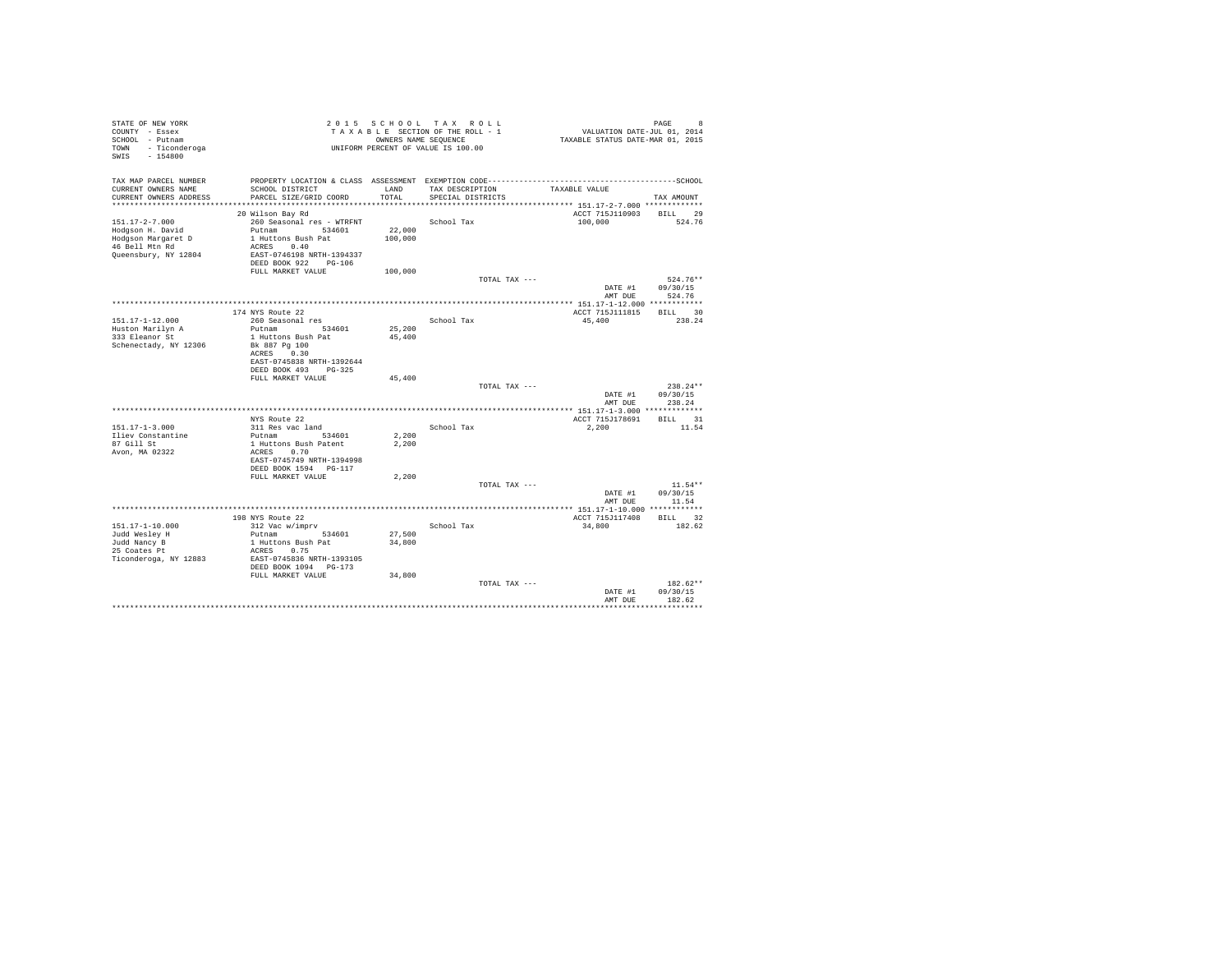| STATE OF NEW YORK<br>COUNTY - Essex<br>SCHOOL - Putnam<br>- Ticonderoga<br>TOWN<br>$-154800$<br>SWTS | 2 0 1 5                                                           | OWNERS NAME SEQUENCE | SCHOOL TAX ROLL<br>TAXABLE SECTION OF THE ROLL - 1<br>UNIFORM PERCENT OF VALUE IS 100.00 | VALUATION DATE-JUL 01, 2014<br>TAXABLE STATUS DATE-MAR 01, 2015 | 9<br>PAGE                |
|------------------------------------------------------------------------------------------------------|-------------------------------------------------------------------|----------------------|------------------------------------------------------------------------------------------|-----------------------------------------------------------------|--------------------------|
| TAX MAP PARCEL NUMBER                                                                                | PROPERTY LOCATION & CLASS ASSESSMENT EXEMPTION CODE-------------- |                      |                                                                                          |                                                                 | ------------------SCHOOL |
| CURRENT OWNERS NAME<br>CURRENT OWNERS ADDRESS                                                        | SCHOOL DISTRICT<br>PARCEL SIZE/GRID COORD                         | LAND<br>TOTAL        | TAX DESCRIPTION<br>SPECIAL DISTRICTS                                                     | TAXABLE VALUE                                                   | TAX AMOUNT               |
|                                                                                                      |                                                                   |                      |                                                                                          |                                                                 |                          |
|                                                                                                      | NYS Route 22                                                      |                      |                                                                                          | ACCT 715Z003006                                                 | <b>BILL</b><br>33        |
| $151.17 - 2 - 3.200$                                                                                 | 314 Rural vac<10                                                  |                      | School Tax                                                                               | 100                                                             | 0.52                     |
| Kay Thomas F                                                                                         | Putnam<br>534601                                                  | 100                  |                                                                                          |                                                                 |                          |
| Sanborn Beverly A<br>c/o Albert Kay                                                                  | 1 Huttons Bush Pat<br>1708/254-Life Use to                        | 100                  |                                                                                          |                                                                 |                          |
| 30 Wilson Bay Rd                                                                                     | Albert & Joan Kav                                                 |                      |                                                                                          |                                                                 |                          |
| Ticonderoga, NY 12883                                                                                | 0.04<br>ACRES                                                     |                      |                                                                                          |                                                                 |                          |
|                                                                                                      | EAST-0746312 NRTH-1394520                                         |                      |                                                                                          |                                                                 |                          |
|                                                                                                      | DEED BOOK 1708 PG-254                                             |                      |                                                                                          |                                                                 |                          |
|                                                                                                      | FULL MARKET VALUE                                                 | 100                  |                                                                                          |                                                                 |                          |
|                                                                                                      |                                                                   |                      | TOTAL TAX ---                                                                            |                                                                 | $0.52**$                 |
|                                                                                                      |                                                                   |                      |                                                                                          | DATE #1                                                         | 09/30/15                 |
|                                                                                                      |                                                                   |                      |                                                                                          | AMT DUE                                                         | 0.52                     |
|                                                                                                      |                                                                   |                      |                                                                                          |                                                                 |                          |
|                                                                                                      | NYS Route 22                                                      |                      |                                                                                          | ACCT 715Z003007                                                 | 34<br><b>BILL</b>        |
| $151.17 - 2 - 4.200$                                                                                 | 311 Res vac land - WTRFNT                                         |                      | School Tax                                                                               | 3,600                                                           | 18.89                    |
| Kay Thomas F                                                                                         | Putnam<br>534601                                                  | 3,600                |                                                                                          |                                                                 |                          |
| Sanborn Beverly A<br>c/o Albert Kay                                                                  | 1 Huttons Bush Pat<br>1708/254-Life Use to                        | 3,600                |                                                                                          |                                                                 |                          |
| 30 Wilson Bay Rd                                                                                     | Albert & Joan Kav                                                 |                      |                                                                                          |                                                                 |                          |
| Ticonderoga, NY 12883                                                                                | 0.20<br>ACRES                                                     |                      |                                                                                          |                                                                 |                          |
|                                                                                                      | EAST-0746337 NRTH-1394498                                         |                      |                                                                                          |                                                                 |                          |
|                                                                                                      | DEED BOOK 1708 PG-254                                             |                      |                                                                                          |                                                                 |                          |
|                                                                                                      | FULL MARKET VALUE                                                 | 3,600                |                                                                                          |                                                                 |                          |
|                                                                                                      |                                                                   |                      | TOTAL TAX ---                                                                            |                                                                 | 18.89**                  |
|                                                                                                      |                                                                   |                      |                                                                                          | DATE #1                                                         | 09/30/15                 |
|                                                                                                      |                                                                   |                      |                                                                                          | AMT DUE                                                         | 18.89                    |
|                                                                                                      |                                                                   |                      |                                                                                          |                                                                 |                          |
|                                                                                                      | 30 Wilson Bay Rd                                                  |                      |                                                                                          | ACCT 715J109712                                                 | 35<br><b>BILL</b>        |
| $151.17 - 2 - 5.000$                                                                                 | 210 1 Family Res - WTRFNT                                         |                      | SR STAR 41834                                                                            |                                                                 | 65,300                   |
| Kay Thomas F<br>Sanborn Beverly A                                                                    | Putnam<br>534601<br>1 Huttons Bush Pat                            | 98,600               | 42.300 School Tax                                                                        | 98,600                                                          | 517.41                   |
| c/o Albert Kay                                                                                       | 1708/254-Life Use to                                              |                      |                                                                                          |                                                                 |                          |
| 30 Wilson Bay Rd                                                                                     | Albert & Joan Kav                                                 |                      |                                                                                          |                                                                 |                          |
| Ticonderoga, NY 12883                                                                                | ACRES<br>0.43                                                     |                      |                                                                                          |                                                                 |                          |
|                                                                                                      | EAST-0746345 NRTH-1394426                                         |                      |                                                                                          |                                                                 |                          |
|                                                                                                      | DEED BOOK 1708 PG-254                                             |                      |                                                                                          |                                                                 |                          |
|                                                                                                      | FULL MARKET VALUE                                                 | 98,600               |                                                                                          |                                                                 |                          |
|                                                                                                      |                                                                   |                      | TOTAL TAX ---                                                                            |                                                                 | 182.41**                 |
|                                                                                                      |                                                                   |                      |                                                                                          | DATE #1                                                         | 09/30/15                 |
|                                                                                                      |                                                                   |                      |                                                                                          | AMT DUE                                                         | 182.41                   |
|                                                                                                      |                                                                   |                      |                                                                                          |                                                                 |                          |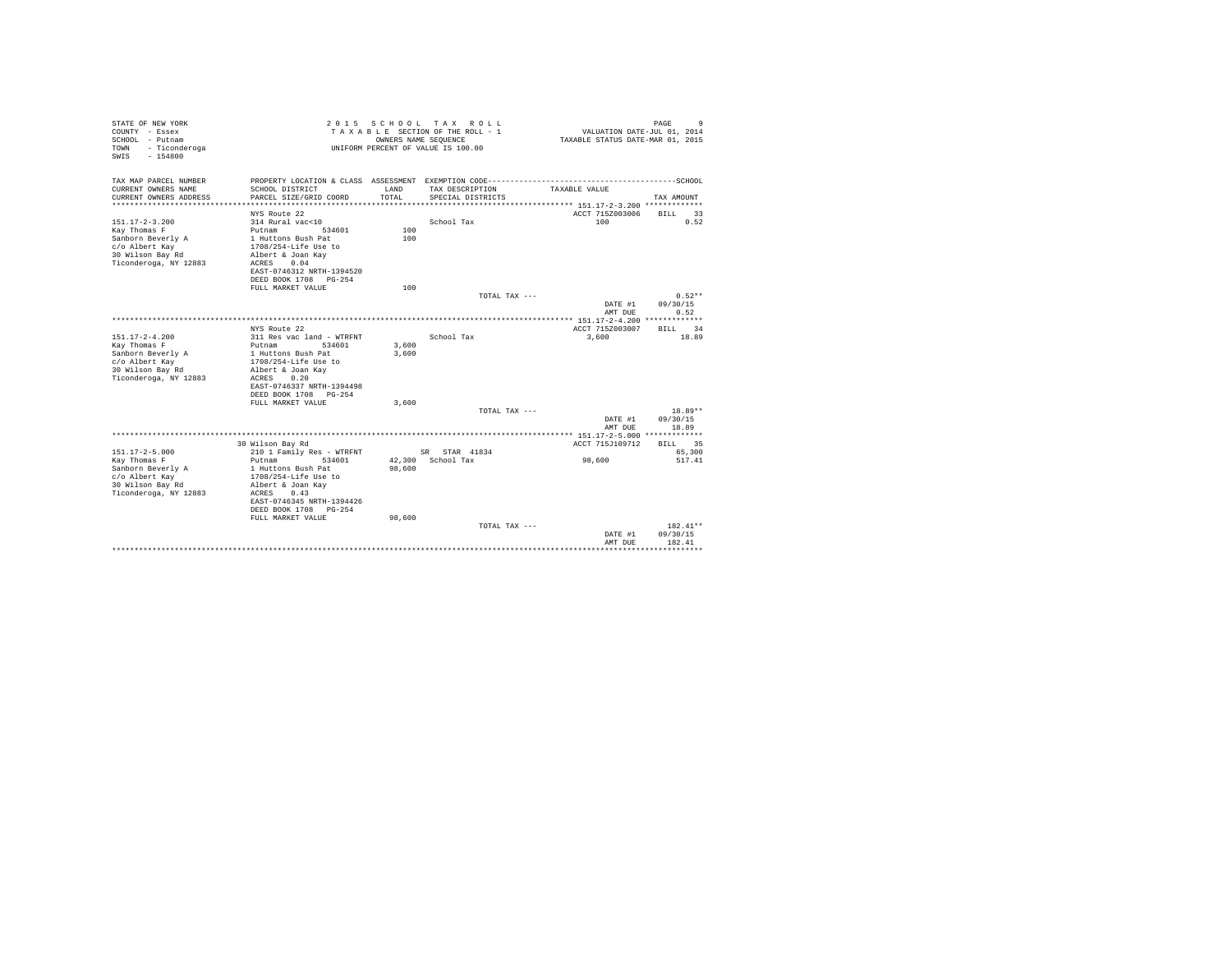| TAXABLE STATUS DATE-MAR 01, 2015<br>SCHOOL - Putnam<br>OWNERS NAME SEQUENCE<br>UNIFORM PERCENT OF VALUE IS 100.00<br>TOWN<br>- Ticonderoga<br>$-154800$<br>SWIS<br>TAX MAP PARCEL NUMBER<br>CURRENT OWNERS NAME<br>SCHOOL DISTRICT<br>LAND<br>TAX DESCRIPTION<br>TAXABLE VALUE<br>PARCEL SIZE/GRID COORD<br>TOTAL<br>CURRENT OWNERS ADDRESS<br>SPECIAL DISTRICTS<br>TAX AMOUNT<br>************************<br>ACCT 715J178693<br>BILL 36<br>NYS Route 22<br>$151.17 - 2 - 6.000$<br>314 Rural vac<10<br>School Tax<br>600<br>3.15<br>600<br>Kay Thomas F<br>Putnam 534601<br>Sanborn Beverly A<br>1 Huttons Bush Patent<br>600<br>1708/254-Life Use to<br>c/o Albert Kay<br>30 Wilson Bay Rd<br>Albert & Joan Kay<br>Ticonderoga, NY 12883<br>ACRES 0.20<br>EAST-0746207 NRTH-1394457<br>DEED BOOK 1708 PG-254<br>FULL MARKET VALUE<br>600<br>$3.15**$<br>TOTAL TAX ---<br>DATE #1<br>09/30/15<br>AMT DUE<br>3.15<br>256 NYS Route 22<br>ACCT 715J115710<br>BILL 37<br>$151.17 - 1 - 6.000$<br>441 Fuel Store&D<br>School Tax<br>285,700<br>1,499.23<br>Putnam 534601<br>141,400<br>D/B/A Mountain Petroleum<br>285,700<br>1 Huttons Bush Pat<br>Cedar Hill Dr<br>ACRES 2.40<br>PO Box 778<br>EAST-0745811 NRTH-1394508<br>Schroon Lake, NY 12870<br>DEED BOOK 1163 PG-1<br>FULL MARKET VALUE<br>285,700<br>TOTAL TAX ---<br>$1.499.23**$<br>09/30/15<br>DATE #1<br>1,499.23<br>AMT DUE<br>BILL 38<br>ACCT 715J109309<br>1393 Lower Rd<br>$161.5 - 1 - 3.100$<br>240 Rural res<br>School Tax<br>287,400<br>1,508.15<br>Putnam<br>65,800<br>Maisch Joseph<br>534601<br>Maisch Patricia<br>2 Huttons Bush Pat<br>287,400<br>10 Maple Ct<br>Survey M Thompson Map3246<br>ACRES 35.37<br>Ramsey, NJ 07446<br>EAST-0746296 NRTH-1390148<br>DEED BOOK 1411 PG-117<br>287,400<br>FULL MARKET VALUE<br>TOTAL TAX ---<br>$1.508.15**$<br>DATE #1<br>09/30/15<br>AMT DUE<br>1,508.15<br>BILL 39<br>ACCT 715J114708<br>NYS Route 22<br>$161.5 - 1 - 6.000$<br>314 Rural vac<10<br>School Tax<br>22,500<br>118.07<br>Morrissey Richard T<br>Putnam<br>534601<br>22,500<br>11 Terrace Pl<br>2 Huttons Bush Pat<br>22,500<br>Trov, NY 12180<br>ACRES 1.00<br>EAST-0745902 NRTH-1389586<br>DEED BOOK 1193 PG-22<br>FULL MARKET VALUE<br>22,500<br>$118.07**$<br>TOTAL TAX ---<br>DATE #1<br>09/30/15<br>AMT DUE<br>118.07<br>. | STATE OF NEW YORK<br>COUNTY - Essex |  | 2015 SCHOOL TAX ROLL<br>TAXABLE SECTION OF THE ROLL - 1 | VALUATION DATE-JUL 01, 2014 | PAGE<br>10 |
|-----------------------------------------------------------------------------------------------------------------------------------------------------------------------------------------------------------------------------------------------------------------------------------------------------------------------------------------------------------------------------------------------------------------------------------------------------------------------------------------------------------------------------------------------------------------------------------------------------------------------------------------------------------------------------------------------------------------------------------------------------------------------------------------------------------------------------------------------------------------------------------------------------------------------------------------------------------------------------------------------------------------------------------------------------------------------------------------------------------------------------------------------------------------------------------------------------------------------------------------------------------------------------------------------------------------------------------------------------------------------------------------------------------------------------------------------------------------------------------------------------------------------------------------------------------------------------------------------------------------------------------------------------------------------------------------------------------------------------------------------------------------------------------------------------------------------------------------------------------------------------------------------------------------------------------------------------------------------------------------------------------------------------------------------------------------------------------------------------------------------------------------------------------------------------------------------------------------------------------------------------------------------------------------------------------------|-------------------------------------|--|---------------------------------------------------------|-----------------------------|------------|
|                                                                                                                                                                                                                                                                                                                                                                                                                                                                                                                                                                                                                                                                                                                                                                                                                                                                                                                                                                                                                                                                                                                                                                                                                                                                                                                                                                                                                                                                                                                                                                                                                                                                                                                                                                                                                                                                                                                                                                                                                                                                                                                                                                                                                                                                                                                 |                                     |  |                                                         |                             |            |
|                                                                                                                                                                                                                                                                                                                                                                                                                                                                                                                                                                                                                                                                                                                                                                                                                                                                                                                                                                                                                                                                                                                                                                                                                                                                                                                                                                                                                                                                                                                                                                                                                                                                                                                                                                                                                                                                                                                                                                                                                                                                                                                                                                                                                                                                                                                 |                                     |  |                                                         |                             |            |
|                                                                                                                                                                                                                                                                                                                                                                                                                                                                                                                                                                                                                                                                                                                                                                                                                                                                                                                                                                                                                                                                                                                                                                                                                                                                                                                                                                                                                                                                                                                                                                                                                                                                                                                                                                                                                                                                                                                                                                                                                                                                                                                                                                                                                                                                                                                 |                                     |  |                                                         |                             |            |
|                                                                                                                                                                                                                                                                                                                                                                                                                                                                                                                                                                                                                                                                                                                                                                                                                                                                                                                                                                                                                                                                                                                                                                                                                                                                                                                                                                                                                                                                                                                                                                                                                                                                                                                                                                                                                                                                                                                                                                                                                                                                                                                                                                                                                                                                                                                 |                                     |  |                                                         |                             |            |
|                                                                                                                                                                                                                                                                                                                                                                                                                                                                                                                                                                                                                                                                                                                                                                                                                                                                                                                                                                                                                                                                                                                                                                                                                                                                                                                                                                                                                                                                                                                                                                                                                                                                                                                                                                                                                                                                                                                                                                                                                                                                                                                                                                                                                                                                                                                 |                                     |  |                                                         |                             |            |
|                                                                                                                                                                                                                                                                                                                                                                                                                                                                                                                                                                                                                                                                                                                                                                                                                                                                                                                                                                                                                                                                                                                                                                                                                                                                                                                                                                                                                                                                                                                                                                                                                                                                                                                                                                                                                                                                                                                                                                                                                                                                                                                                                                                                                                                                                                                 |                                     |  |                                                         |                             |            |
|                                                                                                                                                                                                                                                                                                                                                                                                                                                                                                                                                                                                                                                                                                                                                                                                                                                                                                                                                                                                                                                                                                                                                                                                                                                                                                                                                                                                                                                                                                                                                                                                                                                                                                                                                                                                                                                                                                                                                                                                                                                                                                                                                                                                                                                                                                                 |                                     |  |                                                         |                             |            |
|                                                                                                                                                                                                                                                                                                                                                                                                                                                                                                                                                                                                                                                                                                                                                                                                                                                                                                                                                                                                                                                                                                                                                                                                                                                                                                                                                                                                                                                                                                                                                                                                                                                                                                                                                                                                                                                                                                                                                                                                                                                                                                                                                                                                                                                                                                                 |                                     |  |                                                         |                             |            |
|                                                                                                                                                                                                                                                                                                                                                                                                                                                                                                                                                                                                                                                                                                                                                                                                                                                                                                                                                                                                                                                                                                                                                                                                                                                                                                                                                                                                                                                                                                                                                                                                                                                                                                                                                                                                                                                                                                                                                                                                                                                                                                                                                                                                                                                                                                                 |                                     |  |                                                         |                             |            |
|                                                                                                                                                                                                                                                                                                                                                                                                                                                                                                                                                                                                                                                                                                                                                                                                                                                                                                                                                                                                                                                                                                                                                                                                                                                                                                                                                                                                                                                                                                                                                                                                                                                                                                                                                                                                                                                                                                                                                                                                                                                                                                                                                                                                                                                                                                                 |                                     |  |                                                         |                             |            |
|                                                                                                                                                                                                                                                                                                                                                                                                                                                                                                                                                                                                                                                                                                                                                                                                                                                                                                                                                                                                                                                                                                                                                                                                                                                                                                                                                                                                                                                                                                                                                                                                                                                                                                                                                                                                                                                                                                                                                                                                                                                                                                                                                                                                                                                                                                                 |                                     |  |                                                         |                             |            |
|                                                                                                                                                                                                                                                                                                                                                                                                                                                                                                                                                                                                                                                                                                                                                                                                                                                                                                                                                                                                                                                                                                                                                                                                                                                                                                                                                                                                                                                                                                                                                                                                                                                                                                                                                                                                                                                                                                                                                                                                                                                                                                                                                                                                                                                                                                                 |                                     |  |                                                         |                             |            |
|                                                                                                                                                                                                                                                                                                                                                                                                                                                                                                                                                                                                                                                                                                                                                                                                                                                                                                                                                                                                                                                                                                                                                                                                                                                                                                                                                                                                                                                                                                                                                                                                                                                                                                                                                                                                                                                                                                                                                                                                                                                                                                                                                                                                                                                                                                                 |                                     |  |                                                         |                             |            |
|                                                                                                                                                                                                                                                                                                                                                                                                                                                                                                                                                                                                                                                                                                                                                                                                                                                                                                                                                                                                                                                                                                                                                                                                                                                                                                                                                                                                                                                                                                                                                                                                                                                                                                                                                                                                                                                                                                                                                                                                                                                                                                                                                                                                                                                                                                                 |                                     |  |                                                         |                             |            |
|                                                                                                                                                                                                                                                                                                                                                                                                                                                                                                                                                                                                                                                                                                                                                                                                                                                                                                                                                                                                                                                                                                                                                                                                                                                                                                                                                                                                                                                                                                                                                                                                                                                                                                                                                                                                                                                                                                                                                                                                                                                                                                                                                                                                                                                                                                                 |                                     |  |                                                         |                             |            |
|                                                                                                                                                                                                                                                                                                                                                                                                                                                                                                                                                                                                                                                                                                                                                                                                                                                                                                                                                                                                                                                                                                                                                                                                                                                                                                                                                                                                                                                                                                                                                                                                                                                                                                                                                                                                                                                                                                                                                                                                                                                                                                                                                                                                                                                                                                                 |                                     |  |                                                         |                             |            |
|                                                                                                                                                                                                                                                                                                                                                                                                                                                                                                                                                                                                                                                                                                                                                                                                                                                                                                                                                                                                                                                                                                                                                                                                                                                                                                                                                                                                                                                                                                                                                                                                                                                                                                                                                                                                                                                                                                                                                                                                                                                                                                                                                                                                                                                                                                                 |                                     |  |                                                         |                             |            |
|                                                                                                                                                                                                                                                                                                                                                                                                                                                                                                                                                                                                                                                                                                                                                                                                                                                                                                                                                                                                                                                                                                                                                                                                                                                                                                                                                                                                                                                                                                                                                                                                                                                                                                                                                                                                                                                                                                                                                                                                                                                                                                                                                                                                                                                                                                                 |                                     |  |                                                         |                             |            |
|                                                                                                                                                                                                                                                                                                                                                                                                                                                                                                                                                                                                                                                                                                                                                                                                                                                                                                                                                                                                                                                                                                                                                                                                                                                                                                                                                                                                                                                                                                                                                                                                                                                                                                                                                                                                                                                                                                                                                                                                                                                                                                                                                                                                                                                                                                                 |                                     |  |                                                         |                             |            |
|                                                                                                                                                                                                                                                                                                                                                                                                                                                                                                                                                                                                                                                                                                                                                                                                                                                                                                                                                                                                                                                                                                                                                                                                                                                                                                                                                                                                                                                                                                                                                                                                                                                                                                                                                                                                                                                                                                                                                                                                                                                                                                                                                                                                                                                                                                                 |                                     |  |                                                         |                             |            |
|                                                                                                                                                                                                                                                                                                                                                                                                                                                                                                                                                                                                                                                                                                                                                                                                                                                                                                                                                                                                                                                                                                                                                                                                                                                                                                                                                                                                                                                                                                                                                                                                                                                                                                                                                                                                                                                                                                                                                                                                                                                                                                                                                                                                                                                                                                                 |                                     |  |                                                         |                             |            |
|                                                                                                                                                                                                                                                                                                                                                                                                                                                                                                                                                                                                                                                                                                                                                                                                                                                                                                                                                                                                                                                                                                                                                                                                                                                                                                                                                                                                                                                                                                                                                                                                                                                                                                                                                                                                                                                                                                                                                                                                                                                                                                                                                                                                                                                                                                                 |                                     |  |                                                         |                             |            |
|                                                                                                                                                                                                                                                                                                                                                                                                                                                                                                                                                                                                                                                                                                                                                                                                                                                                                                                                                                                                                                                                                                                                                                                                                                                                                                                                                                                                                                                                                                                                                                                                                                                                                                                                                                                                                                                                                                                                                                                                                                                                                                                                                                                                                                                                                                                 |                                     |  |                                                         |                             |            |
|                                                                                                                                                                                                                                                                                                                                                                                                                                                                                                                                                                                                                                                                                                                                                                                                                                                                                                                                                                                                                                                                                                                                                                                                                                                                                                                                                                                                                                                                                                                                                                                                                                                                                                                                                                                                                                                                                                                                                                                                                                                                                                                                                                                                                                                                                                                 |                                     |  |                                                         |                             |            |
|                                                                                                                                                                                                                                                                                                                                                                                                                                                                                                                                                                                                                                                                                                                                                                                                                                                                                                                                                                                                                                                                                                                                                                                                                                                                                                                                                                                                                                                                                                                                                                                                                                                                                                                                                                                                                                                                                                                                                                                                                                                                                                                                                                                                                                                                                                                 | KTD Enterprises Inc                 |  |                                                         |                             |            |
|                                                                                                                                                                                                                                                                                                                                                                                                                                                                                                                                                                                                                                                                                                                                                                                                                                                                                                                                                                                                                                                                                                                                                                                                                                                                                                                                                                                                                                                                                                                                                                                                                                                                                                                                                                                                                                                                                                                                                                                                                                                                                                                                                                                                                                                                                                                 |                                     |  |                                                         |                             |            |
|                                                                                                                                                                                                                                                                                                                                                                                                                                                                                                                                                                                                                                                                                                                                                                                                                                                                                                                                                                                                                                                                                                                                                                                                                                                                                                                                                                                                                                                                                                                                                                                                                                                                                                                                                                                                                                                                                                                                                                                                                                                                                                                                                                                                                                                                                                                 |                                     |  |                                                         |                             |            |
|                                                                                                                                                                                                                                                                                                                                                                                                                                                                                                                                                                                                                                                                                                                                                                                                                                                                                                                                                                                                                                                                                                                                                                                                                                                                                                                                                                                                                                                                                                                                                                                                                                                                                                                                                                                                                                                                                                                                                                                                                                                                                                                                                                                                                                                                                                                 |                                     |  |                                                         |                             |            |
|                                                                                                                                                                                                                                                                                                                                                                                                                                                                                                                                                                                                                                                                                                                                                                                                                                                                                                                                                                                                                                                                                                                                                                                                                                                                                                                                                                                                                                                                                                                                                                                                                                                                                                                                                                                                                                                                                                                                                                                                                                                                                                                                                                                                                                                                                                                 |                                     |  |                                                         |                             |            |
|                                                                                                                                                                                                                                                                                                                                                                                                                                                                                                                                                                                                                                                                                                                                                                                                                                                                                                                                                                                                                                                                                                                                                                                                                                                                                                                                                                                                                                                                                                                                                                                                                                                                                                                                                                                                                                                                                                                                                                                                                                                                                                                                                                                                                                                                                                                 |                                     |  |                                                         |                             |            |
|                                                                                                                                                                                                                                                                                                                                                                                                                                                                                                                                                                                                                                                                                                                                                                                                                                                                                                                                                                                                                                                                                                                                                                                                                                                                                                                                                                                                                                                                                                                                                                                                                                                                                                                                                                                                                                                                                                                                                                                                                                                                                                                                                                                                                                                                                                                 |                                     |  |                                                         |                             |            |
|                                                                                                                                                                                                                                                                                                                                                                                                                                                                                                                                                                                                                                                                                                                                                                                                                                                                                                                                                                                                                                                                                                                                                                                                                                                                                                                                                                                                                                                                                                                                                                                                                                                                                                                                                                                                                                                                                                                                                                                                                                                                                                                                                                                                                                                                                                                 |                                     |  |                                                         |                             |            |
|                                                                                                                                                                                                                                                                                                                                                                                                                                                                                                                                                                                                                                                                                                                                                                                                                                                                                                                                                                                                                                                                                                                                                                                                                                                                                                                                                                                                                                                                                                                                                                                                                                                                                                                                                                                                                                                                                                                                                                                                                                                                                                                                                                                                                                                                                                                 |                                     |  |                                                         |                             |            |
|                                                                                                                                                                                                                                                                                                                                                                                                                                                                                                                                                                                                                                                                                                                                                                                                                                                                                                                                                                                                                                                                                                                                                                                                                                                                                                                                                                                                                                                                                                                                                                                                                                                                                                                                                                                                                                                                                                                                                                                                                                                                                                                                                                                                                                                                                                                 |                                     |  |                                                         |                             |            |
|                                                                                                                                                                                                                                                                                                                                                                                                                                                                                                                                                                                                                                                                                                                                                                                                                                                                                                                                                                                                                                                                                                                                                                                                                                                                                                                                                                                                                                                                                                                                                                                                                                                                                                                                                                                                                                                                                                                                                                                                                                                                                                                                                                                                                                                                                                                 |                                     |  |                                                         |                             |            |
|                                                                                                                                                                                                                                                                                                                                                                                                                                                                                                                                                                                                                                                                                                                                                                                                                                                                                                                                                                                                                                                                                                                                                                                                                                                                                                                                                                                                                                                                                                                                                                                                                                                                                                                                                                                                                                                                                                                                                                                                                                                                                                                                                                                                                                                                                                                 |                                     |  |                                                         |                             |            |
|                                                                                                                                                                                                                                                                                                                                                                                                                                                                                                                                                                                                                                                                                                                                                                                                                                                                                                                                                                                                                                                                                                                                                                                                                                                                                                                                                                                                                                                                                                                                                                                                                                                                                                                                                                                                                                                                                                                                                                                                                                                                                                                                                                                                                                                                                                                 |                                     |  |                                                         |                             |            |
|                                                                                                                                                                                                                                                                                                                                                                                                                                                                                                                                                                                                                                                                                                                                                                                                                                                                                                                                                                                                                                                                                                                                                                                                                                                                                                                                                                                                                                                                                                                                                                                                                                                                                                                                                                                                                                                                                                                                                                                                                                                                                                                                                                                                                                                                                                                 |                                     |  |                                                         |                             |            |
|                                                                                                                                                                                                                                                                                                                                                                                                                                                                                                                                                                                                                                                                                                                                                                                                                                                                                                                                                                                                                                                                                                                                                                                                                                                                                                                                                                                                                                                                                                                                                                                                                                                                                                                                                                                                                                                                                                                                                                                                                                                                                                                                                                                                                                                                                                                 |                                     |  |                                                         |                             |            |
|                                                                                                                                                                                                                                                                                                                                                                                                                                                                                                                                                                                                                                                                                                                                                                                                                                                                                                                                                                                                                                                                                                                                                                                                                                                                                                                                                                                                                                                                                                                                                                                                                                                                                                                                                                                                                                                                                                                                                                                                                                                                                                                                                                                                                                                                                                                 |                                     |  |                                                         |                             |            |
|                                                                                                                                                                                                                                                                                                                                                                                                                                                                                                                                                                                                                                                                                                                                                                                                                                                                                                                                                                                                                                                                                                                                                                                                                                                                                                                                                                                                                                                                                                                                                                                                                                                                                                                                                                                                                                                                                                                                                                                                                                                                                                                                                                                                                                                                                                                 |                                     |  |                                                         |                             |            |
|                                                                                                                                                                                                                                                                                                                                                                                                                                                                                                                                                                                                                                                                                                                                                                                                                                                                                                                                                                                                                                                                                                                                                                                                                                                                                                                                                                                                                                                                                                                                                                                                                                                                                                                                                                                                                                                                                                                                                                                                                                                                                                                                                                                                                                                                                                                 |                                     |  |                                                         |                             |            |
|                                                                                                                                                                                                                                                                                                                                                                                                                                                                                                                                                                                                                                                                                                                                                                                                                                                                                                                                                                                                                                                                                                                                                                                                                                                                                                                                                                                                                                                                                                                                                                                                                                                                                                                                                                                                                                                                                                                                                                                                                                                                                                                                                                                                                                                                                                                 |                                     |  |                                                         |                             |            |
|                                                                                                                                                                                                                                                                                                                                                                                                                                                                                                                                                                                                                                                                                                                                                                                                                                                                                                                                                                                                                                                                                                                                                                                                                                                                                                                                                                                                                                                                                                                                                                                                                                                                                                                                                                                                                                                                                                                                                                                                                                                                                                                                                                                                                                                                                                                 |                                     |  |                                                         |                             |            |
|                                                                                                                                                                                                                                                                                                                                                                                                                                                                                                                                                                                                                                                                                                                                                                                                                                                                                                                                                                                                                                                                                                                                                                                                                                                                                                                                                                                                                                                                                                                                                                                                                                                                                                                                                                                                                                                                                                                                                                                                                                                                                                                                                                                                                                                                                                                 |                                     |  |                                                         |                             |            |
|                                                                                                                                                                                                                                                                                                                                                                                                                                                                                                                                                                                                                                                                                                                                                                                                                                                                                                                                                                                                                                                                                                                                                                                                                                                                                                                                                                                                                                                                                                                                                                                                                                                                                                                                                                                                                                                                                                                                                                                                                                                                                                                                                                                                                                                                                                                 |                                     |  |                                                         |                             |            |
|                                                                                                                                                                                                                                                                                                                                                                                                                                                                                                                                                                                                                                                                                                                                                                                                                                                                                                                                                                                                                                                                                                                                                                                                                                                                                                                                                                                                                                                                                                                                                                                                                                                                                                                                                                                                                                                                                                                                                                                                                                                                                                                                                                                                                                                                                                                 |                                     |  |                                                         |                             |            |
|                                                                                                                                                                                                                                                                                                                                                                                                                                                                                                                                                                                                                                                                                                                                                                                                                                                                                                                                                                                                                                                                                                                                                                                                                                                                                                                                                                                                                                                                                                                                                                                                                                                                                                                                                                                                                                                                                                                                                                                                                                                                                                                                                                                                                                                                                                                 |                                     |  |                                                         |                             |            |
|                                                                                                                                                                                                                                                                                                                                                                                                                                                                                                                                                                                                                                                                                                                                                                                                                                                                                                                                                                                                                                                                                                                                                                                                                                                                                                                                                                                                                                                                                                                                                                                                                                                                                                                                                                                                                                                                                                                                                                                                                                                                                                                                                                                                                                                                                                                 |                                     |  |                                                         |                             |            |
|                                                                                                                                                                                                                                                                                                                                                                                                                                                                                                                                                                                                                                                                                                                                                                                                                                                                                                                                                                                                                                                                                                                                                                                                                                                                                                                                                                                                                                                                                                                                                                                                                                                                                                                                                                                                                                                                                                                                                                                                                                                                                                                                                                                                                                                                                                                 |                                     |  |                                                         |                             |            |
|                                                                                                                                                                                                                                                                                                                                                                                                                                                                                                                                                                                                                                                                                                                                                                                                                                                                                                                                                                                                                                                                                                                                                                                                                                                                                                                                                                                                                                                                                                                                                                                                                                                                                                                                                                                                                                                                                                                                                                                                                                                                                                                                                                                                                                                                                                                 |                                     |  |                                                         |                             |            |
|                                                                                                                                                                                                                                                                                                                                                                                                                                                                                                                                                                                                                                                                                                                                                                                                                                                                                                                                                                                                                                                                                                                                                                                                                                                                                                                                                                                                                                                                                                                                                                                                                                                                                                                                                                                                                                                                                                                                                                                                                                                                                                                                                                                                                                                                                                                 |                                     |  |                                                         |                             |            |
|                                                                                                                                                                                                                                                                                                                                                                                                                                                                                                                                                                                                                                                                                                                                                                                                                                                                                                                                                                                                                                                                                                                                                                                                                                                                                                                                                                                                                                                                                                                                                                                                                                                                                                                                                                                                                                                                                                                                                                                                                                                                                                                                                                                                                                                                                                                 |                                     |  |                                                         |                             |            |
|                                                                                                                                                                                                                                                                                                                                                                                                                                                                                                                                                                                                                                                                                                                                                                                                                                                                                                                                                                                                                                                                                                                                                                                                                                                                                                                                                                                                                                                                                                                                                                                                                                                                                                                                                                                                                                                                                                                                                                                                                                                                                                                                                                                                                                                                                                                 |                                     |  |                                                         |                             |            |
|                                                                                                                                                                                                                                                                                                                                                                                                                                                                                                                                                                                                                                                                                                                                                                                                                                                                                                                                                                                                                                                                                                                                                                                                                                                                                                                                                                                                                                                                                                                                                                                                                                                                                                                                                                                                                                                                                                                                                                                                                                                                                                                                                                                                                                                                                                                 |                                     |  |                                                         |                             |            |
|                                                                                                                                                                                                                                                                                                                                                                                                                                                                                                                                                                                                                                                                                                                                                                                                                                                                                                                                                                                                                                                                                                                                                                                                                                                                                                                                                                                                                                                                                                                                                                                                                                                                                                                                                                                                                                                                                                                                                                                                                                                                                                                                                                                                                                                                                                                 |                                     |  |                                                         |                             |            |
|                                                                                                                                                                                                                                                                                                                                                                                                                                                                                                                                                                                                                                                                                                                                                                                                                                                                                                                                                                                                                                                                                                                                                                                                                                                                                                                                                                                                                                                                                                                                                                                                                                                                                                                                                                                                                                                                                                                                                                                                                                                                                                                                                                                                                                                                                                                 |                                     |  |                                                         |                             |            |
|                                                                                                                                                                                                                                                                                                                                                                                                                                                                                                                                                                                                                                                                                                                                                                                                                                                                                                                                                                                                                                                                                                                                                                                                                                                                                                                                                                                                                                                                                                                                                                                                                                                                                                                                                                                                                                                                                                                                                                                                                                                                                                                                                                                                                                                                                                                 |                                     |  |                                                         |                             |            |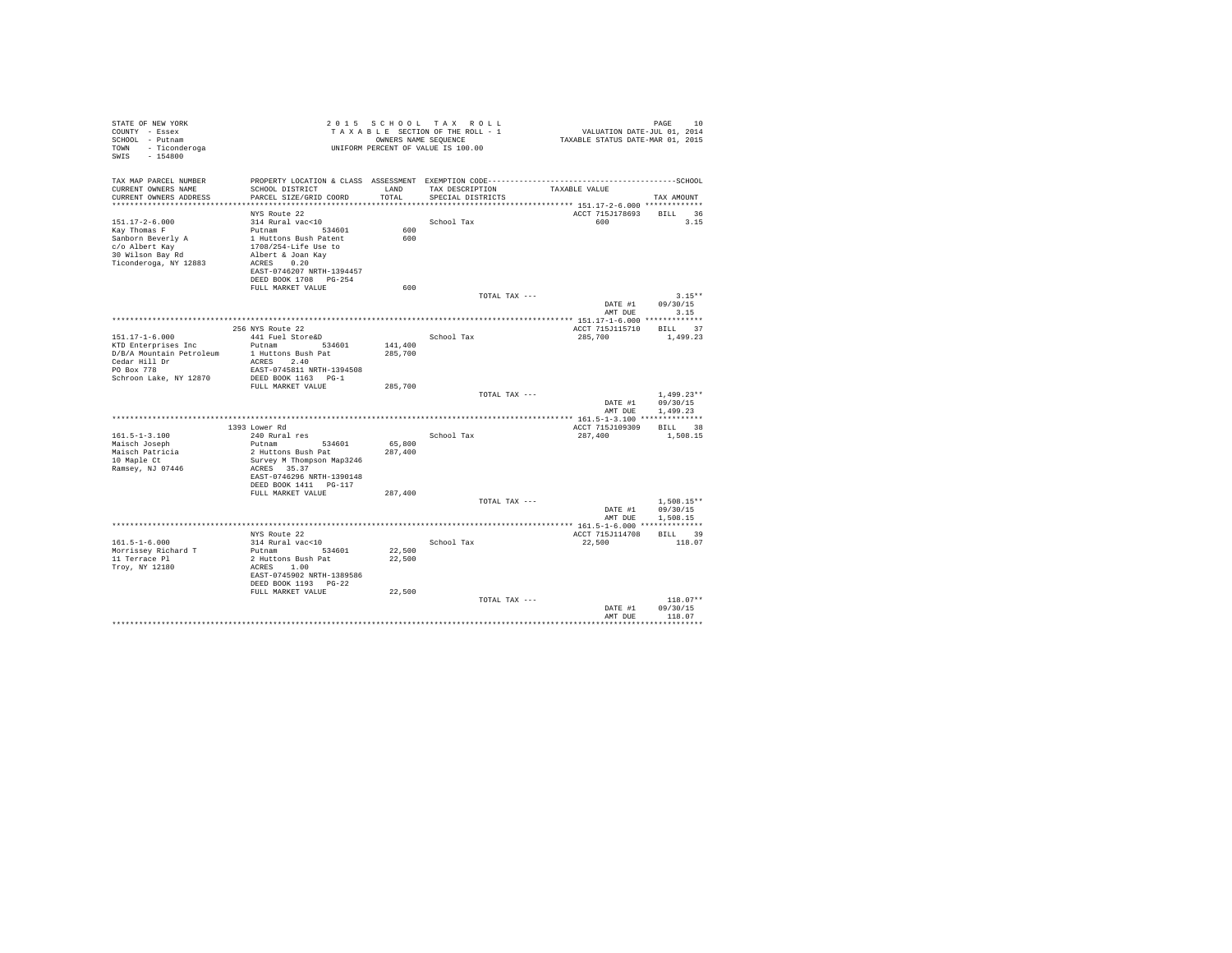| STATE OF NEW YORK<br>COUNTY - Essex<br>SCHOOL - Putnam<br>TOWN - Ticonderoga<br>$-154800$<br>SWIS       |                                                                                                                                                             |                            | 2015 SCHOOL TAX ROLL<br>TAXABLE SECTION OF THE ROLL - 1<br>OWNERS NAME SEQUENCE<br>UNIFORM PERCENT OF VALUE IS 100.00 | PAGE 11<br>VALUATION DATE-JUL 01, 2014<br>TAXABLE STATUS DATE-MAR 01, 2015 |                                  |
|---------------------------------------------------------------------------------------------------------|-------------------------------------------------------------------------------------------------------------------------------------------------------------|----------------------------|-----------------------------------------------------------------------------------------------------------------------|----------------------------------------------------------------------------|----------------------------------|
| TAX MAP PARCEL NUMBER<br>CURRENT OWNERS NAME<br>CURRENT OWNERS ADDRESS                                  | SCHOOL DISTRICT<br>PARCEL SIZE/GRID COORD                                                                                                                   | LAND<br>TOTAL              | TAX DESCRIPTION<br>SPECIAL DISTRICTS                                                                                  | TAXABLE VALUE                                                              |                                  |
|                                                                                                         |                                                                                                                                                             |                            |                                                                                                                       |                                                                            | TAX AMOUNT                       |
|                                                                                                         | 216 NYS Route 22                                                                                                                                            |                            |                                                                                                                       | ACCT 715J114504                                                            | BILL 40                          |
| $151.17 - 1 - 8.000$<br>ODell Ada B<br>Barber Melodie<br>PO Box 517<br>Ticonderoga, NY 12883            | 210 1 Family Res<br>Putnam 534601<br>1 Huttons Bush Pat<br>ACRES 2.10<br>EAST-0745810 NRTH-1393719                                                          | 15,100<br>53,800           | School Tax                                                                                                            | 53,800                                                                     | 282.32                           |
|                                                                                                         | DEED BOOK 1752 PG-43<br>FULL MARKET VALUE                                                                                                                   | 53,800                     |                                                                                                                       |                                                                            |                                  |
|                                                                                                         |                                                                                                                                                             |                            | TOTAL TAX ---                                                                                                         |                                                                            | $282.32**$                       |
|                                                                                                         |                                                                                                                                                             |                            |                                                                                                                       | DATE #1<br>AMT DUE                                                         | 09/30/15<br>282.32               |
|                                                                                                         |                                                                                                                                                             |                            |                                                                                                                       |                                                                            |                                  |
|                                                                                                         | 11 Craigs Bay Rd                                                                                                                                            |                            |                                                                                                                       | ACCT 715J178007                                                            | BILL 41                          |
| $151.17 - 3 - 1.200$                                                                                    | 210 1 Family Res                                                                                                                                            |                            | RES. STAR 41854                                                                                                       |                                                                            | 30,000                           |
| Porter Richard R                                                                                        | Putnam 534601                                                                                                                                               |                            | 34,900 School Tax                                                                                                     | 89,200                                                                     | 468.08                           |
| 11 Craigs Bay Rd<br>Ticonderoga, NY 12883                                                               | Huttons Bush Pat<br>ACRES 0.24 BANK CHRTR1<br>EAST-0746135 NRTH-1393880<br>DEED BOOK 1697 PG-276                                                            | 89,200                     |                                                                                                                       |                                                                            |                                  |
|                                                                                                         | FULL MARKET VALUE                                                                                                                                           | 89,200                     |                                                                                                                       |                                                                            |                                  |
|                                                                                                         |                                                                                                                                                             |                            | TOTAL TAX ---                                                                                                         | DATE #1<br>AMT DUE                                                         | $310.65**$<br>09/30/15<br>310.65 |
|                                                                                                         |                                                                                                                                                             |                            |                                                                                                                       |                                                                            |                                  |
|                                                                                                         | 166 NYS Route 22                                                                                                                                            |                            |                                                                                                                       | ACCT 715J114901                                                            | BILL 42                          |
| 151.17-1-13.000                                                                                         | 210 1 Family Res                                                                                                                                            |                            | SR STAR 41834                                                                                                         |                                                                            | 65,300                           |
| Pulling James R<br>166 Nys Rte 22<br>Putnam Station, NY 12861                                           | Putnam<br>534601<br>1 Huttons Bush Pat<br>ACRES 0.70                                                                                                        | 100,600                    | 20.500 School Tax                                                                                                     | 100,600                                                                    | 527.91                           |
|                                                                                                         | EAST-0745847 NRTH-1392452<br>DEED BOOK 703 PG-235                                                                                                           |                            |                                                                                                                       |                                                                            |                                  |
|                                                                                                         | FULL MARKET VALUE                                                                                                                                           | 100,600                    |                                                                                                                       |                                                                            |                                  |
|                                                                                                         |                                                                                                                                                             |                            | TOTAL TAX ---                                                                                                         |                                                                            | $192.91**$                       |
|                                                                                                         |                                                                                                                                                             |                            |                                                                                                                       | DATE #1<br>AMT DUE                                                         | 09/30/15<br>192.91               |
|                                                                                                         |                                                                                                                                                             |                            |                                                                                                                       |                                                                            |                                  |
|                                                                                                         | NYS Route 22                                                                                                                                                |                            |                                                                                                                       | ACCT 715J178695                                                            | BILL 43                          |
| $151.17 - 4 - 2.000$<br>Pulling James R<br>Pulling Joan F<br>166 NYS Rte 22<br>Putnam Station, NY 12861 | 312 Vac w/imprv - WTRFNT<br>Putnam 534601<br>1 Huttons Bush Patent<br>ACRES 0.20<br>EAST-0746036 NRTH-1392463<br>DEED BOOK 1094 PG-199<br>FULL MARKET VALUE | 25,200<br>26,100<br>26,100 | School Tax                                                                                                            | 26,100                                                                     | 136.96                           |
|                                                                                                         |                                                                                                                                                             |                            | TOTAL TAX ---                                                                                                         |                                                                            | $136.96**$                       |
|                                                                                                         |                                                                                                                                                             |                            |                                                                                                                       | DATE #1<br>AMT DUE                                                         | 09/30/15<br>136.96               |
|                                                                                                         |                                                                                                                                                             |                            |                                                                                                                       |                                                                            |                                  |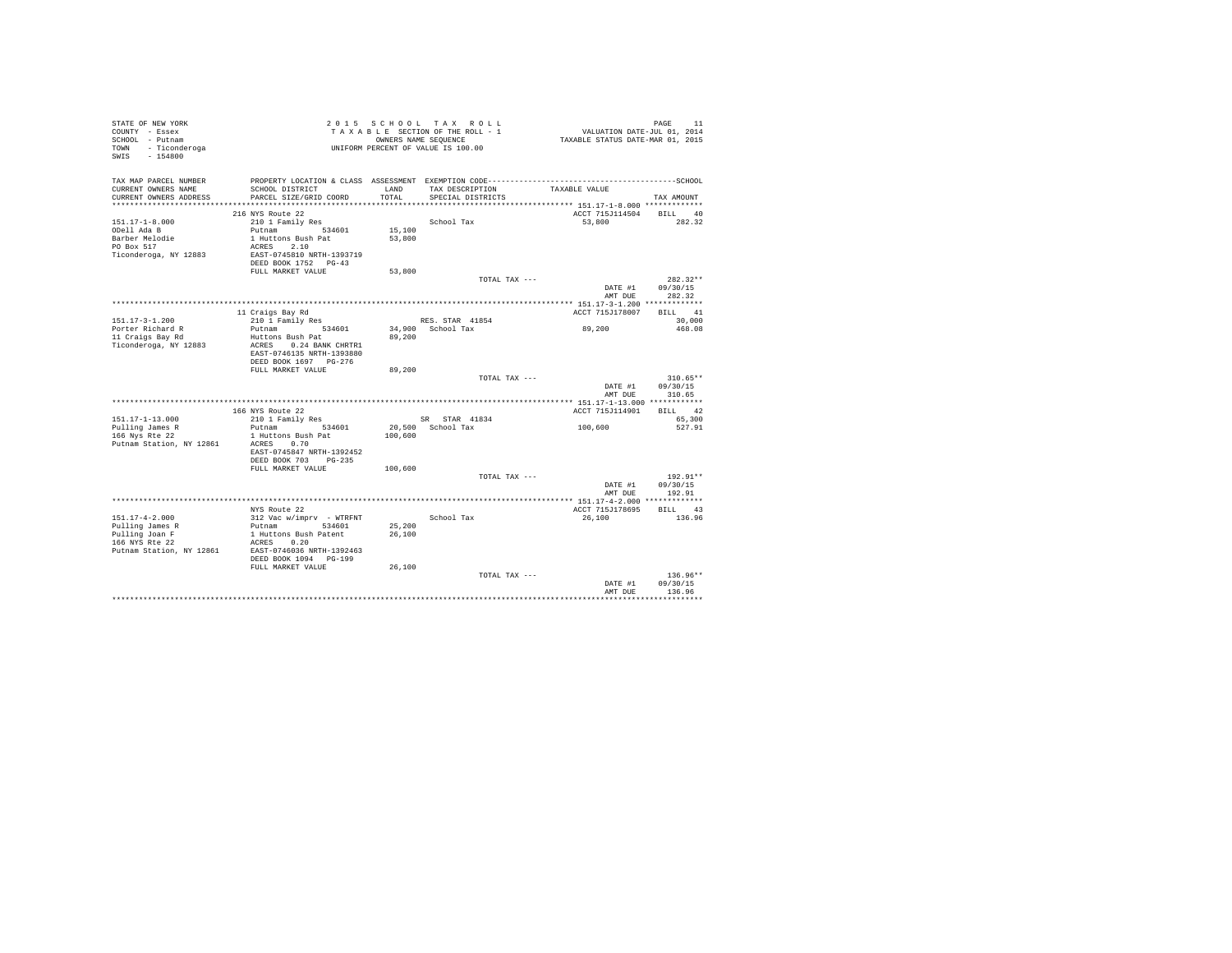| STATE OF NEW YORK<br>COUNTY - Essex<br>SCHOOL - Putnam<br>TOWN - Ticonderoga<br>SWIS - 154800 |                                                     |               | 2015 SCHOOL TAX ROLL<br>TAXABLE SECTION OF THE ROLL - 1<br>OWNERS NAME SEQUENCE<br>UNIFORM PERCENT OF VALUE IS 100.00 | VALUATION DATE-JUL 01, 2014<br>TAXABLE STATUS DATE-MAR 01, 2015 | PAGE<br>12        |  |
|-----------------------------------------------------------------------------------------------|-----------------------------------------------------|---------------|-----------------------------------------------------------------------------------------------------------------------|-----------------------------------------------------------------|-------------------|--|
| TAX MAP PARCEL NUMBER                                                                         |                                                     |               |                                                                                                                       |                                                                 |                   |  |
| CURRENT OWNERS NAME<br>CURRENT OWNERS ADDRESS                                                 | SCHOOL DISTRICT<br>PARCEL SIZE/GRID COORD           | LAND<br>TOTAL | TAX DESCRIPTION<br>SPECIAL DISTRICTS                                                                                  | TAXABLE VALUE                                                   | TAX AMOUNT        |  |
|                                                                                               |                                                     |               |                                                                                                                       | *************************** 151.17-1-7.000 *************        |                   |  |
|                                                                                               | NYS Route 22                                        |               |                                                                                                                       | ACCT 715J108111 BILL 44                                         |                   |  |
| $151.17 - 1 - 7.000$                                                                          | 314 Rural vac<10                                    |               | School Tax                                                                                                            | 12,000                                                          | 62.97             |  |
| Silver Waters Estates LLC                                                                     | Putnam<br>534601                                    | 12,000        |                                                                                                                       |                                                                 |                   |  |
| 1038 Wicker St<br>Ticonderoga, NY 12883                                                       | 1 Huttons Bush Pat<br>ACRES 1.70                    | 12,000        |                                                                                                                       |                                                                 |                   |  |
|                                                                                               | EAST-0745782 NRTH-1394167                           |               |                                                                                                                       |                                                                 |                   |  |
|                                                                                               | DEED BOOK 1576 PG-177                               |               |                                                                                                                       |                                                                 |                   |  |
|                                                                                               | FULL MARKET VALUE                                   | 12,000        |                                                                                                                       |                                                                 |                   |  |
|                                                                                               |                                                     |               | TOTAL TAX ---                                                                                                         |                                                                 | $62.97**$         |  |
|                                                                                               |                                                     |               |                                                                                                                       | DATE #1<br>AMT DUE                                              | 09/30/15<br>62.97 |  |
|                                                                                               |                                                     |               |                                                                                                                       |                                                                 |                   |  |
|                                                                                               | 264 NYS Route 22                                    |               |                                                                                                                       | ACCT 715J174022                                                 | BILL 45           |  |
| $151.17 - 1 - 5.000$                                                                          | 210 1 Family Res                                    |               | School Tax                                                                                                            | 101,000                                                         | 530.01            |  |
| Smith Robert W Sr                                                                             | Putnam<br>534601                                    | 26,500        |                                                                                                                       |                                                                 |                   |  |
| 264 NYS Route22                                                                               | 1 Huttons Bush Pat                                  | 101,000       |                                                                                                                       |                                                                 |                   |  |
| Ticonderoga, NY 12883                                                                         | ACRES 0.52 BANK1STARSG<br>EAST-0745895 NRTH-1394771 |               |                                                                                                                       |                                                                 |                   |  |
|                                                                                               | DEED BOOK 1707 PG-279                               |               |                                                                                                                       |                                                                 |                   |  |
|                                                                                               | FULL MARKET VALUE                                   | 101,000       |                                                                                                                       |                                                                 |                   |  |
|                                                                                               |                                                     |               | TOTAL TAX ---                                                                                                         |                                                                 | $530.01**$        |  |
|                                                                                               |                                                     |               |                                                                                                                       | DATE #1                                                         | 09/30/15          |  |
|                                                                                               |                                                     |               |                                                                                                                       | AMT DUE                                                         | 530.01            |  |
|                                                                                               | NYS Route 22                                        |               |                                                                                                                       | ACCT 715J178694                                                 | BILL 46           |  |
| $151.17 - 4 - 1.000$                                                                          | 311 Res vac land - WTRFNT                           |               | School Tax                                                                                                            | 1,800                                                           | 9.45              |  |
| Studer Joseph I                                                                               | Putnam 534601                                       | 1,800         |                                                                                                                       |                                                                 |                   |  |
| 600 Harrisburg Rd                                                                             | 1 Huttons Bush Patent                               | 1,800         |                                                                                                                       |                                                                 |                   |  |
| Stony Creek, NY 12878                                                                         | ACRES 0.10                                          |               |                                                                                                                       |                                                                 |                   |  |
|                                                                                               | EAST-0745977 NRTH-1392869                           |               |                                                                                                                       |                                                                 |                   |  |
|                                                                                               | DEED BOOK 1371    PG-217<br>FULL MARKET VALUE       | 1,800         |                                                                                                                       |                                                                 |                   |  |
|                                                                                               |                                                     |               | TOTAL TAX ---                                                                                                         |                                                                 | $9.45**$          |  |
|                                                                                               |                                                     |               |                                                                                                                       | DATE #1                                                         | 09/30/15          |  |
|                                                                                               |                                                     |               |                                                                                                                       | AMT DUE                                                         | 9.45              |  |
|                                                                                               |                                                     |               |                                                                                                                       |                                                                 |                   |  |
| $161.5 - 1 - 5.200$                                                                           | Lower Rd<br>314 Rural vac<10                        |               | School Tax                                                                                                            | ACCT 715J183007<br>25,800                                       | BILL 47<br>135.39 |  |
| Thompson Clyde W                                                                              | Putnam 534601                                       | 25,800        |                                                                                                                       |                                                                 |                   |  |
| Thompson Barbara F                                                                            | 3 Huttons Bush Patent                               | 25,800        |                                                                                                                       |                                                                 |                   |  |
| 7936 Yucca Ct                                                                                 | ACRES 4.25                                          |               |                                                                                                                       |                                                                 |                   |  |
| Camby, IN 46113                                                                               | EAST-0746827 NRTH-1389106                           |               |                                                                                                                       |                                                                 |                   |  |
|                                                                                               | DEED BOOK 766 PG-72                                 |               |                                                                                                                       |                                                                 |                   |  |
|                                                                                               | FULL MARKET VALUE                                   | 25,800        |                                                                                                                       |                                                                 | $135.39**$        |  |
|                                                                                               |                                                     |               | TOTAL TAX ---                                                                                                         | DATE #1                                                         | 09/30/15          |  |
|                                                                                               |                                                     |               |                                                                                                                       | AMT DUE                                                         | 135.39            |  |
|                                                                                               |                                                     |               |                                                                                                                       |                                                                 |                   |  |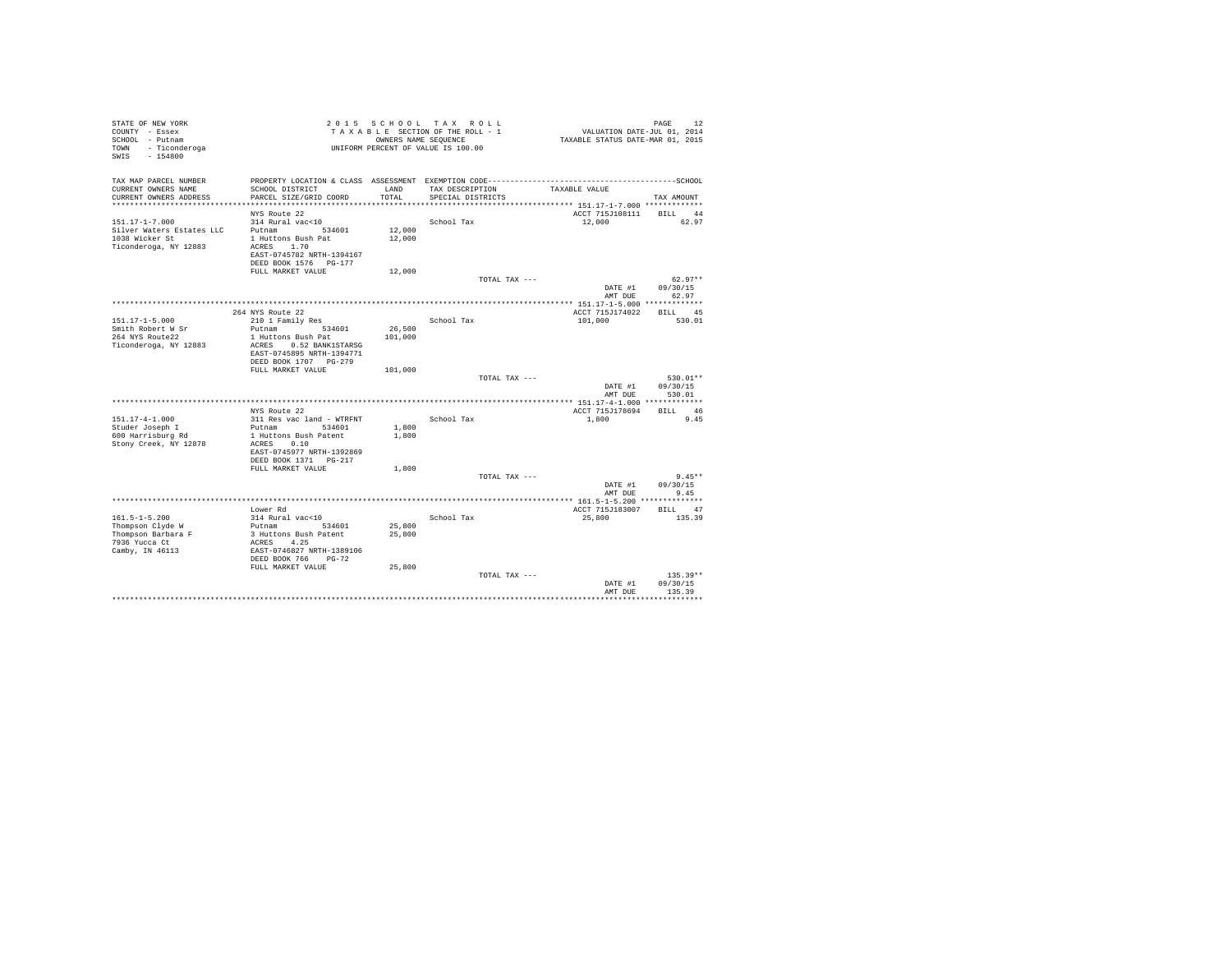| STATE OF NEW YORK<br>COUNTY - Essex<br>SCHOOL - Putnam<br>TOWN - Ticonderoga<br>SWIS - 154800                  | TAXABLE NOW SEQUENCE<br>UNIFORM PERCENT OF VALUE IS 100.00                                                             |         | 2015 SCHOOL TAX ROLL<br>TAXABLE SECTION OF THE ROLL - 1<br>OWNERS NAME SEQUENCE | دء به سمجھ<br>2014 -VALUATION DATE-JUL<br>TAXABLE STATUS DATE-MAR 01, 2015 | PAGE<br>13                           |
|----------------------------------------------------------------------------------------------------------------|------------------------------------------------------------------------------------------------------------------------|---------|---------------------------------------------------------------------------------|----------------------------------------------------------------------------|--------------------------------------|
| TAX MAP PARCEL NUMBER<br>CURRENT OWNERS NAME<br>CURRENT OWNERS ADDRESS                                         | SCHOOL DISTRICT<br>PARCEL SIZE/GRID COORD                                                                              | TOTAL   | LAND TAX DESCRIPTION<br>SPECIAL DISTRICTS                                       | TAXABLE VALUE                                                              | TAX AMOUNT                           |
|                                                                                                                | 1368 Lower Rd                                                                                                          |         |                                                                                 | ACCT 715Z002005 BILL 48                                                    |                                      |
| $161.5 - 1 - 3.210$                                                                                            | 240 Rural res                                                                                                          |         | RES. STAR 41854                                                                 |                                                                            | 30,000                               |
| VanWert Chattie B<br>PO Box 107<br>Ticonderoga, NY 12883                                                       | Putnam 534601<br>2 Huttons Bush Patent<br>ACRES 23.26 BANK1STARSG<br>EAST-0747278 NRTH-1390161<br>DEED BOOK 1368 PG-69 | 307,100 | 40.100 School Tax                                                               | 307,100                                                                    | 1,611.53                             |
|                                                                                                                | FULL MARKET VALUE                                                                                                      | 307,100 |                                                                                 |                                                                            |                                      |
|                                                                                                                |                                                                                                                        |         | TOTAL TAX ---                                                                   | AMT DUE                                                                    | $1.454.10**$<br>DATE #1 09/30/15     |
|                                                                                                                |                                                                                                                        |         |                                                                                 |                                                                            | 1,454.10                             |
|                                                                                                                | Lower Rd                                                                                                               |         |                                                                                 | ACCT 715J178716                                                            | BILL 49                              |
| $161.5 - 2 - 1.000$                                                                                            | 311 Res vac land - WTRFNT                                                                                              |         | School Tax                                                                      | 58,800                                                                     | 308.56                               |
| VanWert Chattie B                                                                                              | Putnam 534601                                                                                                          | 58,800  |                                                                                 |                                                                            |                                      |
| PO Box 107<br>Ticonderoga, NY 12883                                                                            | 2 Huttons Bush Patent<br>Survey M Thompson Map3246<br>ACRES 6.00 BANK1STARSG<br>EAST-0748276 NRTH-1389690              | 58,800  |                                                                                 |                                                                            |                                      |
|                                                                                                                | DEED BOOK 1368 PG-69                                                                                                   |         |                                                                                 |                                                                            |                                      |
|                                                                                                                | FULL MARKET VALUE                                                                                                      | 58,800  | TOTAL TAX ---                                                                   | DATE #1<br>AMT DUE                                                         | $308.56**$<br>09/30/15<br>308.56     |
|                                                                                                                |                                                                                                                        |         |                                                                                 |                                                                            |                                      |
|                                                                                                                | 16 Craigs Bay Rd                                                                                                       |         |                                                                                 | ACCT 715J110606 BILL 50                                                    |                                      |
| $151.17 - 3 - 6.000$                                                                                           | 210 1 Family Res - WTRFNT                                                                                              |         | School Tax                                                                      | 238,900                                                                    | 1,253.65                             |
| White Thomas S                                                                                                 | Putnam 534601                                                                                                          | 40,300  |                                                                                 |                                                                            |                                      |
| 15 South Run<br>Cold Spring Harbor, NY 11724 .52 Acre                                                          | 1 Huttons Bush Pat<br>ACRES 0.40                                                                                       | 238,900 |                                                                                 |                                                                            |                                      |
|                                                                                                                | EAST-0746037 NRTH-1393449<br>DEED BOOK 1333 PG-263                                                                     |         |                                                                                 |                                                                            |                                      |
|                                                                                                                | FULL MARKET VALUE                                                                                                      | 238,900 |                                                                                 |                                                                            |                                      |
|                                                                                                                |                                                                                                                        |         | TOTAL TAX ---                                                                   | DATE #1<br>AMT DUE                                                         | $1.253.65**$<br>09/30/15<br>1,253.65 |
|                                                                                                                |                                                                                                                        |         |                                                                                 |                                                                            |                                      |
|                                                                                                                | 40 NYS Route 22                                                                                                        |         |                                                                                 | ACCT 715J109314                                                            | BILL 51                              |
| $161.5 - 1 - 7.200$<br>Whitford Harold R Jr<br>Whitford Phyllis M<br>40 NYS Rte 22<br>Putnam Station, NY 12861 | 210 1 Family Res<br>Putnam 534601<br>2 Huttons Bush Pat<br>6.0 Acres<br>ACRES 5.90<br>EAST-0745084 NRTH-1389613        | 113,900 | RES. STAR 41854<br>31,500 School Tax                                            | 113,900                                                                    | 30,000<br>597.70                     |
|                                                                                                                | DEED BOOK 1436    PG-308                                                                                               |         |                                                                                 |                                                                            |                                      |
|                                                                                                                | FULL MARKET VALUE                                                                                                      | 113,900 | TOTAL TAX ---                                                                   | DATE #1                                                                    | $440.27**$<br>09/30/15               |
|                                                                                                                |                                                                                                                        |         |                                                                                 | AMT DUE                                                                    | 440.27                               |
|                                                                                                                |                                                                                                                        |         |                                                                                 |                                                                            | .                                    |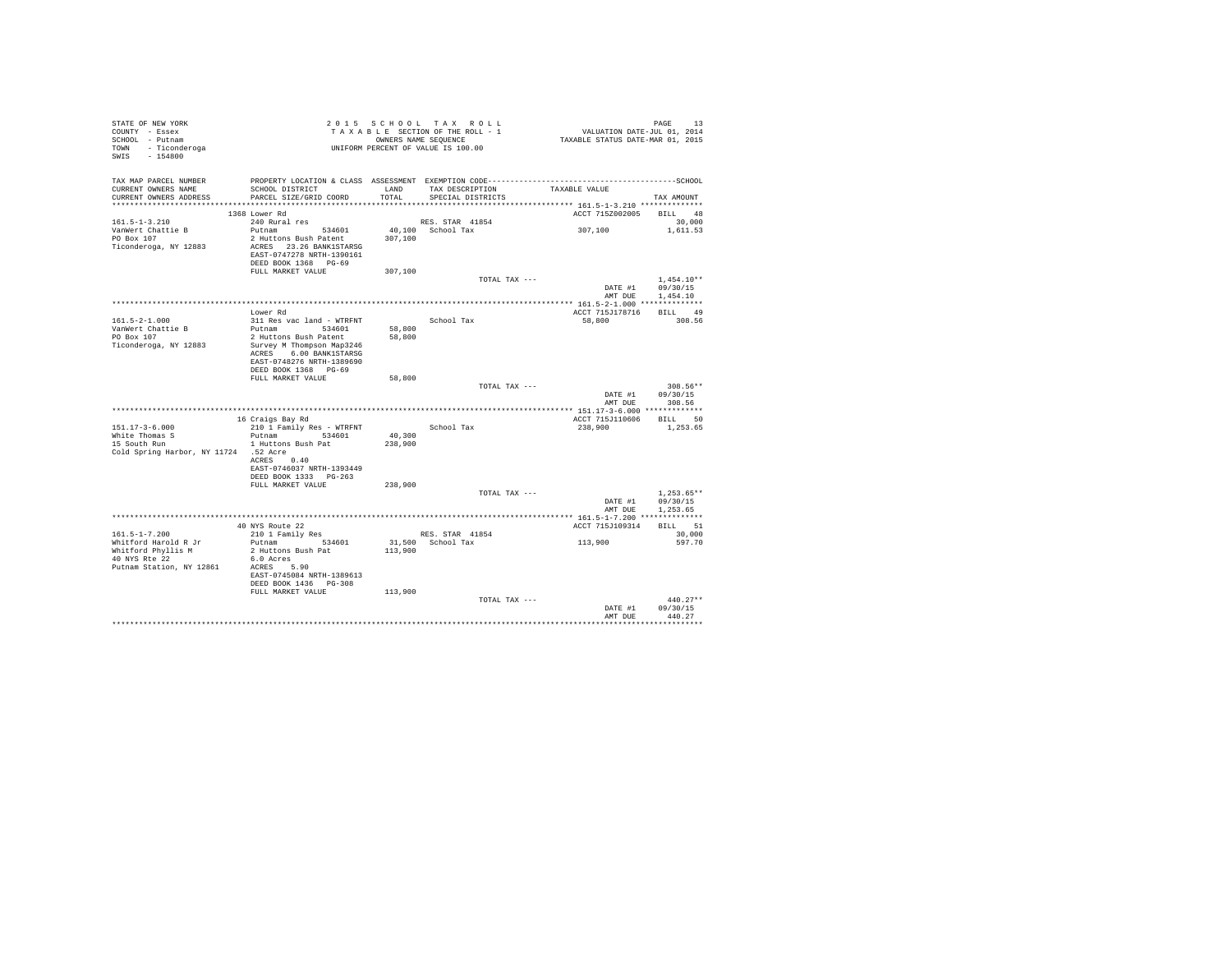| STATE OF NEW YORK<br>COUNTY - Essex<br>SCHOOL - Putnam<br>- Ticonderoga<br>TOWN<br>SWIS<br>$-154800$                                                        |                                                                                                                                                                                                        |                            | 2015 SCHOOL TAX ROLL<br>TAXABLE SECTION OF THE ROLL - 1<br>OWNERS NAME SEOUENCE<br>UNIFORM PERCENT OF VALUE IS 100.00 | VALUATION DATE-JUL 01, 2014<br>TAXABLE STATUS DATE-MAR 01, 2015 | PAGE<br>14                          |
|-------------------------------------------------------------------------------------------------------------------------------------------------------------|--------------------------------------------------------------------------------------------------------------------------------------------------------------------------------------------------------|----------------------------|-----------------------------------------------------------------------------------------------------------------------|-----------------------------------------------------------------|-------------------------------------|
| TAX MAP PARCEL NUMBER<br>CURRENT OWNERS NAME<br>CURRENT OWNERS ADDRESS                                                                                      | SCHOOL DISTRICT<br>PARCEL SIZE/GRID COORD                                                                                                                                                              | LAND<br>TOTAL.             | TAX DESCRIPTION<br>SPECIAL DISTRICTS                                                                                  | TAXABLE VALUE                                                   | TAX AMOUNT                          |
| $151.17 - 3 - 3.000$<br>Whitney Michael J<br>Whitney Frederick J<br>450 Wilton-Gansevoort Rd<br>Gansevoort, NY 12831                                        | 20 Craigs Bay Rd<br>210 1 Family Res - WTRFNT<br>Putnam 534601<br>1 Huttons Bush Pat<br>1556/229 Boundary Line<br>Agreement w/2.001<br>ACRES 0.11<br>EAST-0746192 NRTH-1393694<br>DEED BOOK 1710 PG-25 | 25,600<br>112,100          | School Tax                                                                                                            | ACCT 715J113502 BILL<br>112,100                                 | 52<br>588.25                        |
|                                                                                                                                                             | FULL MARKET VALUE                                                                                                                                                                                      | 112,100                    | TOTAL TAX ---                                                                                                         | DATE #1                                                         | 588.25**<br>09/30/15                |
|                                                                                                                                                             | Craigs Bay Rd                                                                                                                                                                                          |                            |                                                                                                                       | AMT DUE<br>ACCT 715J178726                                      | 588.25<br>BILL 53                   |
| $151.17 - 3 - 5.000$<br>Whitney Michael J<br>Whitney Frederick J<br>450 Wilton-Gansevoort Rd<br>Gansevoort, NY 12831                                        | 311 Res vac land - WTRFNT<br>Putnam 534601<br>Lot 1 Huttons Bush Pat<br>$1623/26$ -Easement<br>ACRES 0.12<br>EAST-0746100 NRTH-1393610<br>DEED BOOK 1710 PG-25                                         | 7,200<br>7.200             | School Tax                                                                                                            | 7,200                                                           | 37.78                               |
|                                                                                                                                                             | FULL MARKET VALUE                                                                                                                                                                                      | 7.200                      | TOTAL TAX ---                                                                                                         | DATE #1                                                         | $37.78**$<br>09/30/15               |
|                                                                                                                                                             |                                                                                                                                                                                                        |                            |                                                                                                                       | AMT DUE                                                         | 37.78                               |
| $151.3 - 1 - 11.000$<br>Young Bruce E<br>PO Box 165<br>Huletts Landing, NY 12841                                                                            | NYS Route 22<br>323 Vacant rural<br>Putnam 534601<br>Turner Patent<br>ACRES 46.90<br>EAST-0744518 NRTH-1394745<br>DEED BOOK 939 PG-156<br>FULL MARKET VALUE                                            | 30,500<br>30,500<br>30,500 | School Tax                                                                                                            | ACCT 715J110309<br>30,500                                       | BTLL 54<br>160.05                   |
|                                                                                                                                                             |                                                                                                                                                                                                        |                            | TOTAL TAX ---                                                                                                         | DATE #1                                                         | $160.05**$<br>09/30/15              |
|                                                                                                                                                             |                                                                                                                                                                                                        |                            |                                                                                                                       | AMT DUE                                                         | 160.05                              |
| $160.2 - 2 - 4.000$<br>Zachmann Raymond C<br>Zachmann June A<br>21 Fairmont Rd<br>Wayne, NJ 07470<br>MAY BE SUBJECT TO PAYMENT<br>UNDER AGDIST LAW TIL 2022 | NYS Route 22<br>314 Rural vac<10<br>Putnam<br>534601<br>3 Huttons Bush Patent<br>ACRES 0.30<br>EAST-0744886 NRTH-1388617<br>DEED BOOK 886 PG-284<br>FULL MARKET VALUE                                  | 500<br>500                 | AG. DIST 41730<br>500 School Tax                                                                                      | ACCT 715J178703<br>500                                          | 55<br><b>BILL</b><br>$\cap$<br>2.62 |
|                                                                                                                                                             |                                                                                                                                                                                                        |                            | TOTAL TAX ---                                                                                                         | DATE #1<br>AMT DUE                                              | $2.62**$<br>09/30/15<br>2.62        |
|                                                                                                                                                             |                                                                                                                                                                                                        |                            |                                                                                                                       |                                                                 |                                     |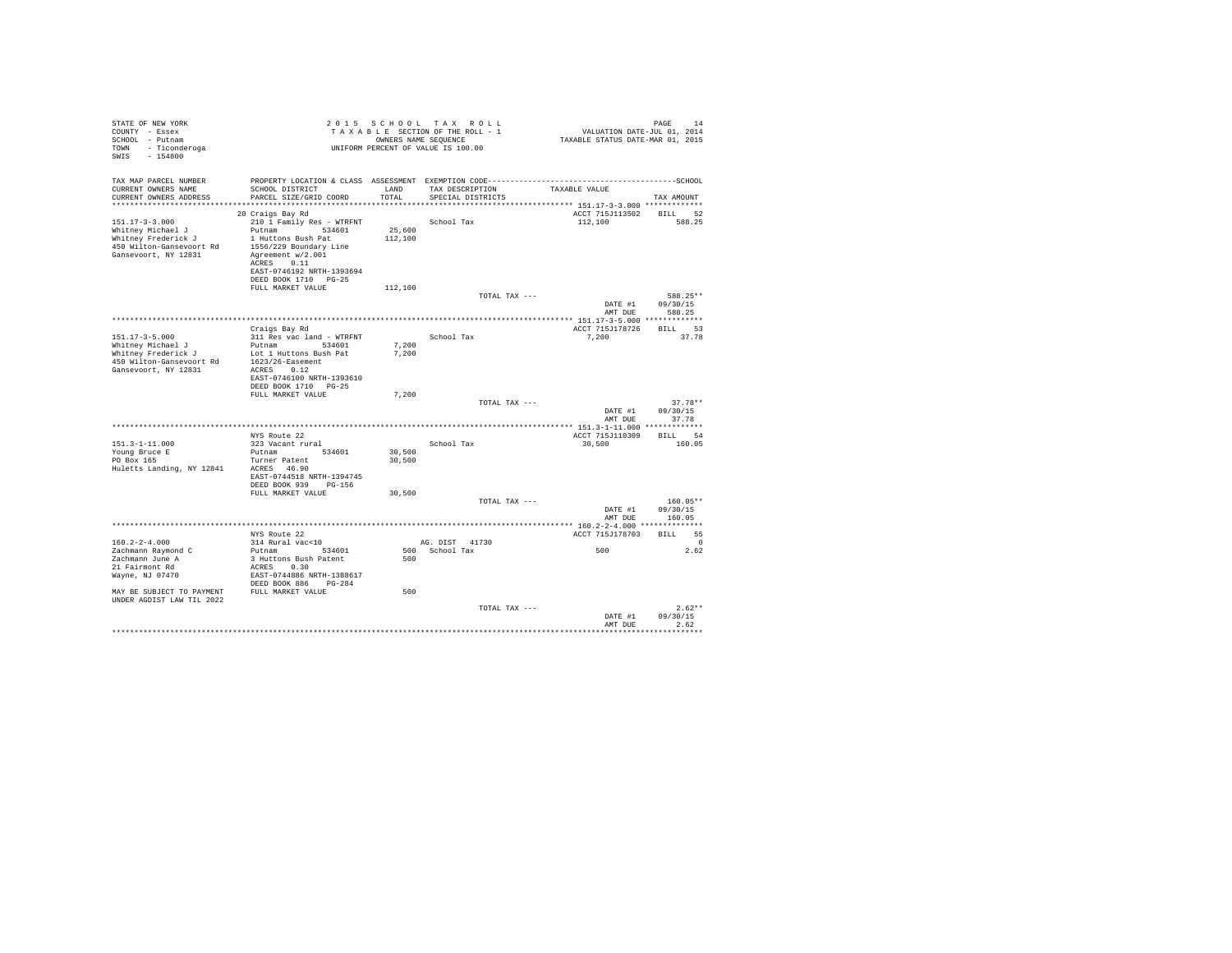| STATE OF NEW YORK<br>COUNTY - Essex<br>SCHOOL - Putnam<br>- Ticonderoga<br>TOWN<br>$-154800$<br>SWIS                                                  |                                                                                                                                                                                                            |                         | 2015 SCHOOL TAX ROLL<br>TAXABLE SECTION OF THE ROLL - 1<br>OWNERS NAME SEQUENCE<br>UNIFORM PERCENT OF VALUE IS 100.00 | TAXABLE STATUS DATE-MAR 01, 2015           | 15<br>PAGE<br>VALUATION DATE-JUL 01, 2014                                     |  |
|-------------------------------------------------------------------------------------------------------------------------------------------------------|------------------------------------------------------------------------------------------------------------------------------------------------------------------------------------------------------------|-------------------------|-----------------------------------------------------------------------------------------------------------------------|--------------------------------------------|-------------------------------------------------------------------------------|--|
| TAX MAP PARCEL NUMBER<br>CURRENT OWNERS NAME<br>CURRENT OWNERS ADDRESS<br>******************************<br>$161.5 - 1 - 4.100$<br>Zachmann Raymond C | PROPERTY LOCATION & CLASS ASSESSMENT EXEMPTION CODE----------------------<br>SCHOOL DISTRICT<br>PARCEL SIZE/GRID COORD<br>****************************<br>Lower Rd<br>322 Rural vac>10<br>Putnam<br>534601 | LAND<br>TOTAL<br>29,200 | TAX DESCRIPTION<br>SPECIAL DISTRICTS<br>AG. DIST 41730<br>School Tax                                                  | TAXABLE VALUE<br>ACCT 715J109201<br>29,200 | --------------SCHOOL<br>TAX AMOUNT<br>56<br><b>BILL</b><br>$\Omega$<br>153.23 |  |
| Zachmann June A<br>21 Fairmont Rd<br>Wayne, NJ 07470<br>MAY BE SUBJECT TO PAYMENT<br>UNDER AGDIST LAW TIL 2022                                        | 3 Huttons Bush Pat<br>ACRES 11.28<br>EAST-0747804 NRTH-1389172<br>DEED BOOK 886<br>$PG-284$<br>FULL MARKET VALUE                                                                                           | 29,200<br>29,200        |                                                                                                                       |                                            |                                                                               |  |
|                                                                                                                                                       |                                                                                                                                                                                                            |                         |                                                                                                                       | TOTAL TAX ---<br>DATE #1<br>AMT DUE        | $153.23**$<br>09/30/15<br>153.23                                              |  |
|                                                                                                                                                       | NYS Route 22                                                                                                                                                                                               |                         |                                                                                                                       | ACCT 715J109202                            | 57<br><b>BILL</b>                                                             |  |
| $161.5 - 1 - 5.100$<br>Zachmann Raymond C<br>Zachmann June A<br>21 Fairmont Rd<br>Wayne, NJ 07470                                                     | 322 Rural vac>10<br>534601<br>Putnam<br>3 Huttons Bush Pat<br>ACRES 17.18<br>EAST-0746152 NRTH-1388973<br>DEED BOOK 886<br>$PG-284$                                                                        | 24,100                  | AG. DIST 41730<br>24.100 School Tax                                                                                   | 24,100                                     | $\Omega$<br>126.47                                                            |  |
| MAY BE SUBJECT TO PAYMENT<br>UNDER AGDIST LAW TIL 2022                                                                                                | FULL MARKET VALUE                                                                                                                                                                                          | 24,100                  |                                                                                                                       |                                            |                                                                               |  |
|                                                                                                                                                       |                                                                                                                                                                                                            |                         |                                                                                                                       | TOTAL TAX ---<br>DATE #1<br>AMT DUE        | $126.47**$<br>09/30/15<br>126.47                                              |  |
|                                                                                                                                                       |                                                                                                                                                                                                            |                         |                                                                                                                       |                                            |                                                                               |  |
|                                                                                                                                                       | Lower Rd                                                                                                                                                                                                   |                         |                                                                                                                       | ACCT 715J178717                            | 58<br><b>BILL</b>                                                             |  |
| $161.5 - 2 - 2.000$<br>Zachmann Raymond C<br>Zachmann June A<br>21 Fairmont Rd<br>Wayne, NJ 07470                                                     | 322 Rural vac>10 - WTRFNT<br>534601<br>Putnam<br>3 Huttons Bush Patent<br>ACRES 10.30<br>EAST-0748998 NRTH-1389220<br>DEED BOOK 886<br>$PG-284$                                                            | 115,900                 | AG. DIST 41730<br>115,900 School Tax                                                                                  | 115,900                                    | $\Omega$<br>608.19                                                            |  |
| MAY BE SUBJECT TO PAYMENT<br>UNDER AGDIST LAW TIL 2022                                                                                                | FULL MARKET VALUE                                                                                                                                                                                          | 115,900                 |                                                                                                                       |                                            |                                                                               |  |
|                                                                                                                                                       |                                                                                                                                                                                                            |                         |                                                                                                                       | TOTAL TAX ---<br>DATE #1<br>AMT DUE        | $608.19**$<br>09/30/15<br>608.19                                              |  |
|                                                                                                                                                       |                                                                                                                                                                                                            |                         |                                                                                                                       |                                            |                                                                               |  |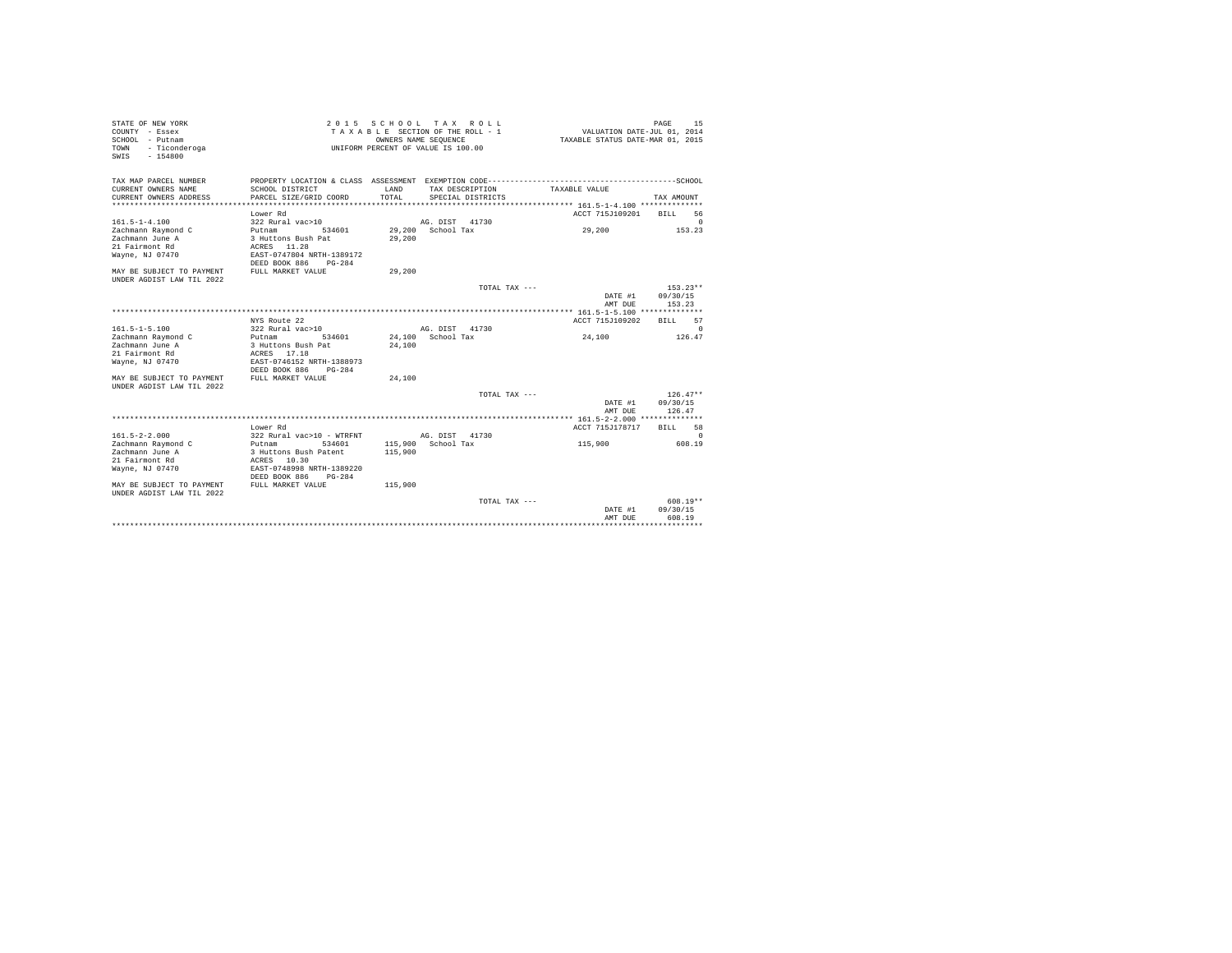|      | STATE OF NEW YORK  | 2015 SCHOOL TAX ROLL               | PAGE                             | -16 |
|------|--------------------|------------------------------------|----------------------------------|-----|
|      | COUNTY - Essex     | TAXABLE SECTION OF THE ROLL - 1    | VALUATION DATE-JUL 01, 2014      |     |
|      | SCHOOL - Putnam    |                                    | TAXABLE STATUS DATE-MAR 01, 2015 |     |
|      | TOWN - Ticonderoga | UNIFORM PERCENT OF VALUE IS 100.00 | RPS155/V04/L015                  |     |
| SWIS | - 154800           |                                    | CURRENT DATE 8/25/2015           |     |
|      |                    |                                    |                                  |     |

# \*\*\* S P E C I A L D I S T R I C T S U M M A R Y \*\*\*

|      | .<br>the contract of the contract of the contract of | the contract of the contract of the contract of the contract of the contract of |         | ▵<br>a. |              |     | the contract of the contract of the contract of |
|------|------------------------------------------------------|---------------------------------------------------------------------------------|---------|---------|--------------|-----|-------------------------------------------------|
| CODE | DARCEL'<br>.                                         | $- - - -$<br>.                                                                  | ''Alili |         | <b>NETNE</b> | $-$ | ---<br>1'A.X                                    |

#### NO SPECIAL DISTRICTS AT THIS LEVEL

# \*\*\* S C H O O L D I S T R I C T S U M M A R Y \*\*\*

| CODE   | DISTRICT NAME   | TOTAL<br>PARCELS | ASSESSED<br>LAND | ASSESSED<br>TOTAL | EXEMPT<br>AMOUNT<br>STAR AMOUNT | TOTAL<br>TAXABLE<br>STAR TAXABLE | TOTAL TAX   |
|--------|-----------------|------------------|------------------|-------------------|---------------------------------|----------------------------------|-------------|
|        | Putnam          | 58               | 1837,100         | 5247.800          | 94,250                          | 5,153,550                        |             |
| 534601 |                 |                  |                  |                   | 750,850                         | 4,402,700                        | 23, 103, 49 |
|        | SUB-TOTAL       | 58               | 1837,100         | 5247.800          | 94,250                          | 5,153,550                        |             |
|        | SUB-TOTAL(CONT) |                  |                  |                   | 750,850                         | 4,402,700                        | 23, 103, 49 |
|        |                 |                  |                  |                   |                                 |                                  |             |
|        | TOTAL           | 58               | 1837,100         | 5247.800          | 94,250                          | 5,153,550                        |             |
|        | TO TAL (CONT)   |                  |                  |                   | 750,850                         | 4,402,700                        | 23, 103.49  |

# \*\*\* S Y S T E M C O D E S S U M M A R Y \*\*\*

# NO SYSTEM EXEMPTIONS AT THIS LEVEL

# \*\*\* E X E M P T I O N S U M M A R Y \*\*\*

| CODE  | DESCRIPTION       | TOTAL<br>PARCELS | SCHOOL  |
|-------|-------------------|------------------|---------|
| 41730 | AG. DIST          | 4                |         |
| 41800 | AGED ALL          | 2                | 75.650  |
| 41804 | AGED S            |                  | 18,600  |
| 41834 | <b>SR</b><br>STAR | ٩                | 510,850 |
| 41854 | RES. STAR         | 8                | 240,000 |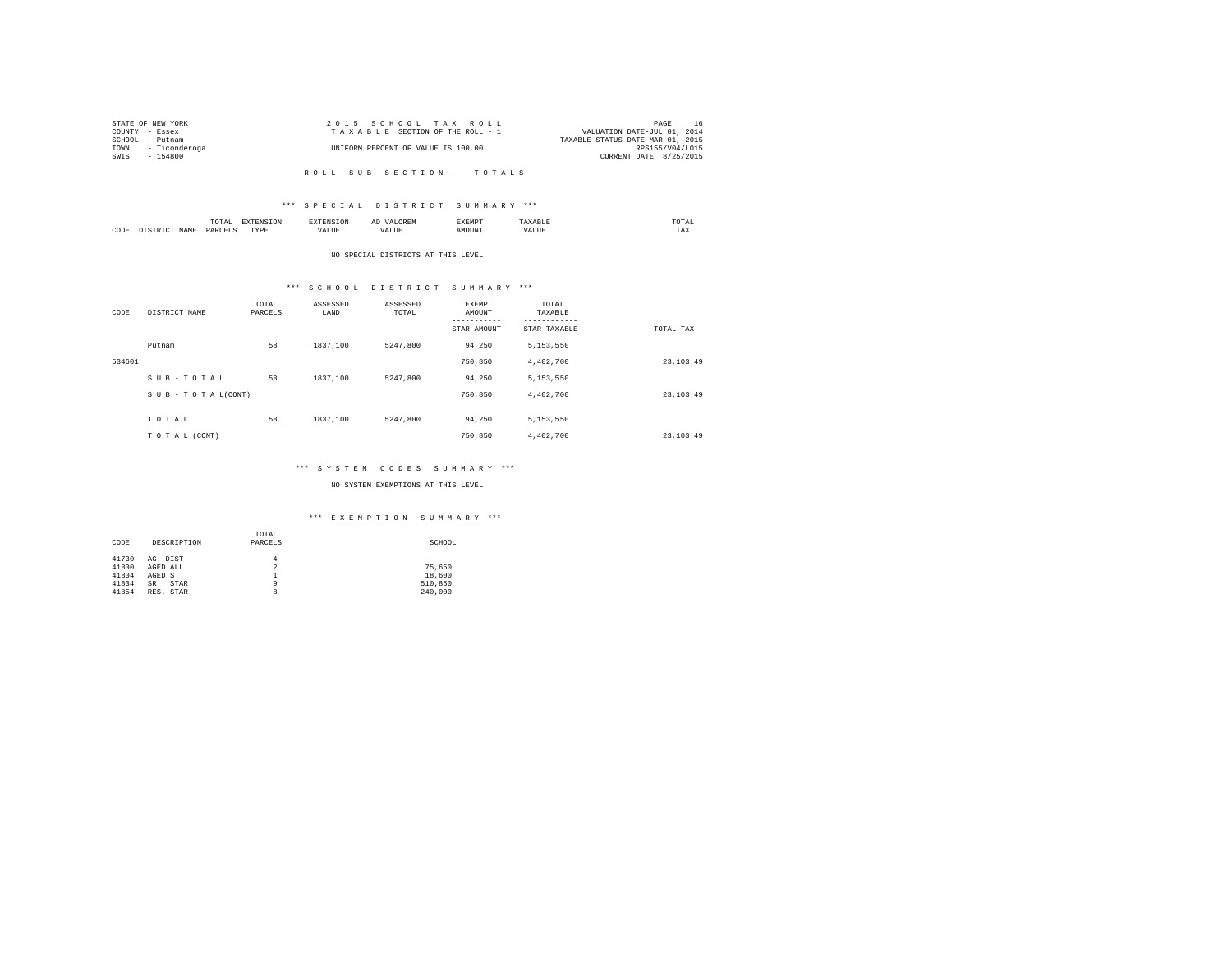|        | STATE OF NEW YORK | 2015 SCHOOL TAX ROLL               | PAGE                             |  |
|--------|-------------------|------------------------------------|----------------------------------|--|
|        | COUNTY - Essex    | TAXABLE SECTION OF THE ROLL - 1    | VALUATION DATE-JUL 01, 2014      |  |
| SCHOOL | - Putnam          |                                    | TAXABLE STATUS DATE-MAR 01, 2015 |  |
| TOWN   | - Ticonderoga     | UNIFORM PERCENT OF VALUE IS 100.00 | RPS155/V04/L015                  |  |
| SWIS   | $-154800$         |                                    | CURRENT DATE 8/25/2015           |  |
|        |                   |                                    |                                  |  |

# \*\*\* E X E M P T I O N S U M M A R Y \*\*\*

|      |             | TOTAL   |         |
|------|-------------|---------|---------|
| CODE | DESCRIPTION | PARCELS | SCHOOL  |
|      | TOTAL       | 24      | 845,100 |

| ROLL<br><b>SEC</b> | DESCRIPTION                | TOTAL<br>PARCELS | ASSESSED<br>LAND | ASSESSED<br>TOTAL | EXEMPT<br>AMOUNT<br>STAR AMOUNT | TOTAL<br>TAXABLE<br>STAR TAXABLE | TOTAL<br>TAX |
|--------------------|----------------------------|------------------|------------------|-------------------|---------------------------------|----------------------------------|--------------|
|                    | School Tax                 |                  | 1837.100         | 5247.800          | 94,250<br>750,850               | 5.153.550<br>4,402,700           | 23, 103, 49  |
|                    | SPEC DIST TAXES<br>TAXABLE | 58               |                  |                   |                                 |                                  | 23, 103, 49  |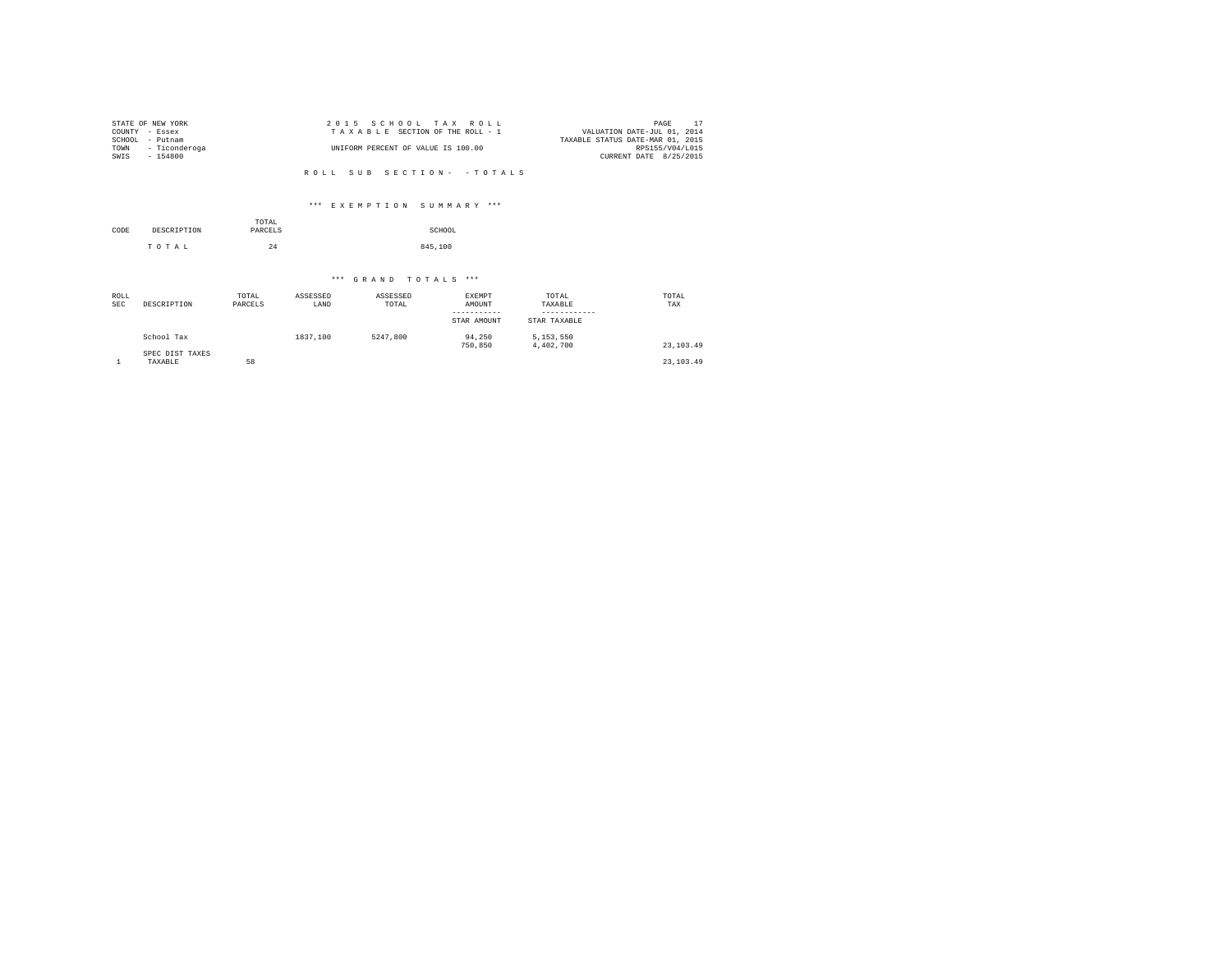|                 | STATE OF NEW YORK | 2015 SCHOOL TAX ROLL               | PAGE                             |
|-----------------|-------------------|------------------------------------|----------------------------------|
| COUNTY - Essex  |                   | TAXABLE SECTION OF THE ROLL - 1    | VALUATION DATE-JUL 01, 2014      |
| SCHOOL - Putnam |                   |                                    | TAXABLE STATUS DATE-MAR 01, 2015 |
| TOWN            | - Ticonderoga     | UNIFORM PERCENT OF VALUE IS 100.00 | RPS155/V04/L015                  |
| SWIS            | - 154800          |                                    | CURRENT DATE 8/25/2015           |
|                 |                   |                                    |                                  |
|                 |                   | ROLL SECTION TOTALS                |                                  |

# \*\*\* S P E C I A L D I S T R I C T S U M M A R Y \*\*\*

|      |       | moms:<br>10171<br>the contract of the contract of the contract of | the contract of the contract of the contract of the contract of the contract of | . .                      | АΙ<br>しいじょ | EXEMPT |                  | .UIAL<br>the contract of the contract of the contract of |  |
|------|-------|-------------------------------------------------------------------|---------------------------------------------------------------------------------|--------------------------|------------|--------|------------------|----------------------------------------------------------|--|
| CODE | 17. M | DARCEL!<br>.                                                      | <b>TVD</b><br>.                                                                 | $+ + + +$<br>۵۵.<br>ALUE |            | אוזר   | n<br><b>ALUS</b> | ---<br>1'AX                                              |  |

#### NO SPECIAL DISTRICTS AT THIS LEVEL

# \*\*\* S C H O O L D I S T R I C T S U M M A R Y \*\*\*

| CODE   | DISTRICT NAME   | TOTAL<br>PARCELS | ASSESSED<br>LAND | ASSESSED<br>TOTAL | EXEMPT<br>AMOUNT<br>STAR AMOUNT | TOTAL<br>TAXABLE<br>STAR TAXABLE | TOTAL TAX   |
|--------|-----------------|------------------|------------------|-------------------|---------------------------------|----------------------------------|-------------|
|        | Putnam          | 58               | 1837,100         | 5247.800          | 94,250                          | 5,153,550                        |             |
| 534601 |                 |                  |                  |                   | 750,850                         | 4,402,700                        | 23, 103, 49 |
|        | SUB-TOTAL       | 58               | 1837,100         | 5247.800          | 94,250                          | 5,153,550                        |             |
|        | SUB-TOTAL(CONT) |                  |                  |                   | 750,850                         | 4,402,700                        | 23, 103, 49 |
|        |                 |                  |                  |                   |                                 |                                  |             |
|        | TOTAL           | 58               | 1837,100         | 5247.800          | 94,250                          | 5,153,550                        |             |
|        | TO TAL (CONT)   |                  |                  |                   | 750,850                         | 4,402,700                        | 23, 103.49  |

# \*\*\* S Y S T E M C O D E S S U M M A R Y \*\*\*

# NO SYSTEM EXEMPTIONS AT THIS LEVEL

# \*\*\* E X E M P T I O N S U M M A R Y \*\*\*

| CODE  | DESCRIPTION       | TOTAL<br>PARCELS | SCHOOL  |
|-------|-------------------|------------------|---------|
| 41730 | AG. DIST          | 4                |         |
| 41800 | AGED ALL          | 2                | 75.650  |
| 41804 | AGED S            |                  | 18,600  |
| 41834 | <b>SR</b><br>STAR | ٩                | 510,850 |
| 41854 | RES. STAR         | 8                | 240,000 |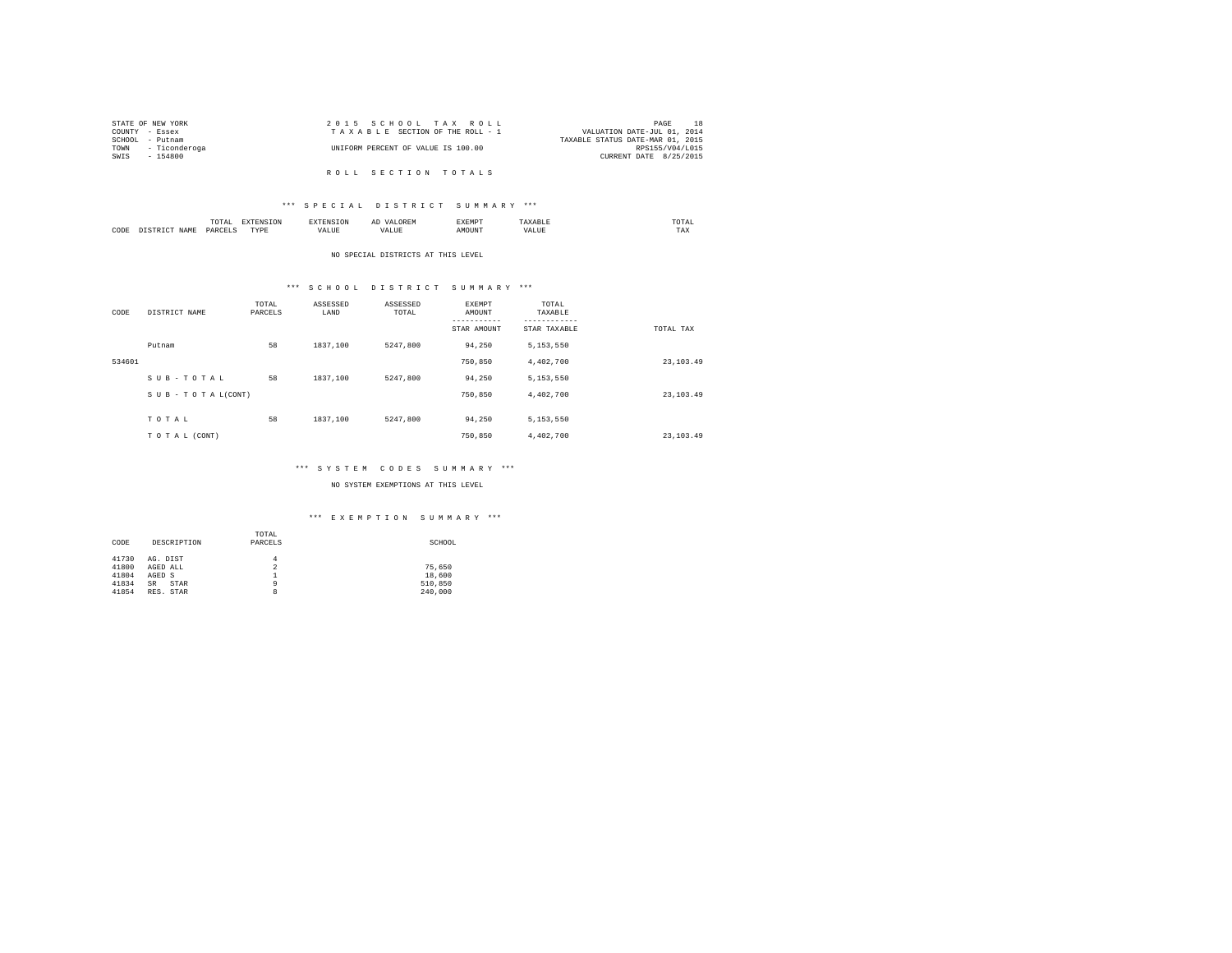| STATE OF NEW YORK  | 2015 SCHOOL TAX ROLL               | 19<br>PAGE                       |
|--------------------|------------------------------------|----------------------------------|
| COUNTY - Essex     | TAXABLE SECTION OF THE ROLL - 1    | VALUATION DATE-JUL 01, 2014      |
| SCHOOL<br>- Putnam |                                    | TAXABLE STATUS DATE-MAR 01, 2015 |
| TOWN - Ticonderoga | UNIFORM PERCENT OF VALUE IS 100.00 | RPS155/V04/L015                  |
| SWIS<br>$-154800$  |                                    | CURRENT DATE 8/25/2015           |
|                    |                                    |                                  |
|                    | ROLL SECTION TOTALS                |                                  |

# \*\*\* E X E M P T I O N S U M M A R Y \*\*\*

| CODE | DESCRIPTION | TOTAL<br>PARCELS | SCHOOL  |
|------|-------------|------------------|---------|
|      | TOTAL       | 24               | 845,100 |

| ROLL<br><b>SEC</b> | DESCRIPTION                | TOTAL<br>PARCELS | ASSESSED<br>LAND | ASSESSED<br>TOTAL | EXEMPT<br>AMOUNT<br>-----------<br>STAR AMOUNT | TOTAL<br>TAXABLE<br>STAR TAXABLE | TOTAL<br>TAX |
|--------------------|----------------------------|------------------|------------------|-------------------|------------------------------------------------|----------------------------------|--------------|
|                    | School Tax                 |                  | 1837.100         | 5247.800          | 94,250<br>750,850                              | 5,153,550<br>4,402,700           | 23, 103, 49  |
|                    | SPEC DIST TAXES<br>TAXABLE | 58               |                  |                   |                                                |                                  | 23, 103, 49  |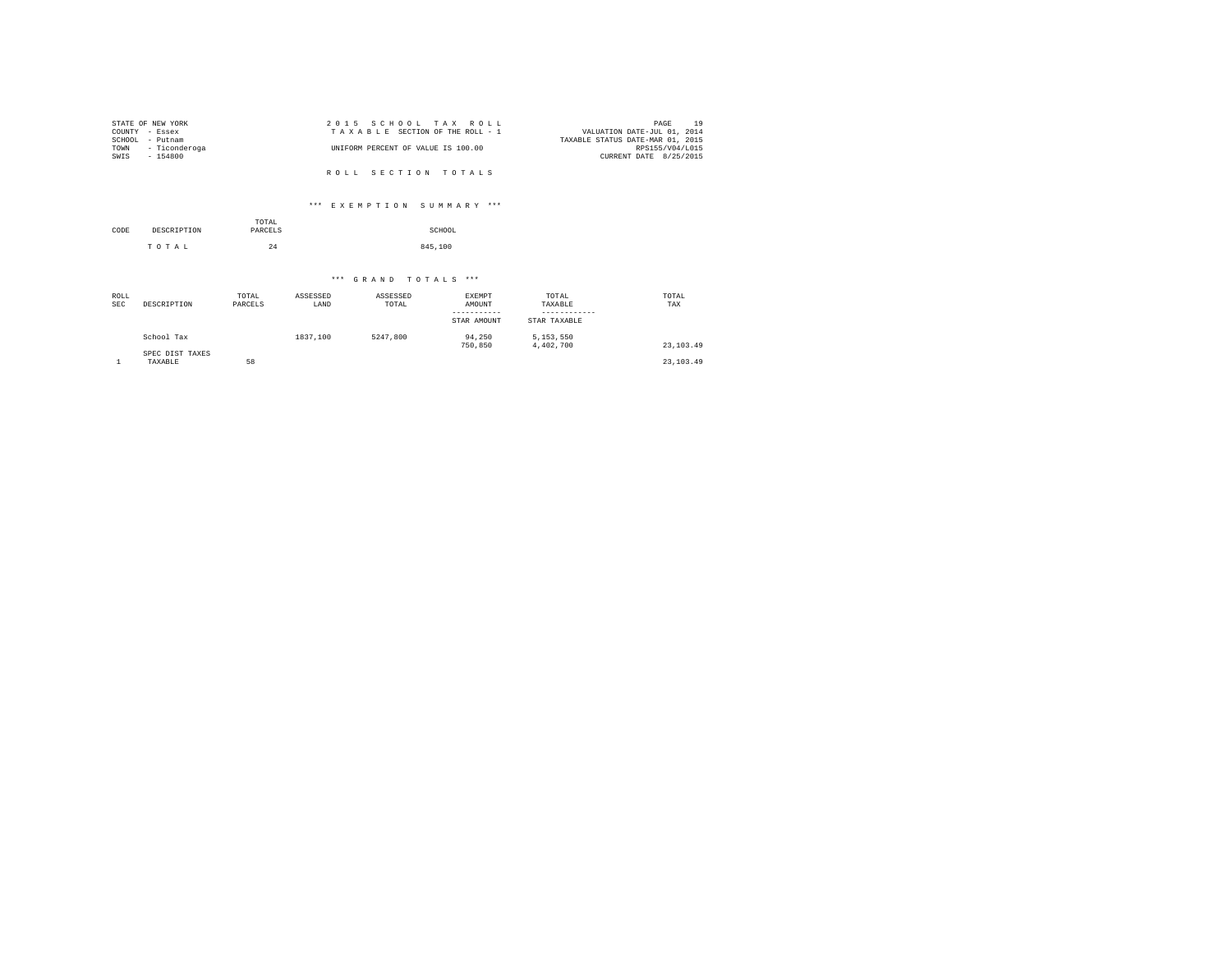| STATE OF NEW YORK                             |                                      |                      | 2015 SCHOOL TAX ROLL                      |                                  | PAGE                        | 20 |
|-----------------------------------------------|--------------------------------------|----------------------|-------------------------------------------|----------------------------------|-----------------------------|----|
| COUNTY - Essex                                |                                      |                      | SPECIAL FRANCHISE SECTION OF THE ROLL - 5 |                                  | VALUATION DATE-JUL 01, 2014 |    |
| SCHOOL<br>- Putnam                            |                                      | OWNERS NAME SEQUENCE |                                           | TAXABLE STATUS DATE-MAR 01, 2015 |                             |    |
| - Ticonderoga<br>TOWN                         |                                      |                      | UNIFORM PERCENT OF VALUE IS 100.00        |                                  |                             |    |
| $-154800$<br>SWIS                             |                                      |                      |                                           |                                  |                             |    |
|                                               |                                      |                      |                                           |                                  |                             |    |
| TAX MAP PARCEL NUMBER                         | PROPERTY LOCATION & CLASS ASSESSMENT |                      |                                           |                                  |                             |    |
| CURRENT OWNERS NAME                           | SCHOOL DISTRICT                      | LAND                 | TAX DESCRIPTION                           | TAXABLE VALUE                    |                             |    |
| CURRENT OWNERS ADDRESS PARCEL SIZE/GRID COORD |                                      | TOTAL                | SPECIAL DISTRICTS                         |                                  | TAX AMOUNT                  |    |
|                                               |                                      |                      |                                           |                                  |                             |    |
|                                               | Town Outside Vlg                     |                      |                                           | ACCT 715J190027                  | RTT.T. 59                   |    |
| 548. - 9999-132.350/8602                      | 861 Elec & gas                       |                      | School Tax                                |                                  | 264,092 1,385,84            |    |
| National Grid                                 | 534601<br>Putnam                     | $\Omega$             |                                           |                                  |                             |    |
| Real Estate Tax Dept                          | Special Franchise Town               | 264,092              |                                           |                                  |                             |    |
| 300 Erie Blyd W                               | 132350-154800-860 7.0                |                      |                                           |                                  |                             |    |
| Syracuse, NY 13202                            | Improvements Only                    |                      |                                           |                                  |                             |    |
|                                               | EAST-0734068 NRTH-1402577            |                      |                                           |                                  |                             |    |
|                                               | DEED BOOK 7<br>$PG - 03$             |                      |                                           |                                  |                             |    |
|                                               | FULL MARKET VALUE                    | 264,092              |                                           |                                  |                             |    |
|                                               |                                      |                      | TOTAL TAX $---$                           |                                  | $1,385.84**$                |    |
|                                               |                                      |                      |                                           | DATE #1                          | 09/30/15                    |    |
|                                               |                                      |                      |                                           | AMT DUE                          | 1,385.84                    |    |
|                                               |                                      |                      |                                           |                                  |                             |    |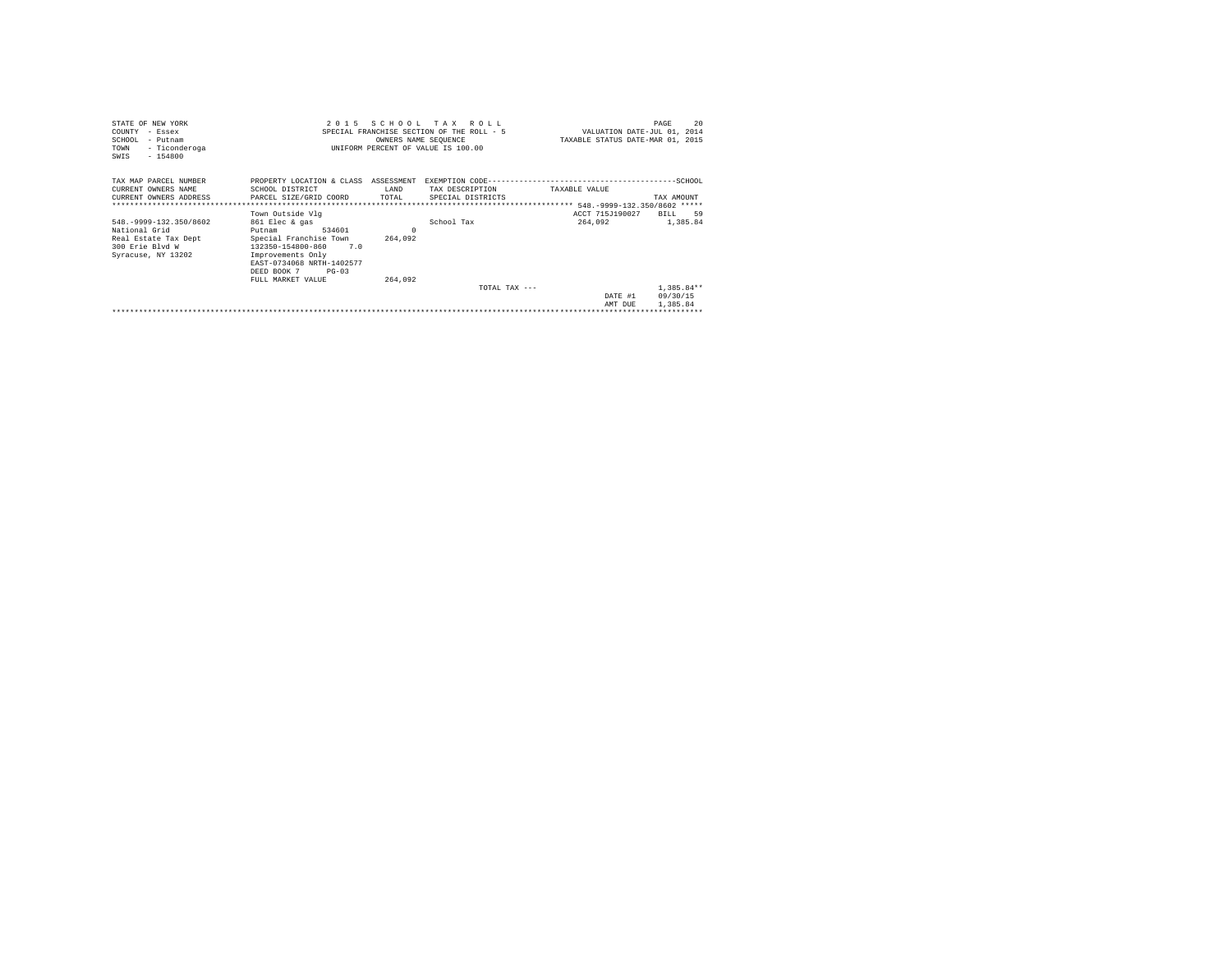|                | STATE OF NEW YORK  | 2015 SCHOOL TAX ROLL                      | PAGE                             |
|----------------|--------------------|-------------------------------------------|----------------------------------|
| COUNTY - Essex |                    | SPECIAL FRANCHISE SECTION OF THE ROLL - 5 | VALUATION DATE-JUL 01, 2014      |
| SCHOOL         | - Putnam           |                                           | TAXABLE STATUS DATE-MAR 01, 2015 |
|                | TOWN - Ticonderoga | UNIFORM PERCENT OF VALUE IS 100.00        | RPS155/V04/L015                  |
| SWIS           | $-154800$          |                                           | CURRENT DATE 8/25/2015           |
|                |                    |                                           |                                  |

# \*\*\* S P E C I A L D I S T R I C T S U M M A R Y \*\*\*

|      | ----<br>TUTAI<br>the contract of the contract of the contract of | the contract of the contract of the contract of the contract of the contract of |      | ΑΙ | ∠M*<br>. | momn'<br>the contract of the contract of the contract of |  |
|------|------------------------------------------------------------------|---------------------------------------------------------------------------------|------|----|----------|----------------------------------------------------------|--|
| CODE | DAD/<br>.                                                        | $- - - -$<br>$\cdots$<br>.                                                      | 1741 |    |          | 1 A.A                                                    |  |

NO SPECIAL DISTRICTS AT THIS LEVEL

# \*\*\* S C H O O L D I S T R I C T S U M M A R Y \*\*\*

| CODE   | DISTRICT NAME   | TOTAL<br>PARCELS | ASSESSED<br>LAND | ASSESSED<br>TOTAL | EXEMPT<br>AMOUNT | TOTAL<br>TAXABLE |           |
|--------|-----------------|------------------|------------------|-------------------|------------------|------------------|-----------|
|        |                 |                  |                  |                   | STAR AMOUNT      | STAR TAXABLE     | TOTAL TAX |
|        | Putnam          | $\mathbf{1}$     |                  | 264,092           |                  | 264.092          |           |
| 534601 |                 |                  |                  |                   |                  | 264,092          | 1,385.84  |
|        | SUB-TOTAL       | $\mathbf{1}$     |                  | 264.092           |                  | 264.092          |           |
|        | SUB-TOTAL(CONT) |                  |                  |                   |                  | 264,092          | 1,385.84  |
|        |                 |                  |                  |                   |                  |                  |           |
|        | TOTAL           | $\mathbf{1}$     |                  | 264.092           |                  | 264.092          |           |
|        | TO TAL (CONT)   |                  |                  |                   |                  | 264.092          | 1,385.84  |

# \*\*\* S Y S T E M C O D E S S U M M A R Y \*\*\*

NO SYSTEM EXEMPTIONS AT THIS LEVEL

# \*\*\* E X E M P T I O N S U M M A R Y \*\*\*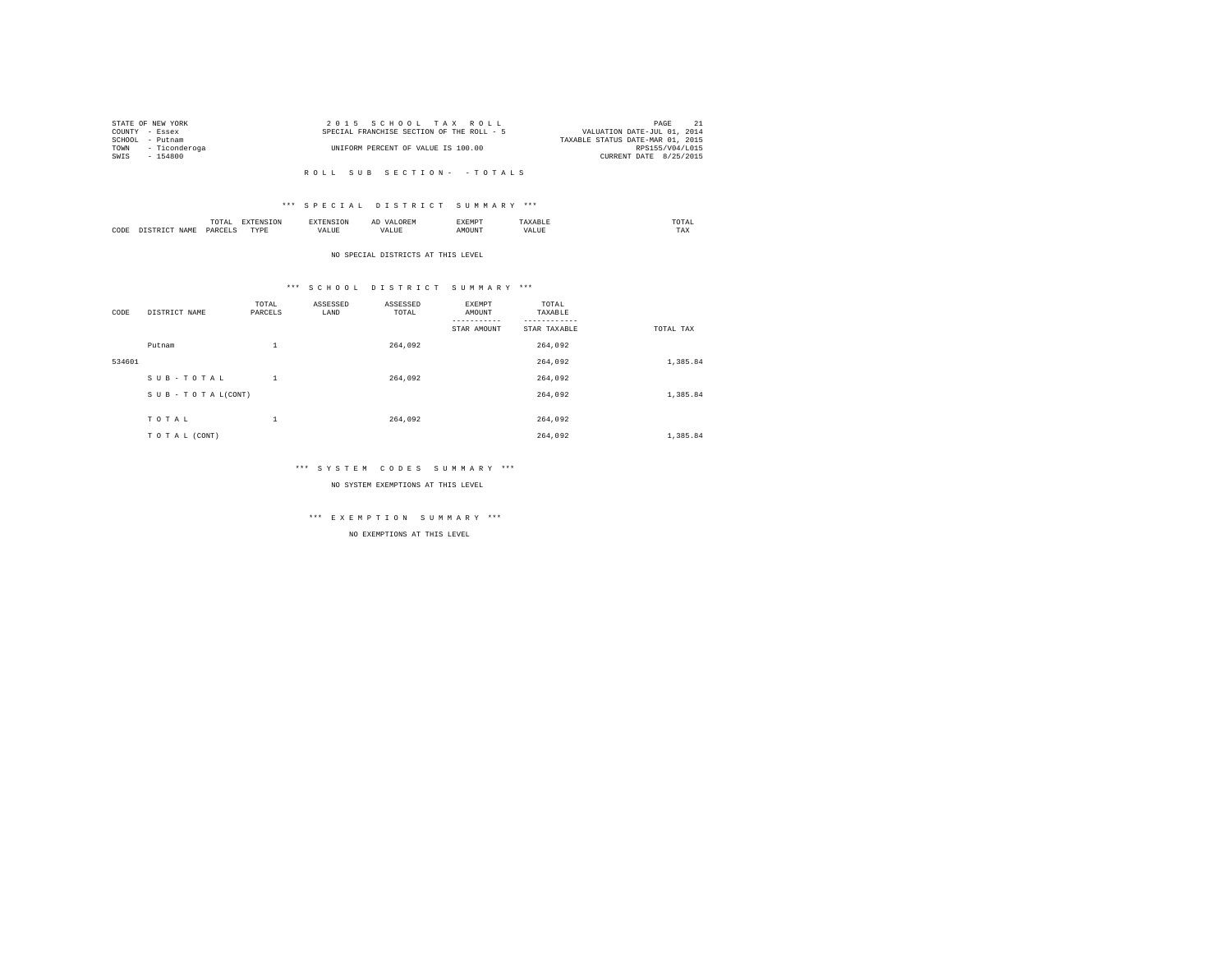|                | STATE OF NEW YORK  | 2015 SCHOOL TAX ROLL                      | 22<br>PAGE                       |
|----------------|--------------------|-------------------------------------------|----------------------------------|
| COUNTY - Essex |                    | SPECIAL FRANCHISE SECTION OF THE ROLL - 5 | VALUATION DATE-JUL 01, 2014      |
|                | SCHOOL - Putnam    |                                           | TAXABLE STATUS DATE-MAR 01, 2015 |
|                | TOWN - Ticonderoga | UNIFORM PERCENT OF VALUE IS 100.00        | RPS155/V04/L015                  |
| SWIS           | - 154800           |                                           | CURRENT DATE 8/25/2015           |
|                |                    |                                           |                                  |
|                |                    | ROLL SUB SECTION- - TOTALS                |                                  |

| ROLL<br><b>SEC</b> | DESCRIPTION                          | TOTAL<br>PARCELS | ASSESSED<br>LAND | ASSESSED<br>TOTAL | EXEMPT<br>AMOUNT<br>STAR AMOUNT | TOTAL<br>TAXABLE<br>STAR TAXABLE | TOTAL<br>TAX |
|--------------------|--------------------------------------|------------------|------------------|-------------------|---------------------------------|----------------------------------|--------------|
|                    | School Tax                           |                  |                  | 264,092           |                                 | 264,092<br>264,092               | 1,385.84     |
|                    | SPEC DIST TAXES<br>SPECIAL FRANCHISE |                  |                  |                   |                                 |                                  | 1,385.84     |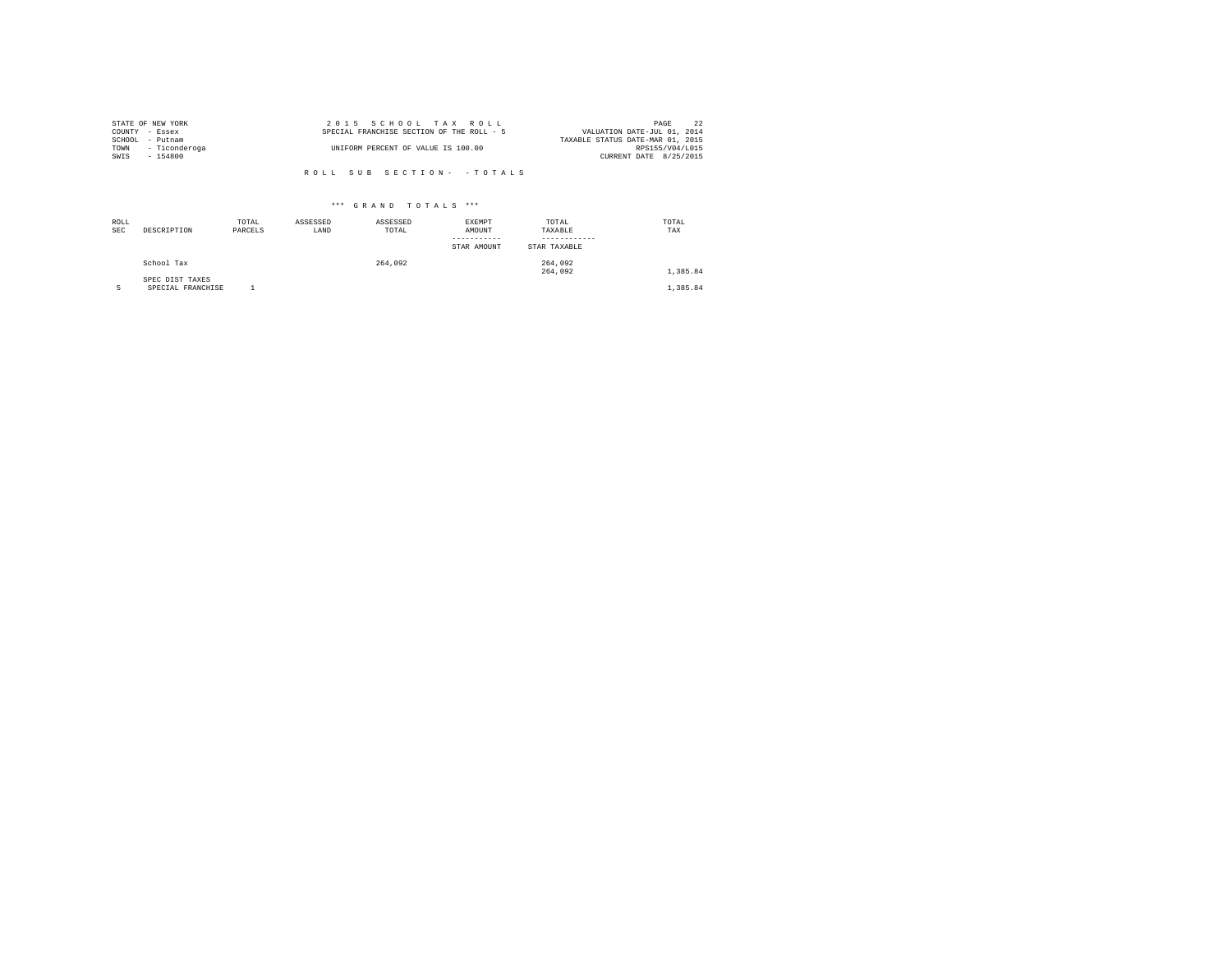|                | STATE OF NEW YORK  | 2015 SCHOOL TAX ROLL                      | PAGE                             |
|----------------|--------------------|-------------------------------------------|----------------------------------|
| COUNTY - Essex |                    | SPECIAL FRANCHISE SECTION OF THE ROLL - 5 | VALUATION DATE-JUL 01, 2014      |
|                | SCHOOL - Putnam    |                                           | TAXABLE STATUS DATE-MAR 01, 2015 |
|                | TOWN - Ticonderoga | UNIFORM PERCENT OF VALUE IS 100.00        | RPS155/V04/L015                  |
| SWIS           | $-154800$          |                                           | CURRENT DATE 8/25/2015           |
|                |                    |                                           |                                  |

R O L L S E C T I O N T O T A L S

# \*\*\* S P E C I A L D I S T R I C T S U M M A R Y \*\*\*

|      | $\cdots$<br>.<br>the contract of the contract of the contract of | the contract of the contract of the contract of the contract of the contract of |         | ▵<br>- |   | the contract of the contract of the contract of |  |
|------|------------------------------------------------------------------|---------------------------------------------------------------------------------|---------|--------|---|-------------------------------------------------|--|
| CODE | DARCEL.<br>.                                                     | $- - - -$<br>.                                                                  | ٠.<br>. |        | . | ----<br>1'A.X                                   |  |

NO SPECIAL DISTRICTS AT THIS LEVEL

# \*\*\* S C H O O L D I S T R I C T S U M M A R Y \*\*\*

| CODE   | DISTRICT NAME   | TOTAL<br>PARCELS | ASSESSED<br>LAND | ASSESSED<br>TOTAL | EXEMPT<br>AMOUNT | TOTAL<br>TAXABLE |           |
|--------|-----------------|------------------|------------------|-------------------|------------------|------------------|-----------|
|        |                 |                  |                  |                   | STAR AMOUNT      | STAR TAXABLE     | TOTAL TAX |
|        | Putnam          | $\mathbf{1}$     |                  | 264,092           |                  | 264.092          |           |
| 534601 |                 |                  |                  |                   |                  | 264,092          | 1,385.84  |
|        | SUB-TOTAL       | $\mathbf{1}$     |                  | 264.092           |                  | 264.092          |           |
|        | SUB-TOTAL(CONT) |                  |                  |                   |                  | 264,092          | 1,385.84  |
|        |                 |                  |                  |                   |                  |                  |           |
|        | TOTAL           | $\mathbf{1}$     |                  | 264.092           |                  | 264.092          |           |
|        | TO TAL (CONT)   |                  |                  |                   |                  | 264.092          | 1,385.84  |

# \*\*\* S Y S T E M C O D E S S U M M A R Y \*\*\*

NO SYSTEM EXEMPTIONS AT THIS LEVEL

# \*\*\* E X E M P T I O N S U M M A R Y \*\*\*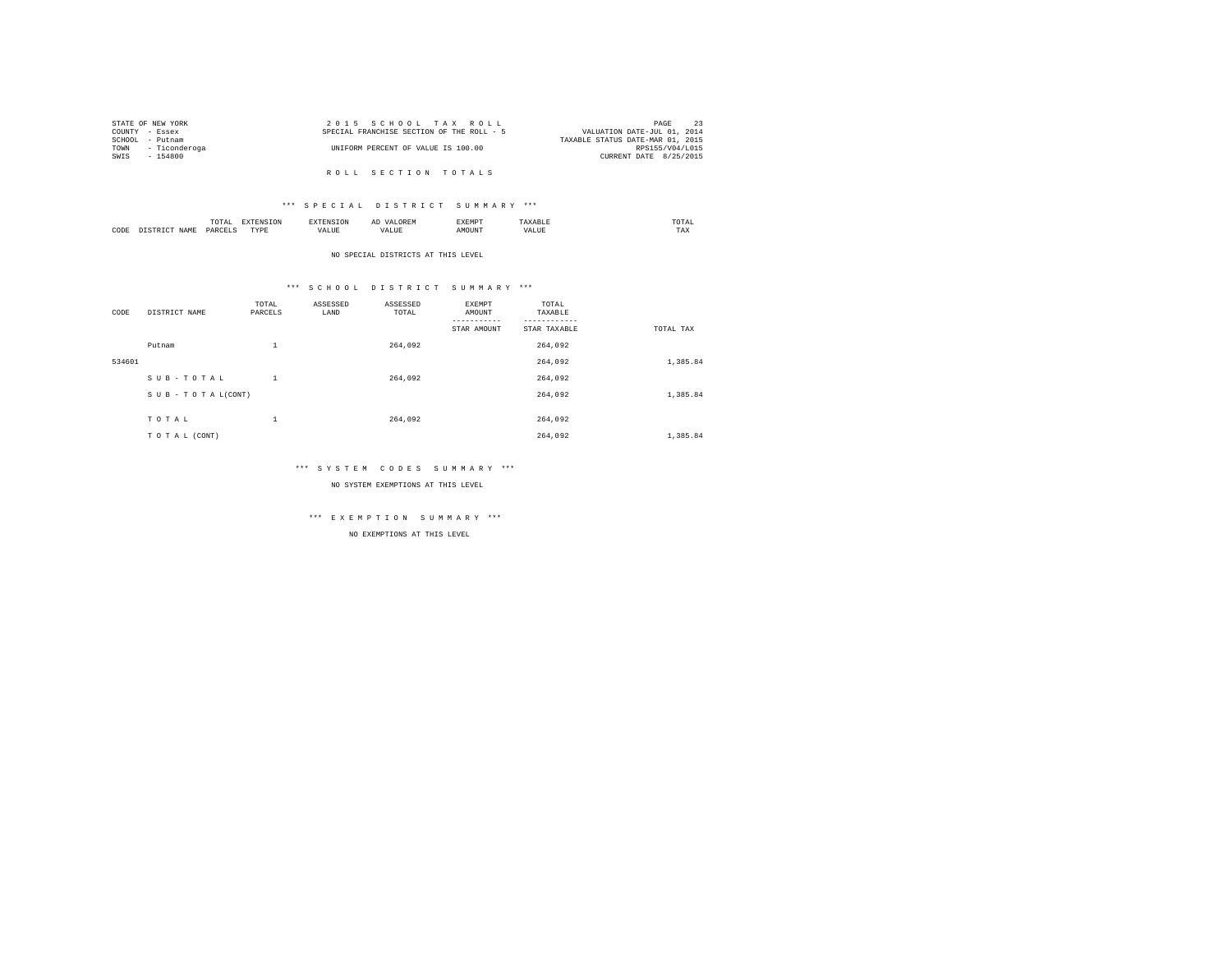|                | STATE OF NEW YORK | 2015 SCHOOL TAX ROLL                      | 2.4<br>PAGE                      |
|----------------|-------------------|-------------------------------------------|----------------------------------|
| COUNTY - Essex |                   | SPECIAL FRANCHISE SECTION OF THE ROLL - 5 | VALUATION DATE-JUL 01, 2014      |
|                | SCHOOL - Putnam   |                                           | TAXABLE STATUS DATE-MAR 01, 2015 |
| TOWN           | - Ticonderoga     | UNIFORM PERCENT OF VALUE IS 100.00        | RPS155/V04/L015                  |
| SWIS           | $-154800$         |                                           | CURRENT DATE 8/25/2015           |
|                |                   |                                           |                                  |
|                |                   | ROLL SECTION TOTALS                       |                                  |

| ROLL<br><b>SEC</b> | DESCRIPTION                          | TOTAL<br>PARCELS | ASSESSED<br>LAND | ASSESSED<br>TOTAL | EXEMPT<br>AMOUNT<br>STAR AMOUNT | TOTAL<br>TAXABLE<br>STAR TAXABLE | TOTAL<br>TAX |
|--------------------|--------------------------------------|------------------|------------------|-------------------|---------------------------------|----------------------------------|--------------|
|                    | School Tax                           |                  |                  | 264.092           |                                 | 264,092<br>264,092               | 1,385.84     |
|                    | SPEC DIST TAXES<br>SPECIAL FRANCHISE |                  |                  |                   |                                 |                                  | 1,385.84     |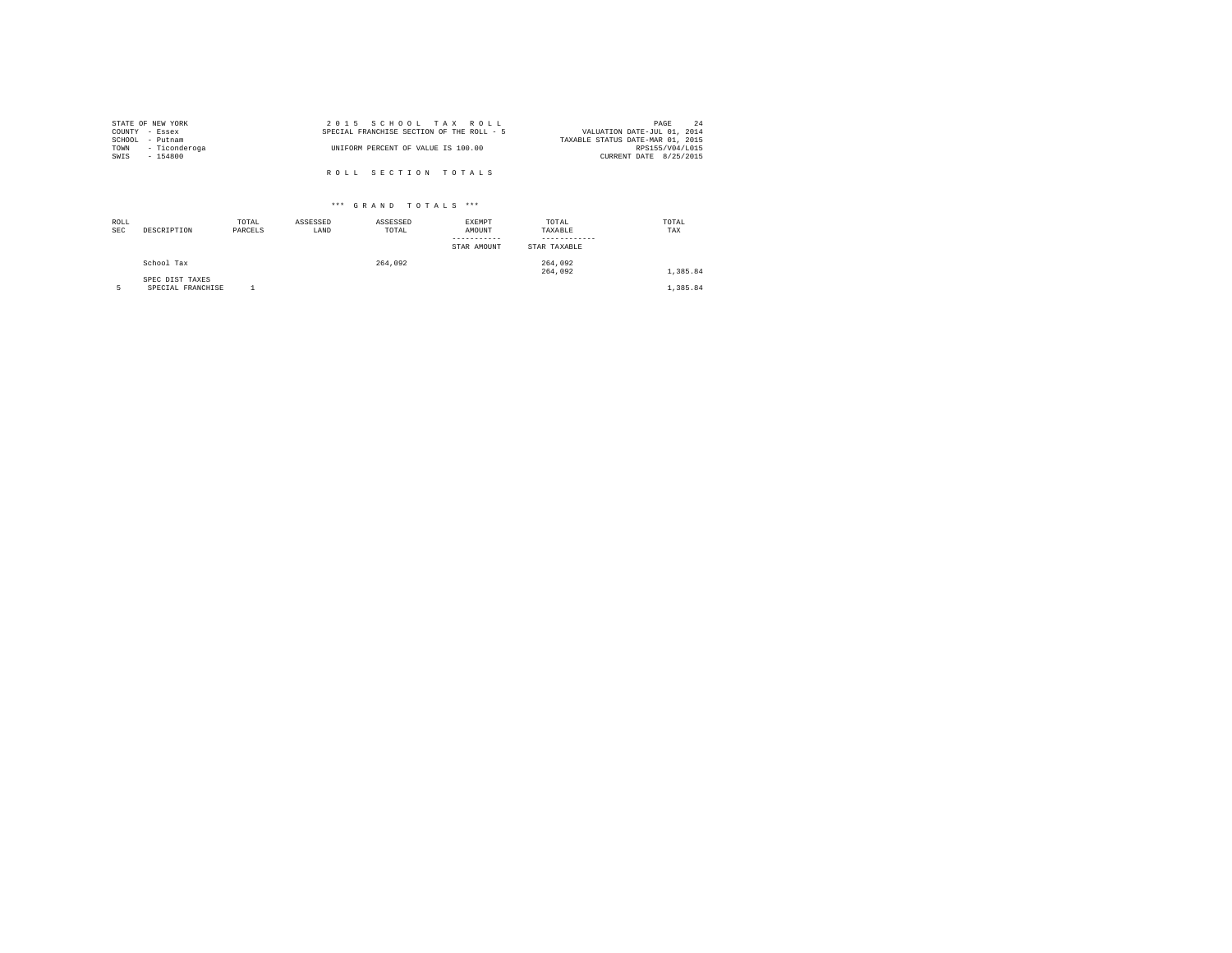| STATE OF NEW YORK<br>COUNTY - Essex<br>SCHOOL - Putnam<br>TOWN - Ticonderoga<br>SWIS<br>$-154800$                |                                                                                                                                                                                                    |                              | 2015 SCHOOL TAX ROLL<br>UTILITY & R.R. SECTION OF THE ROLL - 6<br>OWNERS NAME SEOUENCE<br>UNIFORM PERCENT OF VALUE IS 100.00 | VALUATION DATE-JUL 01, 2014<br>TAXABLE STATUS DATE-MAR 01, 2015 | PAGE<br>25        |
|------------------------------------------------------------------------------------------------------------------|----------------------------------------------------------------------------------------------------------------------------------------------------------------------------------------------------|------------------------------|------------------------------------------------------------------------------------------------------------------------------|-----------------------------------------------------------------|-------------------|
| TAX MAP PARCEL NUMBER<br>CURRENT OWNERS NAME<br>CURRENT OWNERS ADDRESS                                           | SCHOOL DISTRICT<br>PARCEL SIZE/GRID COORD                                                                                                                                                          | LAND<br>TOTAL.               | TAX DESCRIPTION<br>SPECIAL DISTRICTS                                                                                         | TAXABLE VALUE                                                   | TAX AMOUNT        |
|                                                                                                                  |                                                                                                                                                                                                    |                              |                                                                                                                              |                                                                 |                   |
| $160.2 - 2 - 2.000$<br>National Grid<br>Real Estate Tax Dept<br>300 Erie Blvd West<br>Syracuse, NY 13202         | NYS Route 22<br>380 Pub Util Vac<br>Putnam 534601<br>Public Service<br>132350-817210<br>Station Equipment<br>ACRES 18.56<br>EAST-0742570 NRTH-1390947<br>DEED BOOK 193 PG-171<br>FULL MARKET VALUE | 87,600<br>87,600<br>87,600   | School Tax                                                                                                                   | ACCT 715N218512 BILL 60<br>87,600                               | 459.69            |
|                                                                                                                  |                                                                                                                                                                                                    |                              | TOTAL TAX ---                                                                                                                |                                                                 | $459.69**$        |
|                                                                                                                  |                                                                                                                                                                                                    |                              |                                                                                                                              | DATE #1                                                         | 09/30/15          |
|                                                                                                                  |                                                                                                                                                                                                    |                              |                                                                                                                              | AMT DUE                                                         | 459.69            |
|                                                                                                                  | In $# 160.2 - 2 - 2.000$                                                                                                                                                                           |                              |                                                                                                                              | ACCT 715J198041                                                 | BILL 61           |
| 648. - 9999-132. 350/1002<br>National Grid<br>Real Estate Tax Dept<br>300 Erie Blyd West<br>Syracuse, NY 13202   | 882 Elec Trans Imp<br>Putnam 534601<br>Public Service Town<br>132350-912072-100<br>Tic-Whitehall #3 1150 Kv<br>EAST-0742572 NRTH-1390976                                                           | $^{\circ}$<br>2.247          | School Tax                                                                                                                   | 2.247                                                           | 11.79             |
|                                                                                                                  | DEED BOOK 29 PG-8588                                                                                                                                                                               |                              |                                                                                                                              |                                                                 |                   |
|                                                                                                                  | FULL MARKET VALUE                                                                                                                                                                                  | 2.247                        | TOTAL TAX ---                                                                                                                |                                                                 | $11.79**$         |
|                                                                                                                  |                                                                                                                                                                                                    |                              |                                                                                                                              | DATE #1<br>AMT DUE                                              | 09/30/15<br>11.79 |
|                                                                                                                  |                                                                                                                                                                                                    |                              |                                                                                                                              | ACCT 715Z000018                                                 | BTLL 62           |
| 648. - 9999 - 132. 350/1882<br>National Grid<br>Real Estate Tax Dept<br>300 Erie Blvd West<br>Syracuse, NY 13202 | 884 Elec Dist Out<br>Putnam 534601<br>Public Service Town<br>132350-888888-188 Total<br>Electric Distribution<br>EAST-0740300 NRTH-1393030<br>FULL MARKET VALUE                                    | $\Omega$<br>12,166<br>12,166 | School Tax                                                                                                                   | 12,166                                                          | 63.84             |
|                                                                                                                  |                                                                                                                                                                                                    |                              | TOTAL TAX ---                                                                                                                |                                                                 | 63.84**           |
|                                                                                                                  |                                                                                                                                                                                                    |                              |                                                                                                                              | DATE #1                                                         | 09/30/15          |
|                                                                                                                  |                                                                                                                                                                                                    |                              |                                                                                                                              | AMT DUE                                                         | 63.84             |
|                                                                                                                  | erratta                                                                                                                                                                                            |                              |                                                                                                                              | ACCT 715N015006                                                 | BTLL 63           |
| 648. - 9999 - 631. 900/1883                                                                                      | 831 Tele Comm                                                                                                                                                                                      |                              | School Tax                                                                                                                   | 1,889                                                           | 9.91              |
| Verizon New York Inc<br>c/o Duff & Phelps<br>PO Box 2749<br>Addison, TX 75001                                    | Putnam<br>534601<br>Public Serv/Outside Plant<br>631900-888888-188 & Wi<br>Apportion School .86%<br>EAST-0737375 NRTH-1403391<br>DEED BOOK 28 PG-4846<br>FULL MARKET VALUE                         | $\Omega$<br>1,889<br>1,889   |                                                                                                                              |                                                                 |                   |
|                                                                                                                  |                                                                                                                                                                                                    |                              | TOTAL TAX ---                                                                                                                |                                                                 | $9.91**$          |
|                                                                                                                  |                                                                                                                                                                                                    |                              |                                                                                                                              | DATE #1<br>AMT DUE                                              | 09/30/15<br>9.91  |
|                                                                                                                  |                                                                                                                                                                                                    |                              |                                                                                                                              |                                                                 |                   |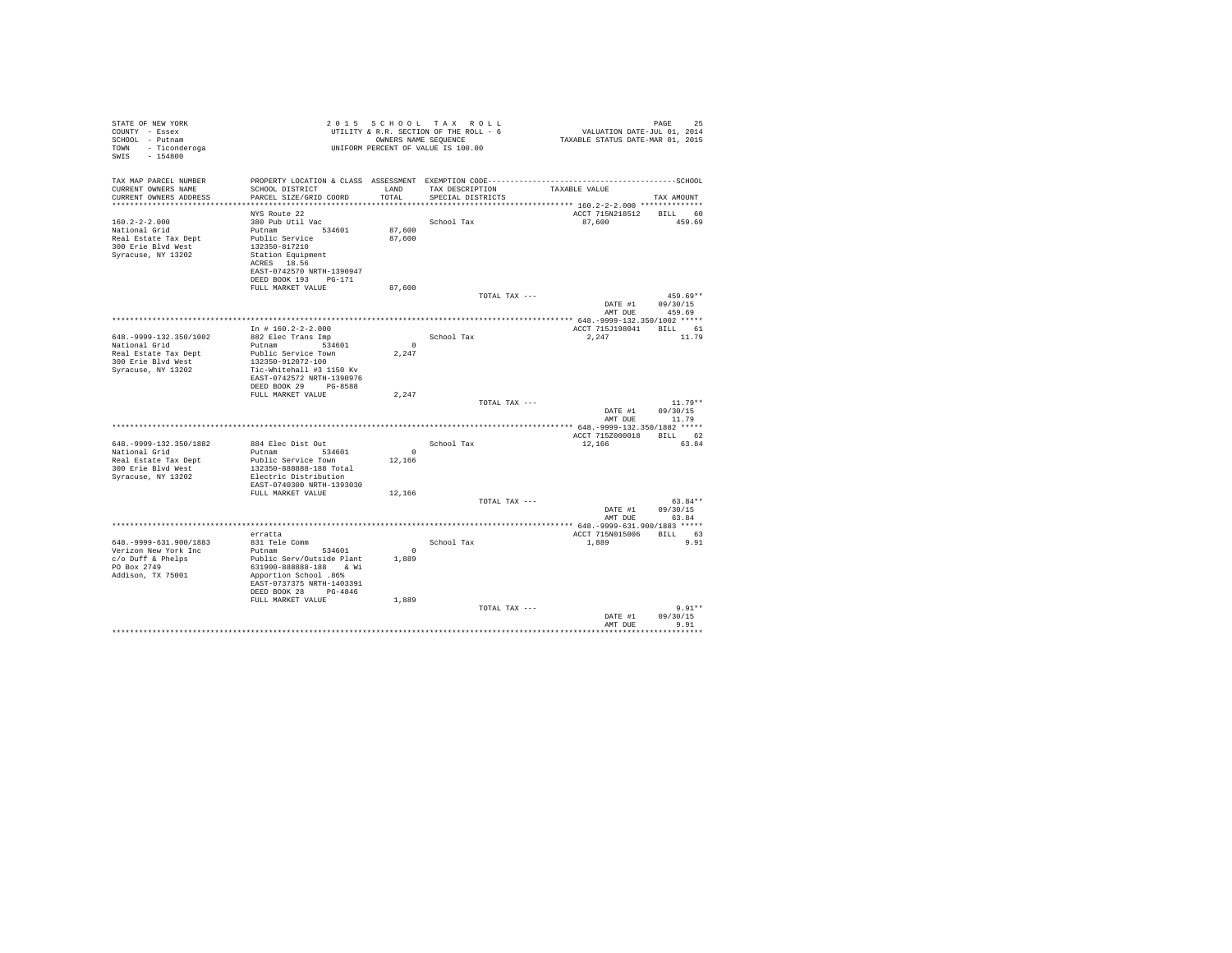|                 | STATE OF NEW YORK  | 2015 SCHOOL TAX ROLL                                                  | PAGE            | 26 |
|-----------------|--------------------|-----------------------------------------------------------------------|-----------------|----|
| COUNTY - Essex  |                    | VALUATION DATE-JUL 01, 2014<br>UTILITY & R.R. SECTION OF THE ROLL - 6 |                 |    |
| SCHOOL - Putnam |                    | TAXABLE STATUS DATE-MAR 01, 2015                                      |                 |    |
|                 | TOWN - Ticonderoga |                                                                       | RPS155/V04/L015 |    |
| SWTS            | - 154800           | CURRENT DATE 8/25/2015                                                |                 |    |
|                 |                    |                                                                       |                 |    |

# \*\*\* S P E C I A L D I S T R I C T S U M M A R Y \*\*\*

|      |       | .             |                  |    | -- | <b>EXEMPT</b><br>----- |           | ™UIAL<br>the contract of the contract of the contract of |  |
|------|-------|---------------|------------------|----|----|------------------------|-----------|----------------------------------------------------------|--|
| CODE | 1 A M | <b>DARCEL</b> | <b>TVDL</b><br>. | ,, |    | )UN.                   | - 19<br>. | $- - - -$<br>1 A.A                                       |  |

#### NO SPECIAL DISTRICTS AT THIS LEVEL

# \*\*\* S C H O O L D I S T R I C T S U M M A R Y \*\*\*

| CODE   | DISTRICT NAME      | TOTAL<br>PARCELS | ASSESSED<br>LAND | ASSESSED<br>TOTAL | EXEMPT<br>AMOUNT | TOTAL<br>TAXABLE        |           |
|--------|--------------------|------------------|------------------|-------------------|------------------|-------------------------|-----------|
|        | Putnam             | 4                | 87,600           | 103,902           | STAR AMOUNT      | STAR TAXABLE<br>103,902 | TOTAL TAX |
| 534601 |                    |                  |                  |                   |                  | 103,902                 | 545.23    |
|        | SUB-TOTAL          | $\overline{4}$   | 87,600           | 103,902           |                  | 103,902                 |           |
|        | SUB - TO TAL(CONT) |                  |                  |                   |                  | 103,902                 | 545.23    |
|        | TOTAL              | 4                | 87,600           | 103,902           |                  | 103,902                 |           |
|        | TO TAL (CONT)      |                  |                  |                   |                  | 103,902                 | 545.23    |

# \*\*\* S Y S T E M C O D E S S U M M A R Y \*\*\*

NO SYSTEM EXEMPTIONS AT THIS LEVEL

# \*\*\* E X E M P T I O N S U M M A R Y \*\*\*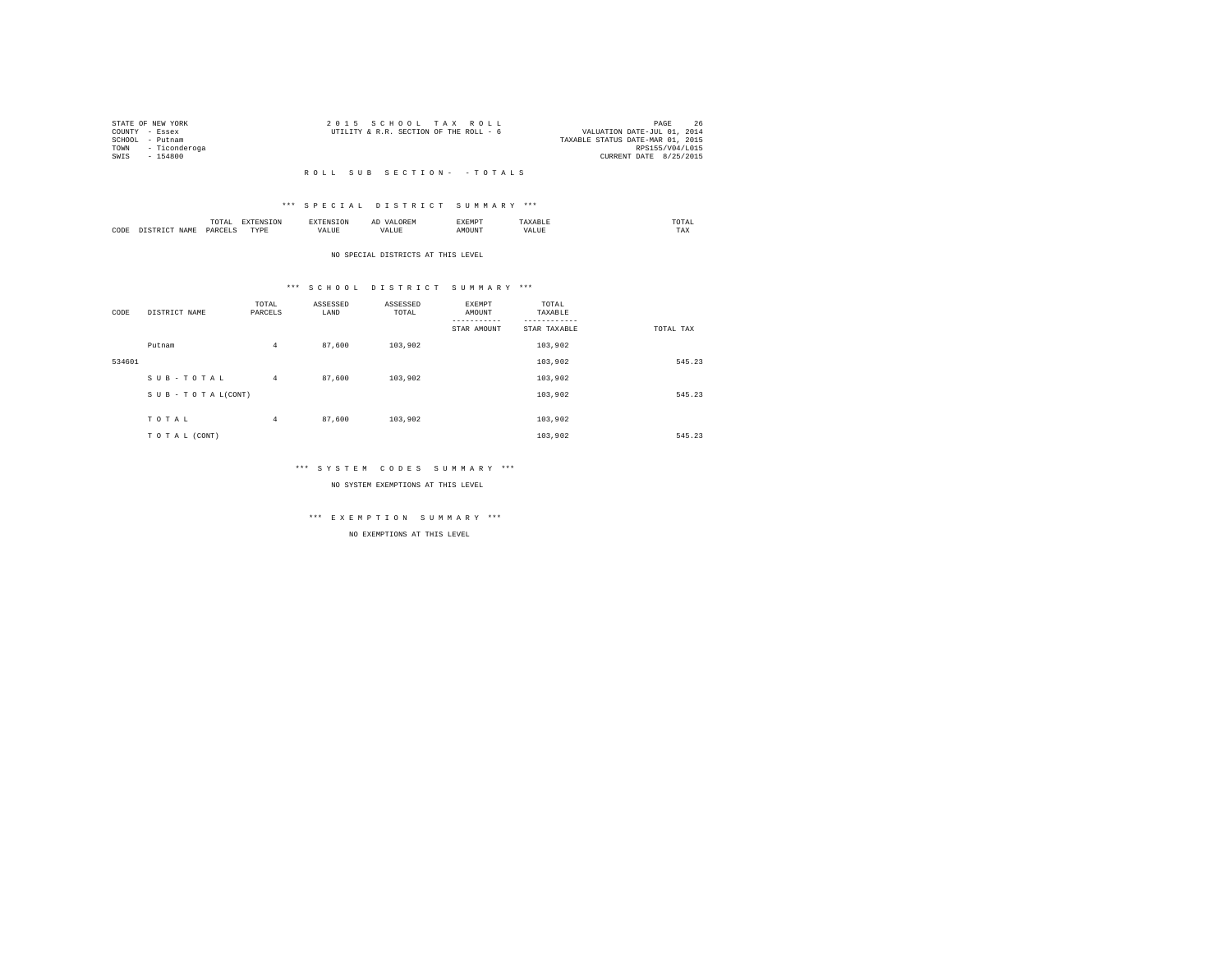|                | STATE OF NEW YORK | 2015 SCHOOL TAX ROLL                   | PAGE                             |  |
|----------------|-------------------|----------------------------------------|----------------------------------|--|
| COUNTY - Essex |                   | UTILITY & R.R. SECTION OF THE ROLL - 6 | VALUATION DATE-JUL 01, 2014      |  |
| SCHOOL         | - Putnam          |                                        | TAXABLE STATUS DATE-MAR 01, 2015 |  |
| TOWN           | - Ticonderoga     |                                        | RPS155/V04/L015                  |  |
| SWIS           | $-154800$         |                                        | CURRENT DATE 8/25/2015           |  |
|                |                   |                                        |                                  |  |

| ROLL<br><b>SEC</b> | DESCRIPTION                         | TOTAL<br>PARCELS | ASSESSED<br>LAND | ASSESSED<br>TOTAL | EXEMPT<br>AMOUNT<br>STAR AMOUNT | TOTAL<br>TAXABLE<br>STAR TAXABLE | TOTAL<br>TAX |
|--------------------|-------------------------------------|------------------|------------------|-------------------|---------------------------------|----------------------------------|--------------|
|                    | School Tax                          |                  | 87,600           | 103,902           |                                 | 103,902<br>103,902               | 545.23       |
|                    | SPEC DIST TAXES<br>UTILITIES & N.C. |                  |                  |                   |                                 |                                  | 545.23       |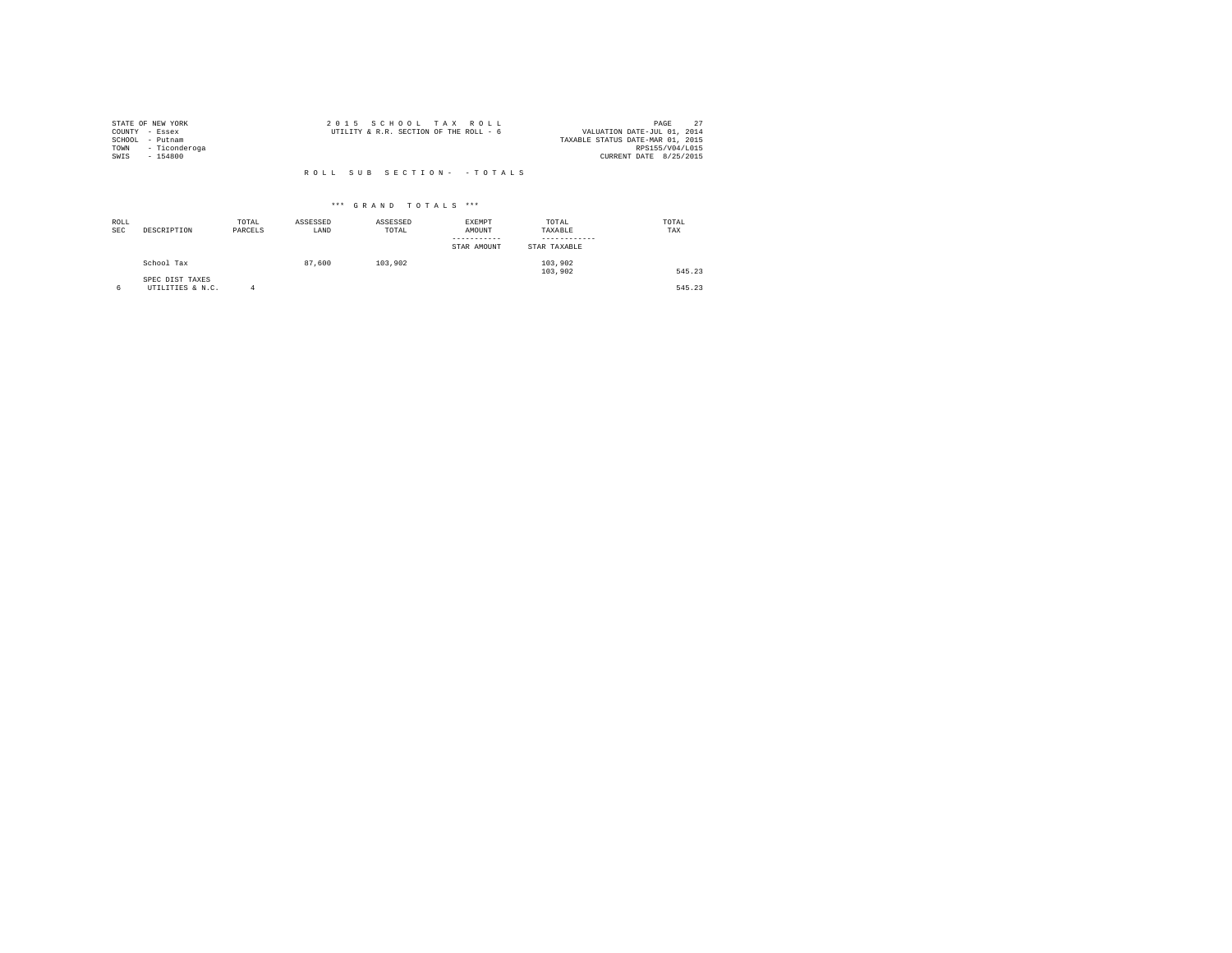|                | STATE OF NEW YORK  | 2015 SCHOOL TAX ROLL                                                  | PAGE            | 28 |
|----------------|--------------------|-----------------------------------------------------------------------|-----------------|----|
| COUNTY - Essex |                    | VALUATION DATE-JUL 01, 2014<br>UTILITY & R.R. SECTION OF THE ROLL - 6 |                 |    |
|                | SCHOOL - Putnam    | TAXABLE STATUS DATE-MAR 01, 2015                                      |                 |    |
|                | TOWN - Ticonderoga |                                                                       | RPS155/V04/L015 |    |
| SWTS           | - 154800           | CURRENT DATE 8/25/2015                                                |                 |    |
|                |                    |                                                                       |                 |    |

#### R O L L S E C T I O N T O T A L S

# \*\*\* S P E C I A L D I S T R I C T S U M M A R Y \*\*\*

|      |       | .<br>the contract of the contract of the contract of | the contract of the contract of the contract of the contract of the contract of |          | АΙ<br>. | <b>RYEMPT</b> |              | UIAL<br>the contract of the contract of the contract of |
|------|-------|------------------------------------------------------|---------------------------------------------------------------------------------|----------|---------|---------------|--------------|---------------------------------------------------------|
| CODE | 1 A M | $0 \Delta E'$                                        | <b>TVD</b><br>.                                                                 | $\cdots$ |         | ۱UN.          | n<br>حائلاته | ---<br>1'AX                                             |

#### NO SPECIAL DISTRICTS AT THIS LEVEL

# \*\*\* S C H O O L D I S T R I C T S U M M A R Y \*\*\*

| CODE   | DISTRICT NAME   | TOTAL<br>PARCELS | ASSESSED<br>LAND | ASSESSED<br>TOTAL | EXEMPT<br>AMOUNT<br>STAR AMOUNT | TOTAL<br>TAXABLE<br>STAR TAXABLE | TOTAL TAX |
|--------|-----------------|------------------|------------------|-------------------|---------------------------------|----------------------------------|-----------|
|        | Putnam          | $\overline{4}$   | 87,600           | 103,902           |                                 | 103,902                          |           |
| 534601 |                 |                  |                  |                   |                                 | 103,902                          | 545.23    |
|        | SUB-TOTAL       | $4^{\circ}$      | 87,600           | 103,902           |                                 | 103,902                          |           |
|        | SUB-TOTAL(CONT) |                  |                  |                   |                                 | 103,902                          | 545.23    |
|        |                 |                  |                  |                   |                                 |                                  |           |
|        | TOTAL           | $\overline{4}$   | 87,600           | 103,902           |                                 | 103,902                          |           |
|        | TO TAL (CONT)   |                  |                  |                   |                                 | 103,902                          | 545.23    |

# \*\*\* S Y S T E M C O D E S S U M M A R Y \*\*\*

NO SYSTEM EXEMPTIONS AT THIS LEVEL

# \*\*\* E X E M P T I O N S U M M A R Y \*\*\*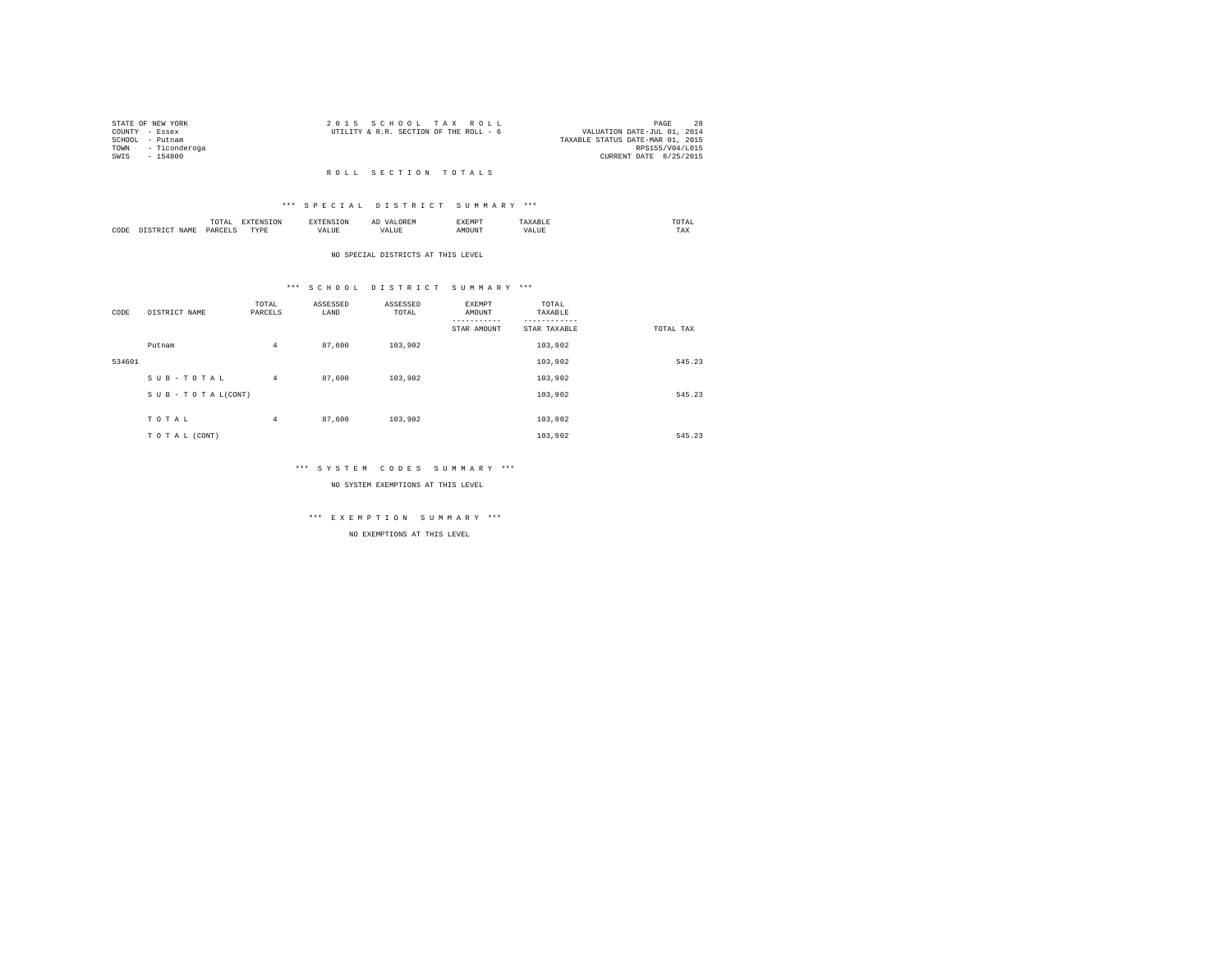| STATE OF NEW YORK     | 2015 SCHOOL TAX ROLL                   | 29<br>PAGE                       |
|-----------------------|----------------------------------------|----------------------------------|
| COUNTY - Essex        | UTILITY & R.R. SECTION OF THE ROLL - 6 | VALUATION DATE-JUL 01, 2014      |
| SCHOOL<br>- Putnam    |                                        | TAXABLE STATUS DATE-MAR 01, 2015 |
| TOWN<br>- Ticonderoga |                                        | RPS155/V04/L015                  |
| SWIS<br>$-154800$     |                                        | CURRENT DATE 8/25/2015           |
|                       |                                        |                                  |
|                       | ROLL SECTION TOTALS                    |                                  |

| ROLL<br><b>SEC</b> | DESCRIPTION                         | TOTAL<br>PARCELS | ASSESSED<br>LAND | ASSESSED<br>TOTAL | EXEMPT<br>AMOUNT<br>STAR AMOUNT | TOTAL<br>TAXABLE<br>STAR TAXABLE | TOTAL<br>TAX |
|--------------------|-------------------------------------|------------------|------------------|-------------------|---------------------------------|----------------------------------|--------------|
|                    | School Tax                          |                  | 87,600           | 103,902           |                                 | 103,902<br>103,902               | 545.23       |
|                    | SPEC DIST TAXES<br>UTILITIES & N.C. | Δ                |                  |                   |                                 |                                  | 545.23       |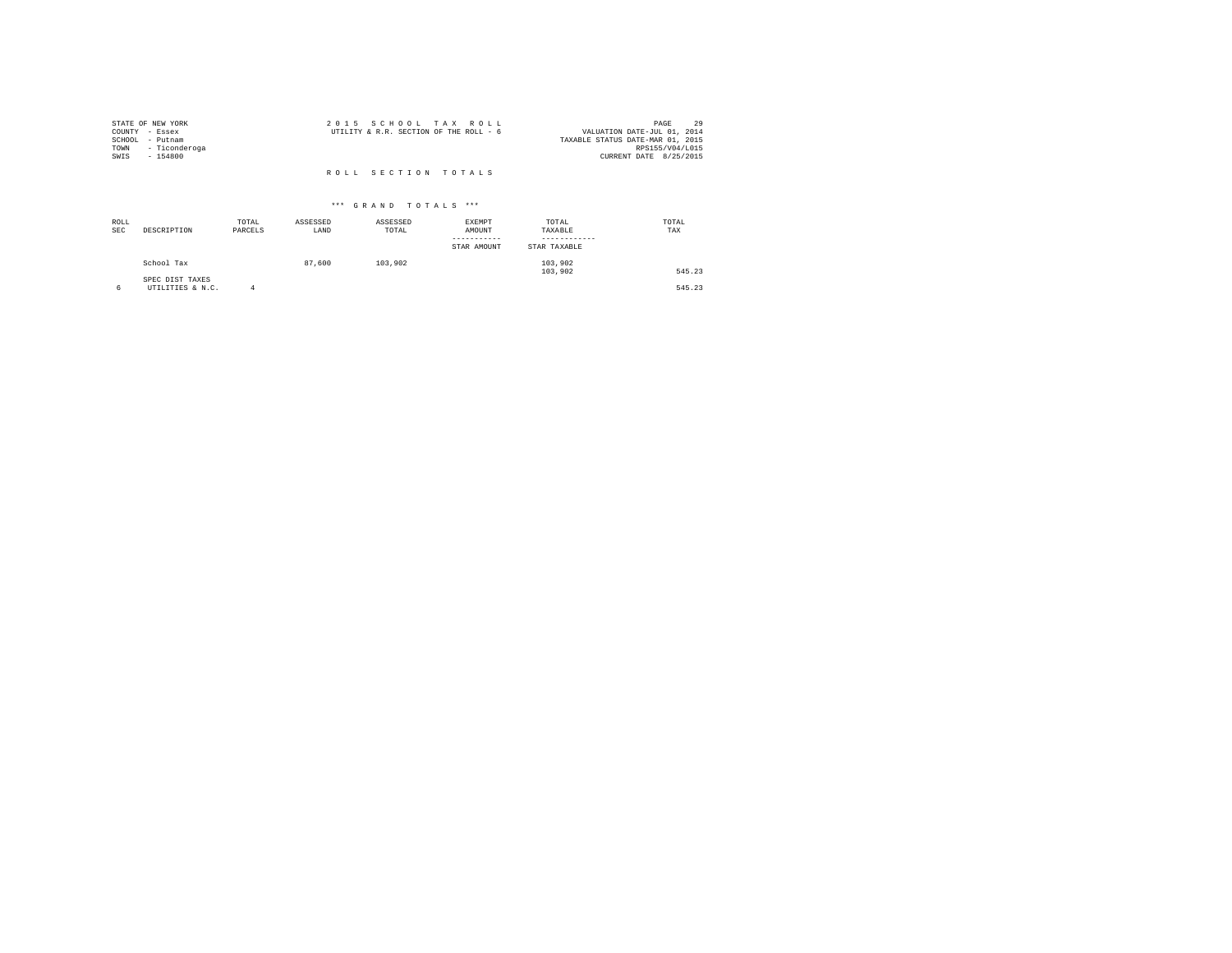| STATE OF NEW YORK<br>COUNTY - Essex<br>SCHOOL - Putnam<br>- Ticonderoga<br>TOWN<br>$-154800$<br>SWIS        | 2 0 1 5                                                                                                                                                                                                                            | OWNERS NAME SEQUENCE    | SCHOOL TAX ROLL<br>CEILING RAILROAD SECTION OF THE ROLL - 7<br>UNIFORM PERCENT OF VALUE IS 100.00 | VALUATION DATE-JUL 01, 2014<br>TAXABLE STATUS DATE-MAR 01, 2015 | 30<br>PAGE                       |
|-------------------------------------------------------------------------------------------------------------|------------------------------------------------------------------------------------------------------------------------------------------------------------------------------------------------------------------------------------|-------------------------|---------------------------------------------------------------------------------------------------|-----------------------------------------------------------------|----------------------------------|
| TAX MAP PARCEL NUMBER<br>CURRENT OWNERS NAME<br>*************************                                   | PROPERTY LOCATION & CLASS ASSESSMENT<br>SCHOOL DISTRICT<br>CURRENT OWNERS ADDRESS PARCEL SIZE/GRID COORD                                                                                                                           | T.AND<br>TOTAL          | TAX DESCRIPTION<br>SPECIAL DISTRICTS                                                              | TAXARLE VALUE                                                   | TAX AMOUNT                       |
| $140.1 - 1 - 7.000$<br>D&H Railway Corp<br>7th Floor Tax Dept<br>120 S 6th St<br>Minneapolis, MN 55402-1803 | 15 Wilson Bay Rd<br>842 Ceiling rr<br>534601<br>Putnam<br>A Mcintosh Pat Ceiling Rr<br>Main Line Thru Town<br>Apport For School-5.55%<br>ACRES 128.00<br>EAST-0746587 NRTH-1420618<br>DEED BOOK 985<br>$PG-1$<br>FULL MARKET VALUE | 100<br>69,048<br>69,048 | School Tax                                                                                        | ACCT 715N218410<br>69,048                                       | 64<br>BILL.<br>362.33            |
|                                                                                                             |                                                                                                                                                                                                                                    |                         | TOTAL TAX $---$                                                                                   | DATE #1<br>AMT DUE                                              | $362.33**$<br>09/30/15<br>362.33 |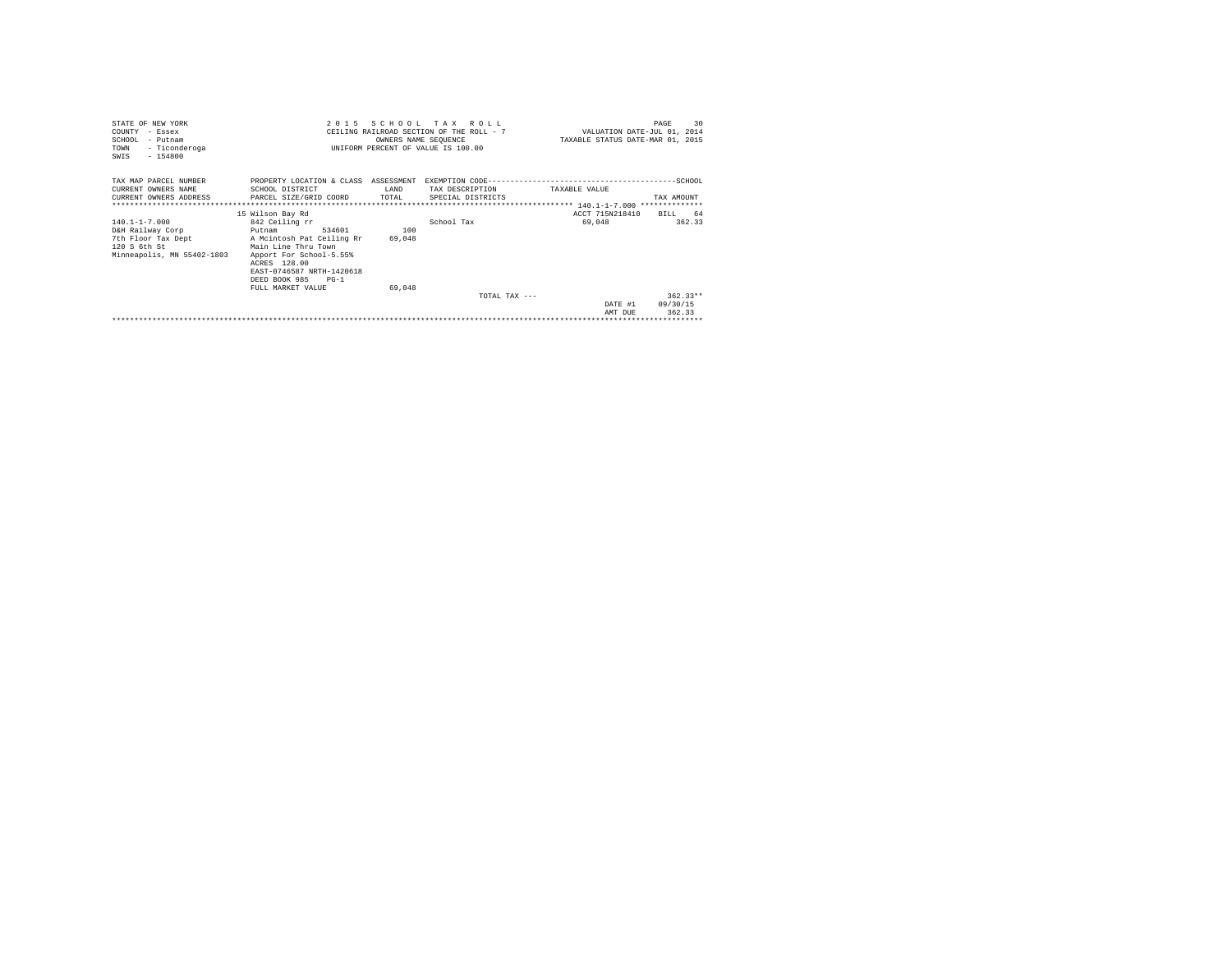|      | STATE OF NEW YORK | 2015 SCHOOL TAX ROLL                     | PAGE                        |  |
|------|-------------------|------------------------------------------|-----------------------------|--|
|      | COUNTY - Essex    | CEILING RAILROAD SECTION OF THE ROLL - 7 | VALUATION DATE-JUL 01, 2014 |  |
|      | SCHOOL - Putnam   | TAXABLE STATUS DATE-MAR 01, 2015         |                             |  |
| TOWN | - Ticonderoga     | UNIFORM PERCENT OF VALUE IS 100.00       | RPS155/V04/L015             |  |
| SWIS | - 154800          |                                          | CURRENT DATE 8/25/2015      |  |
|      |                   |                                          |                             |  |

# \*\*\* S P E C I A L D I S T R I C T S U M M A R Y \*\*\*

|      | $\cdots$<br>.<br>the contract of the contract of the contract of | the contract of the contract of the contract of the contract of the contract of |         | ▵<br>- |   | the contract of the contract of the contract of |  |
|------|------------------------------------------------------------------|---------------------------------------------------------------------------------|---------|--------|---|-------------------------------------------------|--|
| CODE | DARCEL.<br>.                                                     | $- - - -$<br>.                                                                  | ٠.<br>. |        | . | ----<br>1'A.X                                   |  |

NO SPECIAL DISTRICTS AT THIS LEVEL

# \*\*\* S C H O O L D I S T R I C T S U M M A R Y \*\*\*

| CODE   | DISTRICT NAME   | TOTAL<br>PARCELS | ASSESSED<br>LAND | ASSESSED<br>TOTAL | EXEMPT<br>AMOUNT | TOTAL<br>TAXABLE |           |
|--------|-----------------|------------------|------------------|-------------------|------------------|------------------|-----------|
|        |                 |                  |                  |                   | STAR AMOUNT      | STAR TAXABLE     | TOTAL TAX |
|        | Putnam          | $\mathbf{1}$     | 100              | 69,048            |                  | 69,048           |           |
| 534601 |                 |                  |                  |                   |                  | 69,048           | 362.33    |
|        | SUB-TOTAL       | $\mathbf{1}$     | 100              | 69,048            |                  | 69,048           |           |
|        | SUB-TOTAL(CONT) |                  |                  |                   |                  | 69,048           | 362.33    |
|        |                 |                  |                  |                   |                  |                  |           |
|        | TOTAL           | $\,1\,$          | 100              | 69,048            |                  | 69,048           |           |
|        | TO TAL (CONT)   |                  |                  |                   |                  | 69,048           | 362.33    |

# \*\*\* S Y S T E M C O D E S S U M M A R Y \*\*\*

NO SYSTEM EXEMPTIONS AT THIS LEVEL

# \*\*\* E X E M P T I O N S U M M A R Y \*\*\*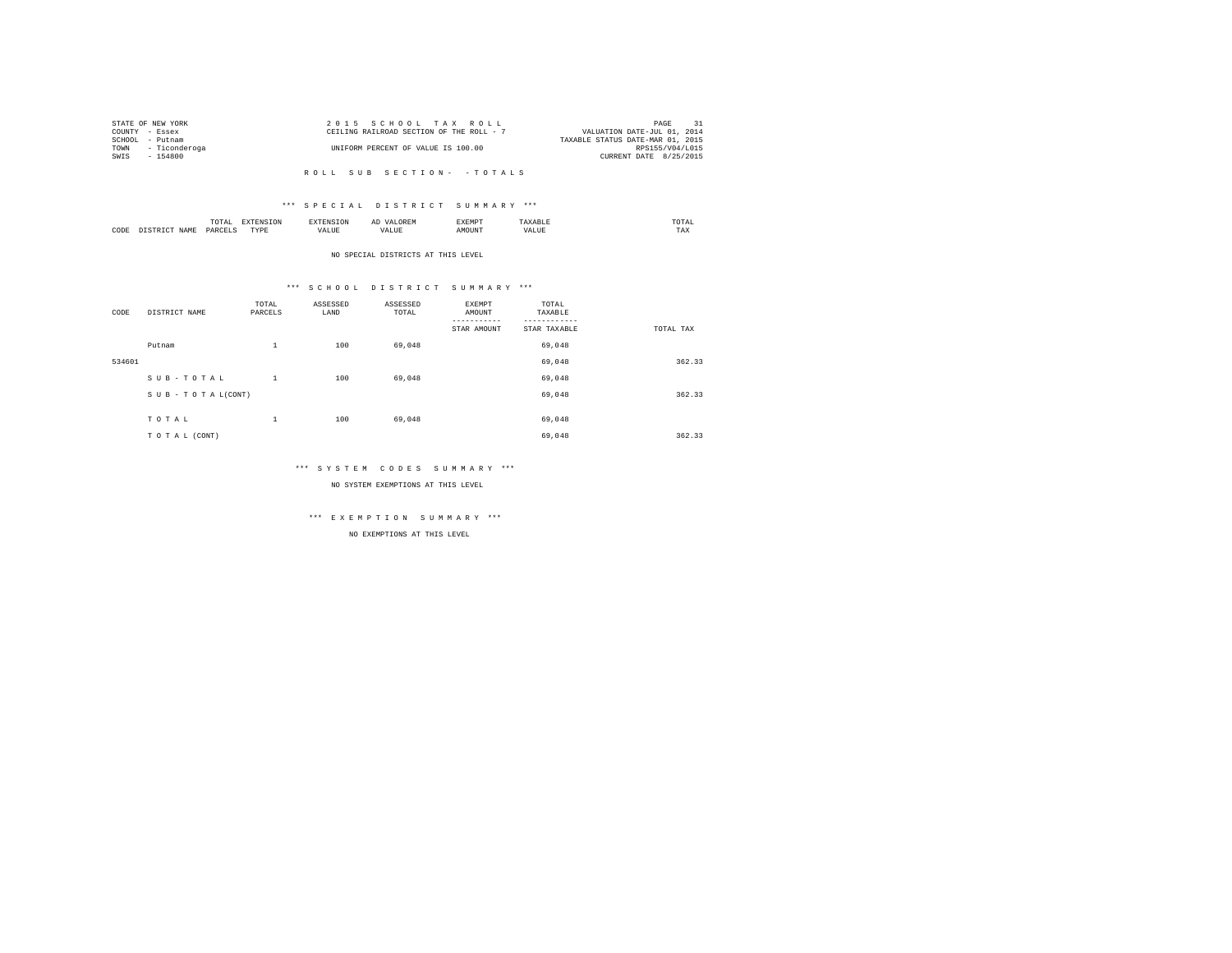| STATE OF NEW YORK  | 2015 SCHOOL TAX ROLL                     | 32<br>PAGE                       |
|--------------------|------------------------------------------|----------------------------------|
| COUNTY - Essex     | CEILING RAILROAD SECTION OF THE ROLL - 7 | VALUATION DATE-JUL 01, 2014      |
| SCHOOL<br>- Putnam |                                          | TAXABLE STATUS DATE-MAR 01, 2015 |
| TOWN - Ticonderoga | UNIFORM PERCENT OF VALUE IS 100.00       | RPS155/V04/L015                  |
| SWIS<br>$-154800$  |                                          | CURRENT DATE 8/25/2015           |
|                    |                                          |                                  |
|                    | ROLL SUB SECTION- - TOTALS               |                                  |

| ROLL<br><b>SEC</b> | DESCRIPTION                          | TOTAL<br>PARCELS | ASSESSED<br>LAND | ASSESSED<br>TOTAL | EXEMPT<br>AMOUNT<br>STAR AMOUNT | TOTAL<br>TAXABLE<br>STAR TAXABLE | TOTAL<br>TAX |
|--------------------|--------------------------------------|------------------|------------------|-------------------|---------------------------------|----------------------------------|--------------|
|                    | School Tax                           |                  | 100              | 69,048            |                                 | 69,048<br>69,048                 | 362.33       |
| $\sim$             | SPEC DIST TAXES<br>CEILING RAILROADS |                  |                  |                   |                                 |                                  | 362.33       |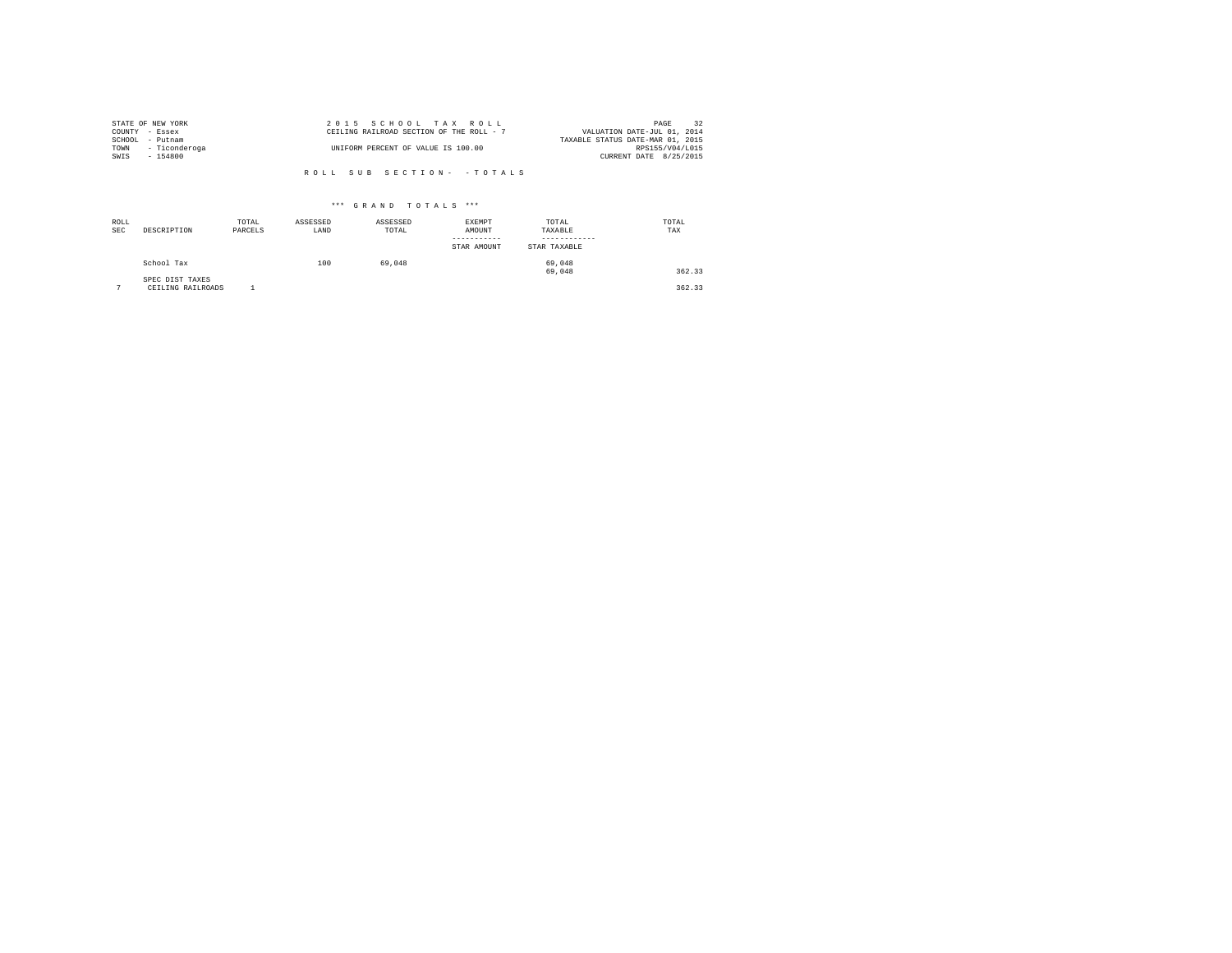|                 | STATE OF NEW YORK  | 2015 SCHOOL TAX ROLL                     | 33<br>PAGE                  |  |
|-----------------|--------------------|------------------------------------------|-----------------------------|--|
| COUNTY - Essex  |                    | CEILING RAILROAD SECTION OF THE ROLL - 7 | VALUATION DATE-JUL 01, 2014 |  |
| SCHOOL - Putnam |                    | TAXABLE STATUS DATE-MAR 01, 2015         |                             |  |
|                 | TOWN - Ticonderoga | UNIFORM PERCENT OF VALUE IS 100.00       | RPS155/V04/L015             |  |
| SWIS            | - 154800           |                                          | CURRENT DATE 8/25/2015      |  |
|                 |                    |                                          |                             |  |
|                 |                    | ROLL SECTION TOTALS                      |                             |  |

# \*\*\* S P E C I A L D I S T R I C T S U M M A R Y \*\*\*

|      | $\cdots$<br>.<br>the contract of the contract of the contract of | the contract of the contract of the contract of the contract of the contract of |         | ▵<br>- |   | the contract of the contract of the contract of |  |
|------|------------------------------------------------------------------|---------------------------------------------------------------------------------|---------|--------|---|-------------------------------------------------|--|
| CODE | DARCEL.<br>.                                                     | $- - - -$<br>.                                                                  | ٠.<br>. |        | . | ----<br>1'A.X                                   |  |

NO SPECIAL DISTRICTS AT THIS LEVEL

# \*\*\* S C H O O L D I S T R I C T S U M M A R Y \*\*\*

| CODE   | DISTRICT NAME      | TOTAL<br>PARCELS | ASSESSED<br>LAND | ASSESSED<br>TOTAL | EXEMPT<br>AMOUNT | TOTAL<br>TAXABLE |           |
|--------|--------------------|------------------|------------------|-------------------|------------------|------------------|-----------|
|        |                    |                  |                  |                   | STAR AMOUNT      | STAR TAXABLE     | TOTAL TAX |
|        | Putnam             | $\,1\,$          | 100              | 69,048            |                  | 69,048           |           |
| 534601 |                    |                  |                  |                   |                  | 69,048           | 362.33    |
|        | SUB-TOTAL          | $\mathbf{1}$     | 100              | 69,048            |                  | 69,048           |           |
|        | SUB - TO TAL(CONT) |                  |                  |                   |                  | 69,048           | 362.33    |
|        |                    |                  |                  |                   |                  |                  |           |
|        | TOTAL              | $\,1\,$          | 100              | 69,048            |                  | 69,048           |           |
|        | TO TAL (CONT)      |                  |                  |                   |                  | 69,048           | 362.33    |

# \*\*\* S Y S T E M C O D E S S U M M A R Y \*\*\*

NO SYSTEM EXEMPTIONS AT THIS LEVEL

# \*\*\* E X E M P T I O N S U M M A R Y \*\*\*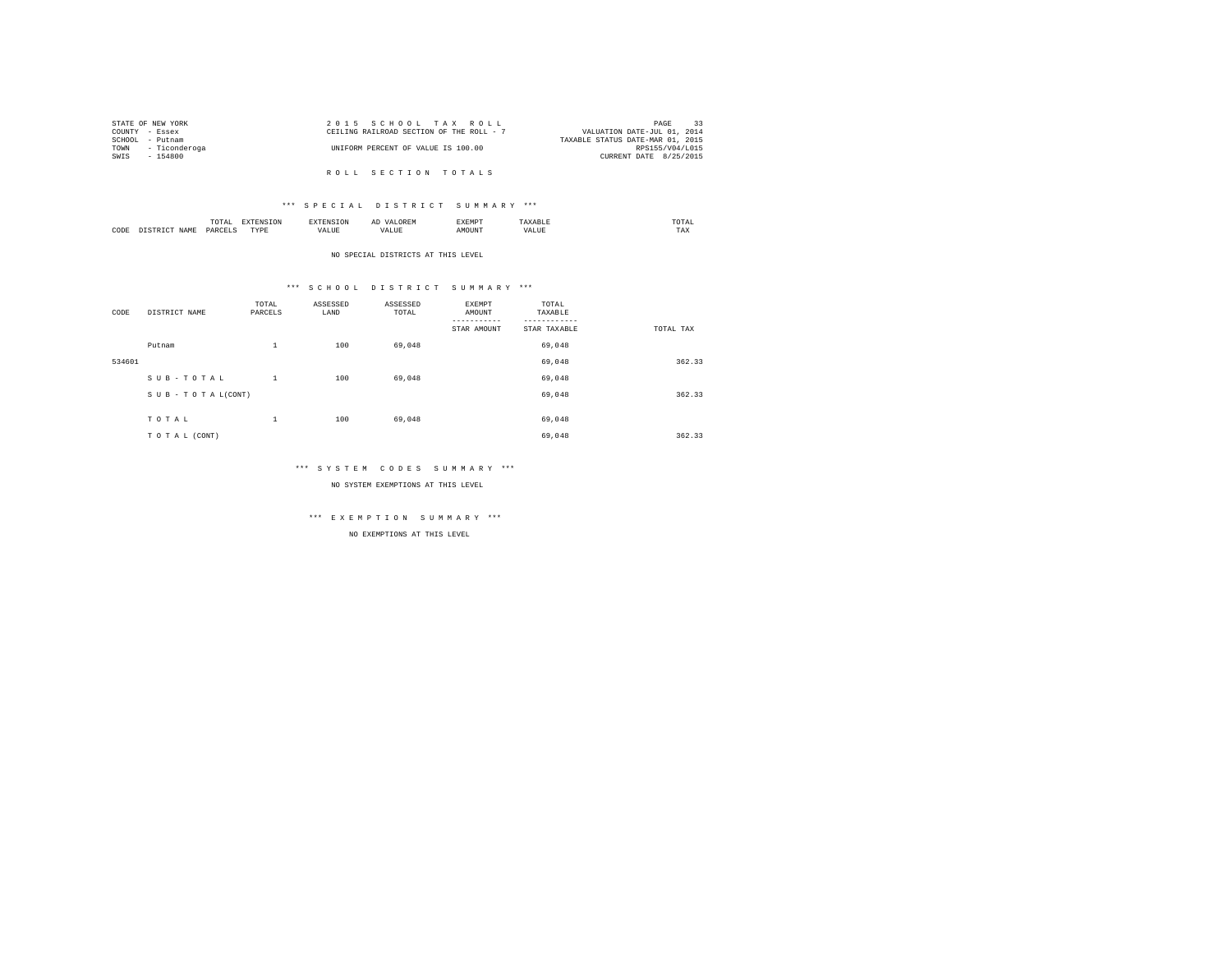|                | STATE OF NEW YORK | 2015 SCHOOL TAX ROLL                     | 34<br>PAGE                       |
|----------------|-------------------|------------------------------------------|----------------------------------|
| COUNTY - Essex |                   | CEILING RAILROAD SECTION OF THE ROLL - 7 | VALUATION DATE-JUL 01, 2014      |
|                | SCHOOL - Putnam   |                                          | TAXABLE STATUS DATE-MAR 01, 2015 |
| TOWN           | - Ticonderoga     | UNIFORM PERCENT OF VALUE IS 100.00       | RPS155/V04/L015                  |
| SWIS           | - 154800          |                                          | CURRENT DATE 8/25/2015           |
|                |                   |                                          |                                  |
|                |                   | ROLL SECTION TOTALS                      |                                  |

| ROLL<br><b>SEC</b> | DESCRIPTION                          | TOTAL<br>PARCELS | ASSESSED<br>LAND | ASSESSED<br>TOTAL | EXEMPT<br>AMOUNT<br>-----------<br>STAR AMOUNT | TOTAL<br>TAXABLE<br>STAR TAXABLE | TOTAL<br>TAX |
|--------------------|--------------------------------------|------------------|------------------|-------------------|------------------------------------------------|----------------------------------|--------------|
|                    | School Tax                           |                  | 100              | 69.048            |                                                | 69,048<br>69,048                 | 362.33       |
| $\sim$             | SPEC DIST TAXES<br>CEILING RAILROADS |                  |                  |                   |                                                |                                  | 362.33       |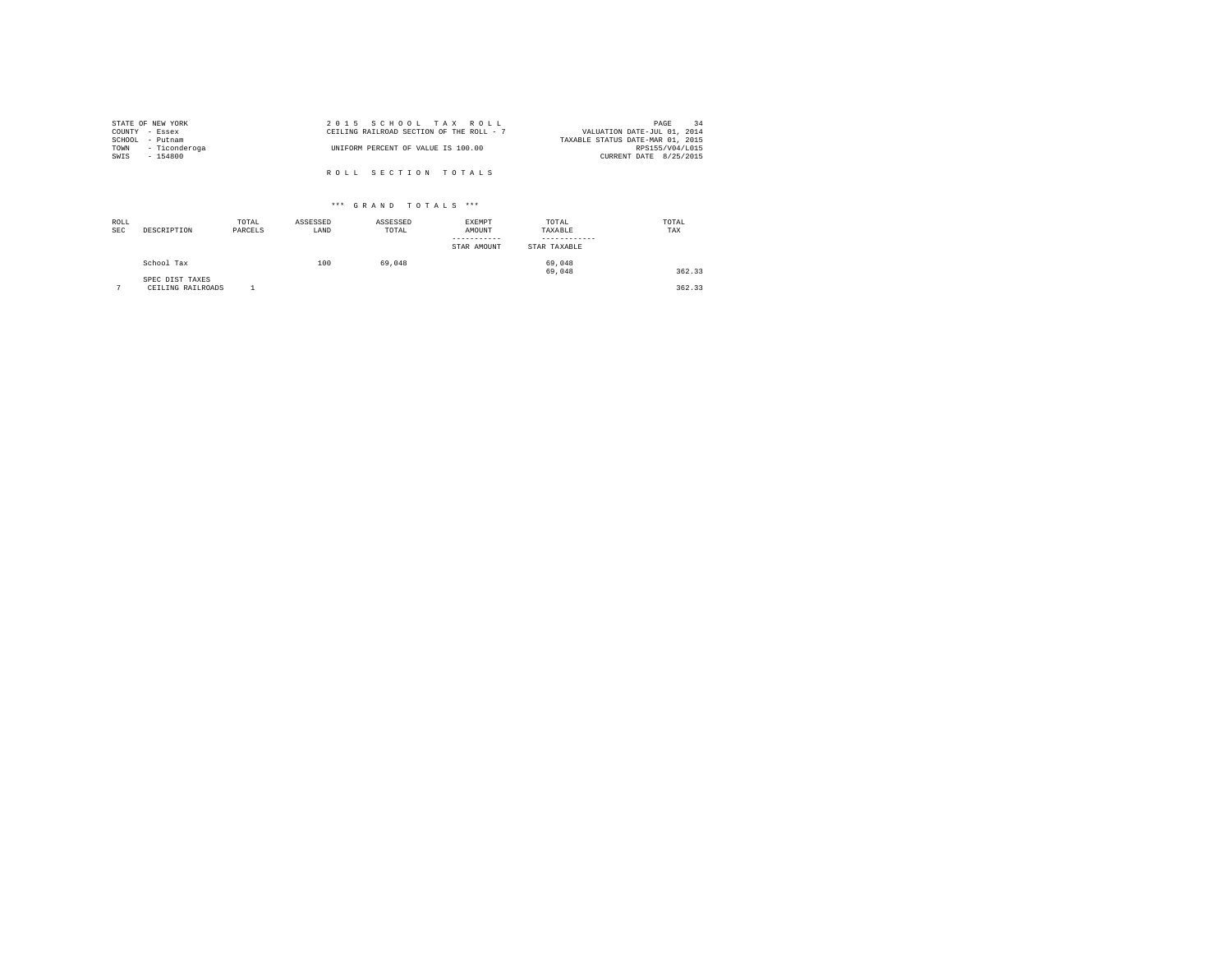| STATE OF NEW YORK     | 2015 SCHOOL TAX ROLL | PAGE                             |
|-----------------------|----------------------|----------------------------------|
| COUNTY - Essex        |                      | VALUATION DATE-JUL 01, 2014      |
| SCHOOL - Putnam       | SWIS TOTALS          | TAXABLE STATUS DATE-MAR 01, 2015 |
| - Ticonderoga<br>TOWN |                      | RPS155/V04/L015                  |
| SWIS<br>$-154800$     |                      | CURRENT DATE 8/25/2015           |

# \*\*\* S P E C I A L D I S T R I C T S U M M A R Y \*\*\*

|           |                     | moms.<br>I U L'AI<br>the contract of the contract of the contract of | <b>PERSONAL</b> |      | --   | EXEMP? |      | TAX | <b>OTAL</b><br>the contract of the contract of the contract of |
|-----------|---------------------|----------------------------------------------------------------------|-----------------|------|------|--------|------|-----|----------------------------------------------------------------|
| CODE<br>. | <b>AMT</b><br>11.12 | DΔRΓ                                                                 | TVDE<br>.       | ALUE | ALUE |        | ALUE |     | TAX                                                            |

NO SPECIAL DISTRICTS AT THIS LEVEL

# \*\*\* S C H O O L D I S T R I C T S U M M A R Y \*\*\*

| CODE   | DISTRICT NAME                 | TOTAL<br>PARCELS | ASSESSED<br>LAND | ASSESSED<br>TOTAL | EXEMPT<br>AMOUNT<br>-----------<br>STAR AMOUNT | TOTAL<br>TAXABLE<br>---------<br>STAR TAXABLE | TAX RATE | TOTAL TAX |
|--------|-------------------------------|------------------|------------------|-------------------|------------------------------------------------|-----------------------------------------------|----------|-----------|
|        | Putnam                        | 64               | 1924,800         | 5684.842          | 94.250                                         | 5.590.592                                     |          |           |
| 534601 |                               |                  |                  |                   | 750,850                                        | 4,839,742                                     | 5.247578 | 25,396.89 |
|        | SUB-TOTAL                     | 64               | 1924,800         | 5684.842          | 94.250                                         | 5.590.592                                     |          |           |
|        | $S \cup B - T O T A L (CONT)$ |                  |                  |                   | 750,850                                        | 4,839,742                                     |          | 25,396.89 |
|        | TOTAL                         | 64               | 1924,800         | 5684.842          | 94.250                                         | 5.590.592                                     |          |           |
|        | TO TAL (CONT)                 |                  |                  |                   | 750,850                                        | 4.839.742                                     |          | 25,396.89 |

# \*\*\* S Y S T E M C O D E S S U M M A R Y \*\*\*

NO SYSTEM EXEMPTIONS AT THIS LEVEL

# \*\*\* E X E M P T I O N S U M M A R Y \*\*\*

|       |                   | TOTAL          |         |
|-------|-------------------|----------------|---------|
| CODE  | DESCRIPTION       | PARCELS        | SCHOOL  |
| 41730 | AG. DIST          | 4              |         |
| 41800 | AGED ALL          | $\overline{2}$ | 75.650  |
| 41804 | AGED S            |                | 18,600  |
| 41834 | <b>SR</b><br>STAR | 9              | 510,850 |
| 41854 | RES. STAR         | 8              | 240,000 |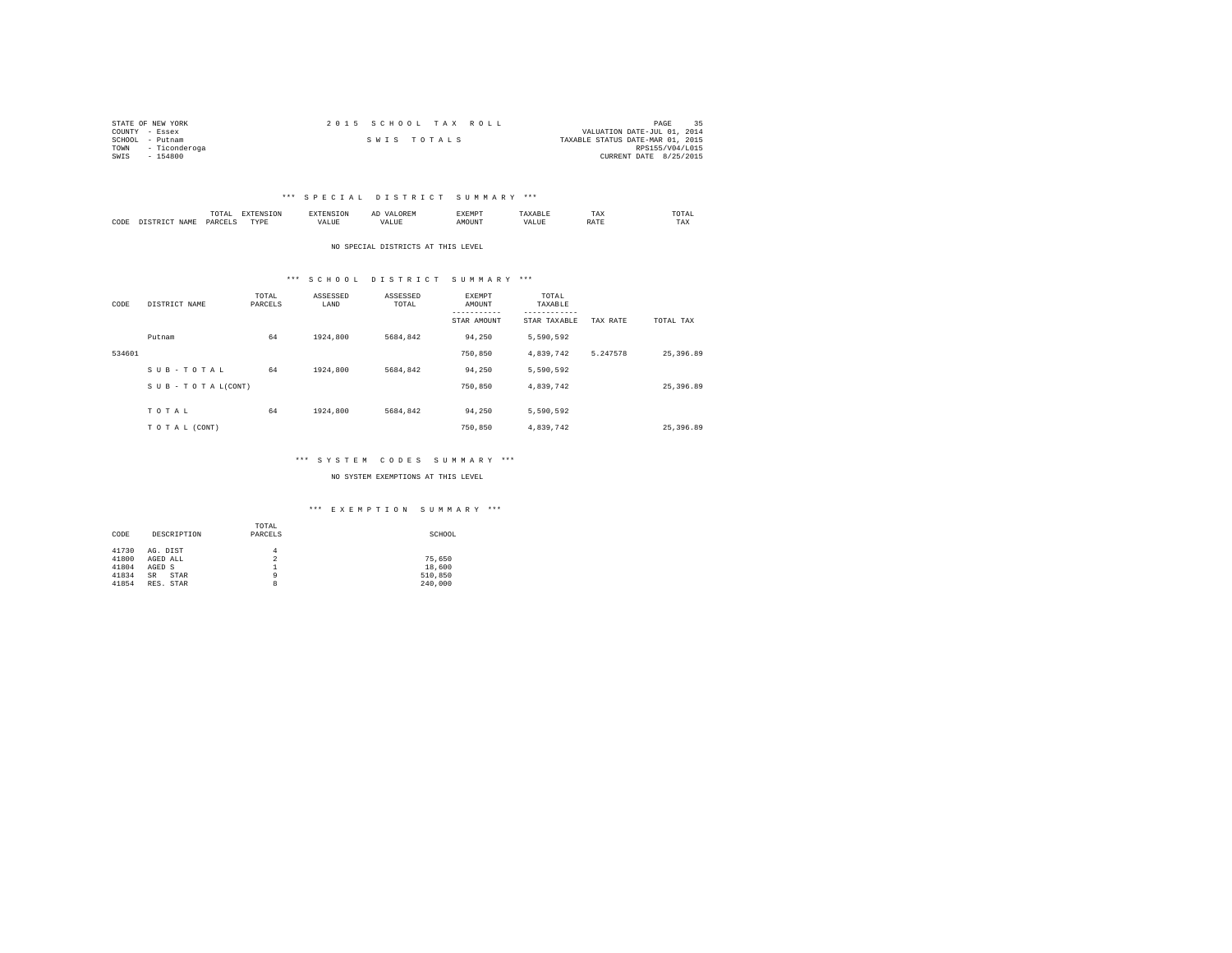| STATE OF NEW YORK     | 2015 SCHOOL TAX ROLL | 36<br>PAGE                       |
|-----------------------|----------------------|----------------------------------|
| COUNTY - Essex        |                      | VALUATION DATE-JUL 01, 2014      |
| SCHOOL<br>- Putnam    | SWIS TOTALS          | TAXABLE STATUS DATE-MAR 01, 2015 |
| - Ticonderoga<br>TOWN |                      | RPS155/V04/L015                  |
| SWIS<br>$-154800$     |                      | CURRENT DATE 8/25/2015           |

| *** EXEMPTION SUMMARY *** |  |  |  |  |  |  |  |  |  |  |  |  |  |  |  |  |  |
|---------------------------|--|--|--|--|--|--|--|--|--|--|--|--|--|--|--|--|--|
|---------------------------|--|--|--|--|--|--|--|--|--|--|--|--|--|--|--|--|--|

|      |             | TOTAL   |         |
|------|-------------|---------|---------|
| CODE | DESCRIPTION | PARCELS | SCHOOL  |
|      |             |         |         |
|      | TOTAL       | 24      | 845,100 |

| ROLL<br><b>SEC</b> | DESCRIPTION                          | TOTAL<br>PARCELS | ASSESSED<br>LAND | ASSESSED<br>TOTAL | <b>EXEMPT</b><br>AMOUNT<br>----------- | TOTAL<br>TAXABLE<br>-------- | TAX      |             |
|--------------------|--------------------------------------|------------------|------------------|-------------------|----------------------------------------|------------------------------|----------|-------------|
|                    |                                      |                  |                  |                   | STAR AMOUNT                            | STAR TAXABLE                 | RATE     |             |
|                    | School Tax                           |                  | 1837.100         | 5247.800          | 94,250<br>750,850                      | 5,153,550<br>4,402,700       | 5.247578 | 23, 103.49  |
| $\mathbf{1}$       | SPEC DIST TAXES<br>TAXABLE           | 58               |                  |                   |                                        |                              |          | 23, 103.49  |
|                    | School Tax                           |                  |                  | 264.092           |                                        | 264,092<br>264,092           | 5.247578 | 1,385.84    |
| 5                  | SPEC DIST TAXES<br>SPECIAL FRANCHISE | $\mathbf{1}$     |                  |                   |                                        |                              |          | 1,385.84    |
|                    | School Tax                           |                  | 87.600           | 103,902           |                                        | 103,902<br>103,902           | 5.247578 | 545.23      |
| 6                  | SPEC DIST TAXES<br>UTILITIES & N.C.  | $\overline{4}$   |                  |                   |                                        |                              |          | 545.23      |
|                    | School Tax                           |                  | 100              | 69.048            |                                        | 69,048<br>69,048             | 5.247578 | 362.33      |
| 7                  | SPEC DIST TAXES<br>CEILING RAILROADS | $\mathbf{1}$     |                  |                   |                                        |                              |          | 362.33      |
|                    | School Tax                           |                  | 1924,800         | 5684.842          | 94.250<br>750,850                      | 5,590,592<br>4,839,742       | 5.247578 | 25,396.89   |
|                    | SPEC DIST TAXES                      |                  |                  |                   |                                        |                              |          |             |
| $\star$            | SUB TOTAL                            | 64               |                  |                   |                                        |                              |          | 25, 396, 89 |
|                    | School Tax                           |                  | 1924,800         | 5684.842          | 94,250<br>750,850                      | 5,590,592<br>4,839,742       | 5.247578 | 25, 396, 89 |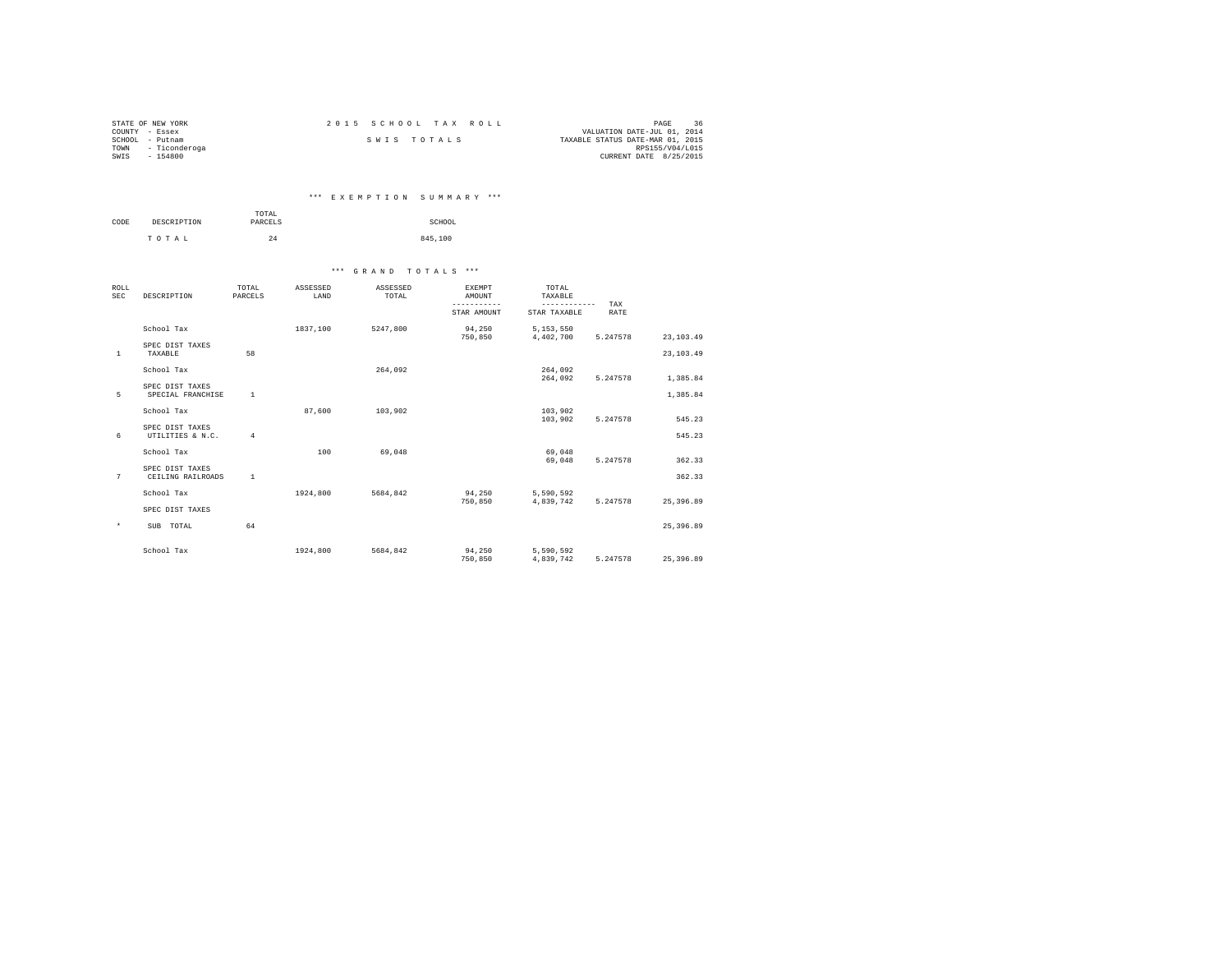|                | STATE OF NEW YORK | 2015 SCHOOL TAX ROLL |             |                                  | PAGE                   |  |
|----------------|-------------------|----------------------|-------------|----------------------------------|------------------------|--|
| COUNTY - Essex |                   |                      |             | VALUATION DATE-JUL 01, 2014      |                        |  |
|                | SCHOOL - Putnam   |                      | SWIS TOTALS | TAXABLE STATUS DATE-MAR 01, 2015 |                        |  |
| TOWN           | - Ticonderoga     |                      |             |                                  | RPS155/V04/L015        |  |
| SWIS           | $-154800$         |                      |             |                                  | CURRENT DATE 8/25/2015 |  |

| ROLL<br>SEC | DESCRIPTION     | TOTAL<br>PARCELS | ASSESSED<br>LAND | ASSESSED<br>TOTAL | <b>EXEMPT</b><br>AMOUNT<br>STAR AMOUNT | TOTAL<br>TAXABLE<br>------------<br>STAR TAXABLE | TAX<br>RATE |
|-------------|-----------------|------------------|------------------|-------------------|----------------------------------------|--------------------------------------------------|-------------|
|             | SPEC DIST TAXES |                  |                  |                   |                                        |                                                  |             |

\*\* GRAND TOTAL 64 25,396.89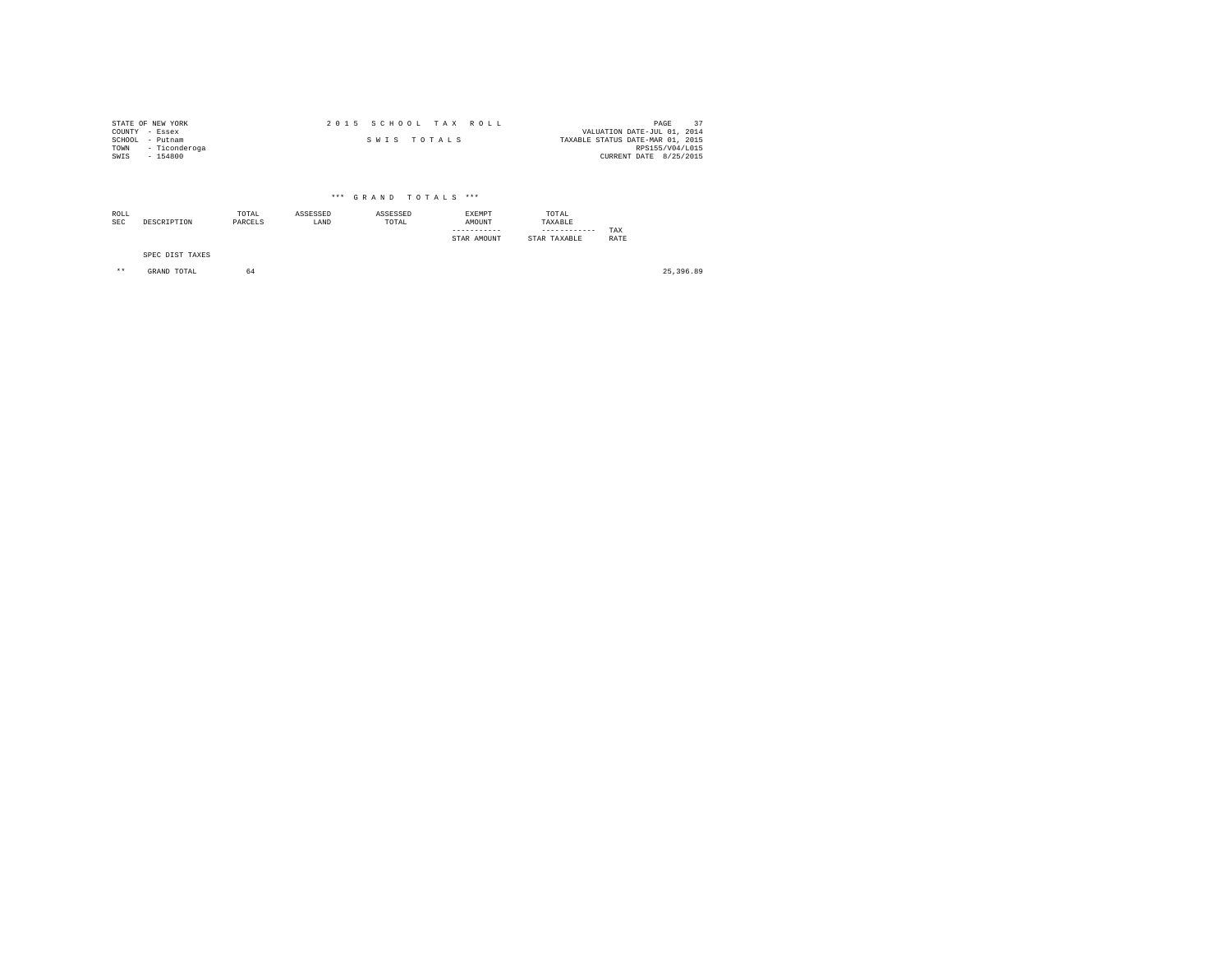| STATE OF NEW YORK | 2015 SCHOOL TAX ROLL | 38<br>PAGE                       |
|-------------------|----------------------|----------------------------------|
| COUNTY - Essex    | SCHOOL TOTALS 534601 | VALUATION DATE-JUL 01, 2014      |
| SCHOOL - Putnam   |                      | TAXABLE STATUS DATE-MAR 01, 2015 |
|                   |                      | RPS155/V04/L015                  |
|                   |                      | CURRENT DATE 8/25/2015           |

# \*\*\* S P E C I A L D I S T R I C T S U M M A R Y \*\*\*

|      |            | ٠<br>.<br>the contract of the contract of the contract of |      |      | <br>-41<br>⊔∪≀⊾ | £XEMP?  |      | UTAI<br>the contract of the contract of the contract of |
|------|------------|-----------------------------------------------------------|------|------|-----------------|---------|------|---------------------------------------------------------|
| CODE | .7.14<br>. | DARCET<br>י יוברי                                         | TYPE | ALUE | .               | M(1116) | ALUE | $- - -$<br>1 A.A                                        |

NO SPECIAL DISTRICTS AT THIS LEVEL

# \*\*\* S C H O O L D I S T R I C T S U M M A R Y \*\*\*

| CODE   | DISTRICT NAME   | TOTAL<br>PARCELS | ASSESSED<br>LAND | ASSESSED<br>TOTAL | <b>EXEMPT</b><br>AMOUNT<br>STAR AMOUNT | TOTAL<br>TAXABLE<br>---------<br>STAR TAXABLE | TAX RATE | TOTAL TAX |
|--------|-----------------|------------------|------------------|-------------------|----------------------------------------|-----------------------------------------------|----------|-----------|
|        | Putnam          | 64               | 1924,800         | 5684.842          | 94.250                                 | 5,590,592                                     |          |           |
| 534601 |                 |                  |                  |                   | 750,850                                | 4,839,742                                     |          | 25,396.89 |
|        | SUB-TOTAL       | 64               | 1924,800         | 5684.842          | 94.250                                 | 5,590,592                                     |          |           |
|        | SUB-TOTAL(CONT) |                  |                  |                   | 750,850                                | 4,839,742                                     |          | 25,396.89 |
|        | TOTAL           | 64               | 1924,800         | 5684.842          | 94.250                                 | 5,590,592                                     |          |           |
|        | TO TAL (CONT)   |                  |                  |                   | 750,850                                | 4.839.742                                     |          | 25,396.89 |

# \*\*\* S Y S T E M C O D E S S U M M A R Y \*\*\*

NO SYSTEM EXEMPTIONS AT THIS LEVEL

# \*\*\* E X E M P T I O N S U M M A R Y \*\*\*

|       |                   | TOTAL          |         |
|-------|-------------------|----------------|---------|
| CODE  | DESCRIPTION       | PARCELS        | SCHOOL  |
|       |                   |                |         |
| 41730 | AG. DIST          | 4              |         |
| 41800 | AGED ALL          | $\overline{2}$ | 75.650  |
| 41804 | AGED S            | ≖              | 18,600  |
| 41834 | STAR<br><b>SR</b> | 9              | 510,850 |
| 41854 | RES. STAR         | 8              | 240,000 |